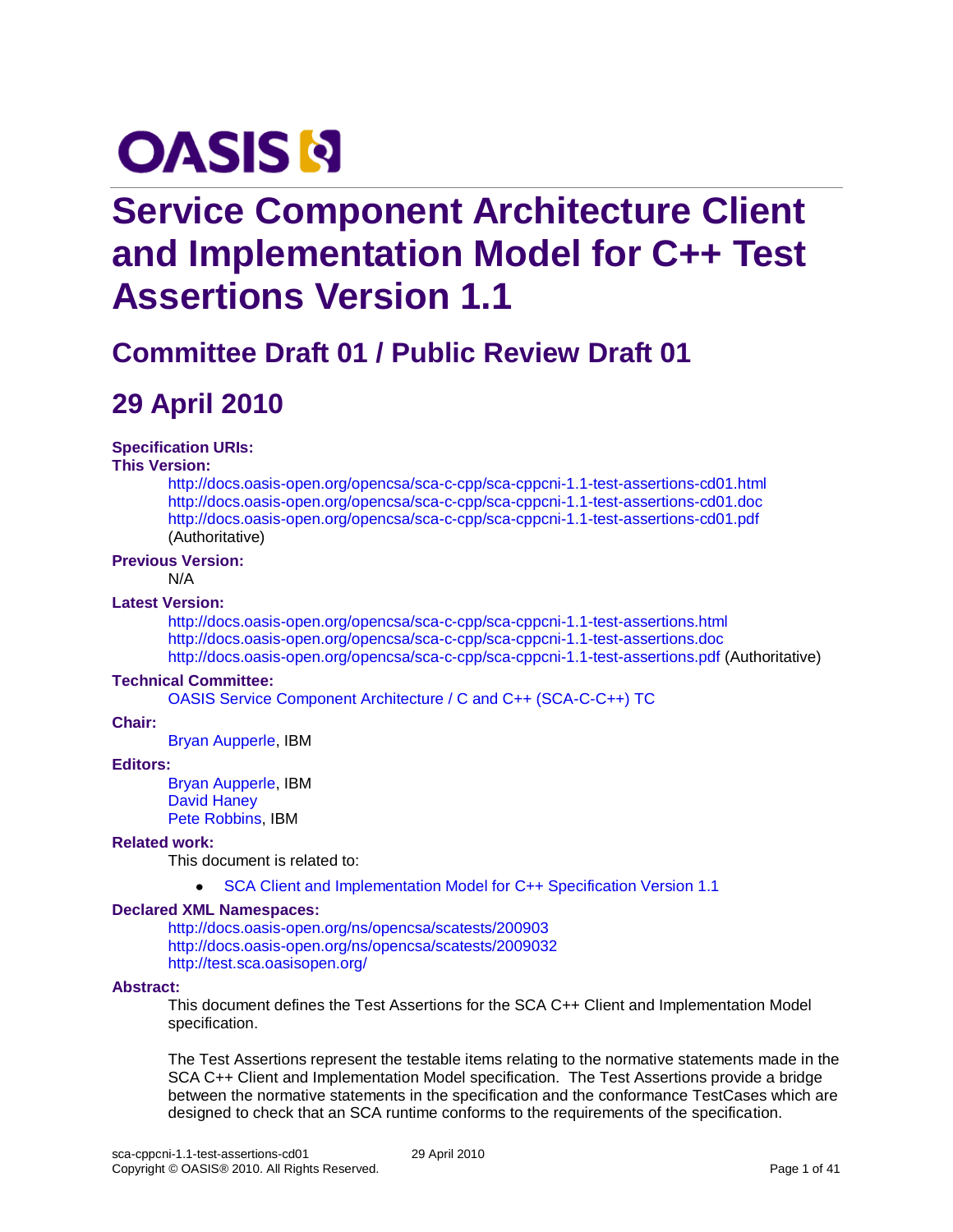#### **Status:**

This document was last revised or approved by the Service Component Architecture / C and C++ TC on the above date. The level of approval is also listed above. Check the "Latest Version" or "Latest Approved Version" location noted above for possible later revisions of this document.

Technical Committee members should send comments on this specification to the Technical Committee's email list. Others should send comments to the Technical Committee by using the "Send A Comment" button on the Technical Committee's web page a[t http://www.oasis](http://www.oasis-open.org/committees/sca-c-cpp/)[open.org/committees/sca-c-cpp/.](http://www.oasis-open.org/committees/sca-c-cpp/)

For information on whether any patents have been disclosed that may be essential to implementing this specification, and any offers of patent licensing terms, please refer to the Intellectual Property Rights section of the Technical Committee web page [\(http://www.oasis](http://www.oasis-open.org/committees/sca-c-cpp/ipr.php)[open.org/committees/sca-c-cpp/ipr.php\)](http://www.oasis-open.org/committees/sca-c-cpp/ipr.php).

The non-normative errata page for this specification is located at [http://www.oasis](http://www.oasis-open.org/committees/sca-c-cpp/)[open.org/committees/sca-c-cpp/.](http://www.oasis-open.org/committees/sca-c-cpp/)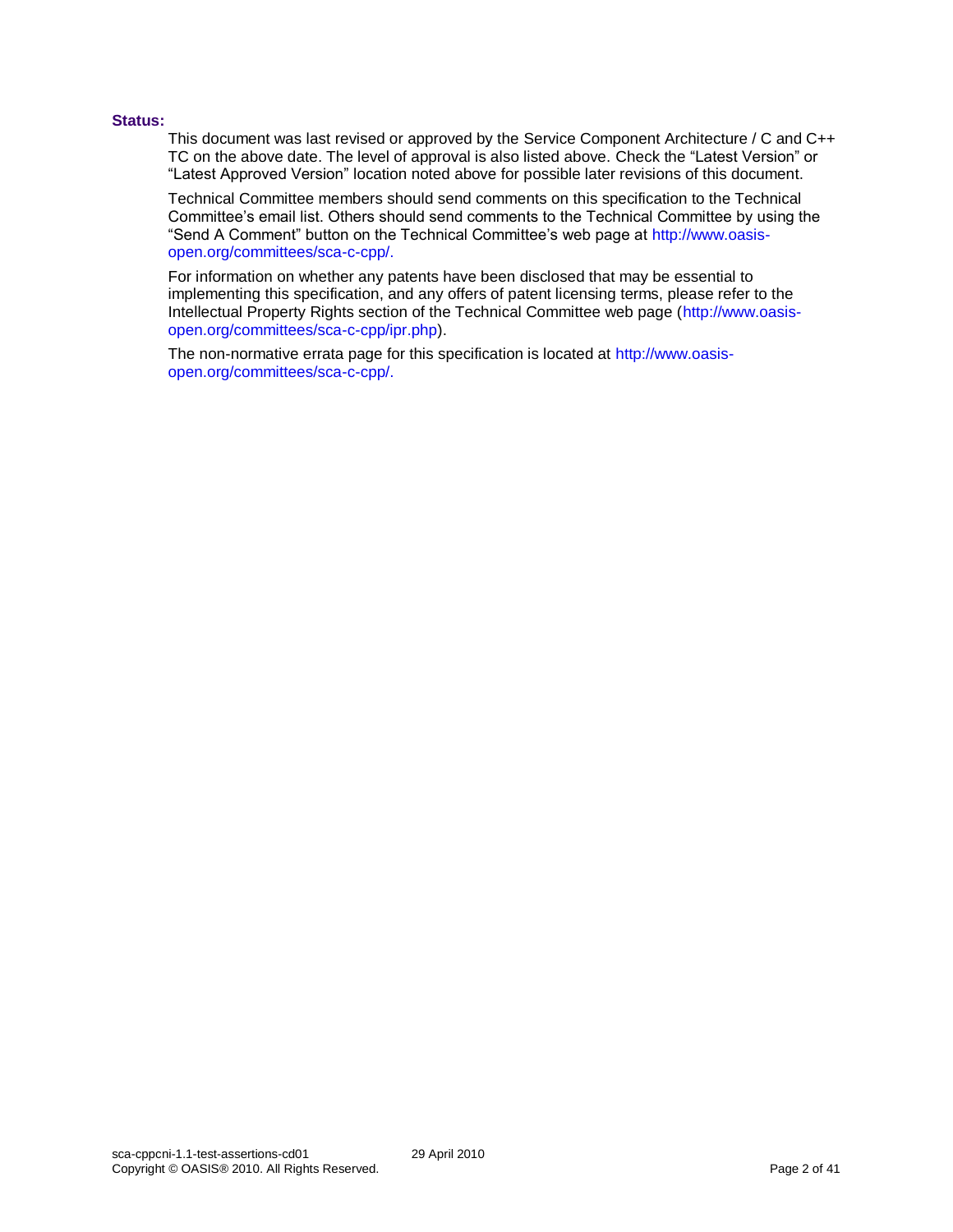# **Notices**

Copyright © OASIS® 2009. All Rights Reserved.

All capitalized terms in the following text have the meanings assigned to them in the OASIS Intellectual Property Rights Policy (the "OASIS IPR Policy"). The full Policy may be found at the OASIS website.

This document and translations of it may be copied and furnished to others, and derivative works that comment on or otherwise explain it or assist in its implementation may be prepared, copied, published, and distributed, in whole or in part, without restriction of any kind, provided that the above copyright notice and this section are included on all such copies and derivative works. However, this document itself may not be modified in any way, including by removing the copyright notice or references to OASIS, except as needed for the purpose of developing any document or deliverable produced by an OASIS Technical Committee (in which case the rules applicable to copyrights, as set forth in the OASIS IPR Policy, must be followed) or as required to translate it into languages other than English.

The limited permissions granted above are perpetual and will not be revoked by OASIS or its successors or assigns.

This document and the information contained herein is provided on an "AS IS" basis and OASIS DISCLAIMS ALL WARRANTIES, EXPRESS OR IMPLIED, INCLUDING BUT NOT LIMITED TO ANY WARRANTY THAT THE USE OF THE INFORMATION HEREIN WILL NOT INFRINGE ANY OWNERSHIP RIGHTS OR ANY IMPLIED WARRANTIES OF MERCHANTABILITY OR FITNESS FOR A PARTICULAR PURPOSE.

OASIS requests that any OASIS Party or any other party that believes it has patent claims that would necessarily be infringed by implementations of this OASIS Committee Specification or OASIS Standard, to notify OASIS TC Administrator and provide an indication of its willingness to grant patent licenses to such patent claims in a manner consistent with the IPR Mode of the OASIS Technical Committee that produced this specification.

OASIS invites any party to contact the OASIS TC Administrator if it is aware of a claim of ownership of any patent claims that would necessarily be infringed by implementations of this specification by a patent holder that is not willing to provide a license to such patent claims in a manner consistent with the IPR Mode of the OASIS Technical Committee that produced this specification. OASIS may include such claims on its website, but disclaims any obligation to do so.

OASIS takes no position regarding the validity or scope of any intellectual property or other rights that might be claimed to pertain to the implementation or use of the technology described in this document or the extent to which any license under such rights might or might not be available; neither does it represent that it has made any effort to identify any such rights. Information on OASIS' procedures with respect to rights in any document or deliverable produced by an OASIS Technical Committee can be found on the OASIS website. Copies of claims of rights made available for publication and any assurances of licenses to be made available, or the result of an attempt made to obtain a general license or permission for the use of such proprietary rights by implementers or users of this OASIS Committee Specification or OASIS Standard, can be obtained from the OASIS TC Administrator. OASIS makes no representation that any information or list of intellectual property rights will at any time be complete, or that any claims in such list are, in fact, Essential Claims.

The name "OASIS" is a trademark of [OASIS,](http://www.oasis-open.org/) the owner and developer of this specification, and should be used only to refer to the organization and its official outputs. OASIS welcomes reference to, and implementation and use of, specifications, while reserving the right to enforce its marks against misleading uses. Please see<http://www.oasis-open.org/who/trademark.php> for above guidance.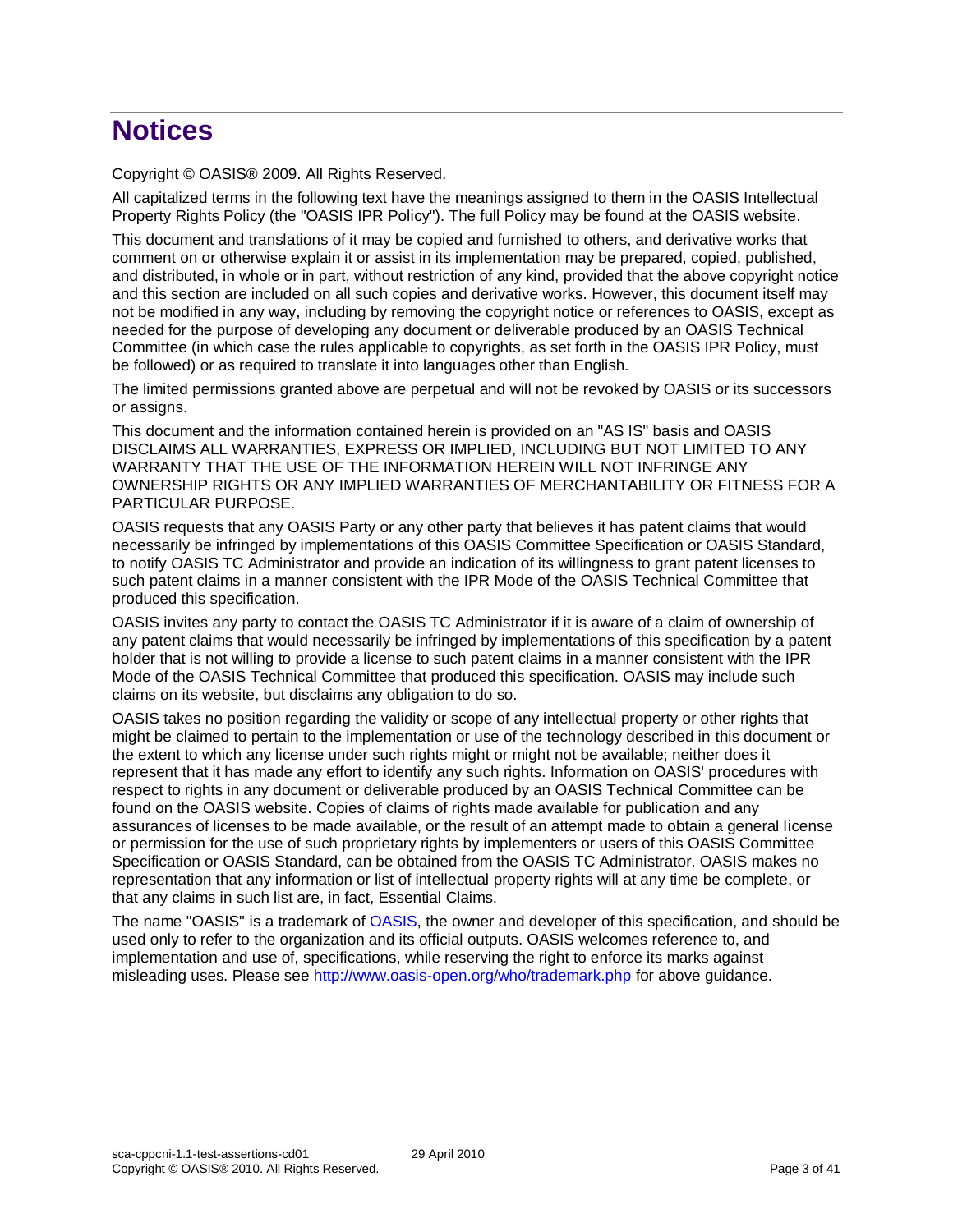# **Table of Contents**

| $\mathcal{P}$ |  |
|---------------|--|
|               |  |
|               |  |
|               |  |
|               |  |
|               |  |
|               |  |
|               |  |
|               |  |
|               |  |
|               |  |
|               |  |
| 3             |  |
| А.            |  |
| В.            |  |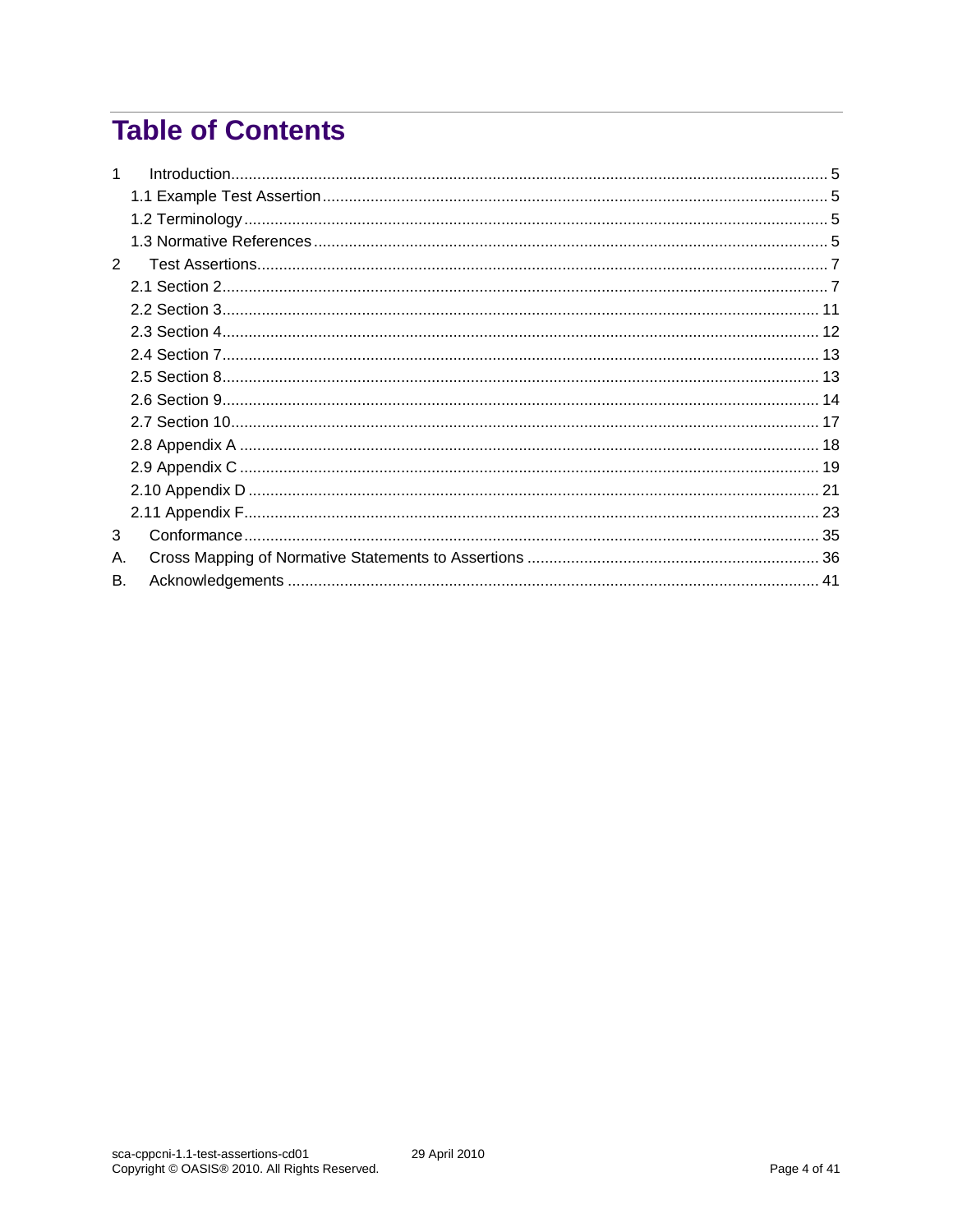# <span id="page-4-0"></span>**1 Introduction**

This document defines the Test Assertions for the SCA Assembly Specification Version 1.1 **[\[SCA C++\]](#page-5-0)**.

 The test assertions in this document follow the format defined in the OASIS Test Assertion Guidelines specification **[\[TAG\]](#page-5-1)**.

### <span id="page-4-1"></span>**1.1 Example Test Assertion**

Test assertions are presented in a tabular format with rows corresponding to the entry types defined in

**[\[TAG\]](#page-5-1)**.

| ۰<br>× | ۰. |  |
|--------|----|--|
| ×<br>٠ | ۰. |  |

| Assertion ID          | CPP-TA-xxxx                                                                                                                                        |
|-----------------------|----------------------------------------------------------------------------------------------------------------------------------------------------|
| Source                | [CPPx00yy]                                                                                                                                         |
| Target                | <kitchensink></kitchensink> element of composite file                                                                                              |
| Prerequisites         | The <kitchensink></kitchensink> element has a @drain attribute                                                                                     |
| Predicate             | The @drain attribute value of the <kitchensink></kitchensink> element is a URI that identifies a<br>portal into the drainage system of the Domain. |
| Prescription<br>Level | Mandatory                                                                                                                                          |
| Tags                  | "kitchenSink" "drain" "Domain"                                                                                                                     |

- **Assertion ID:** Is a unique ID for the test assertion. Its format starts with a 3 letter string that identifies the
- specification to which it relates "CPP" is for the SCA C++ Client and Implementation Model specification.
- This is followed by "-TA-" to indicate that this identifier is for a test assertion. This is then followed by a
- unique 4 digit number.
- **Source:** Is the identifier(s) of the normative statement(s) in the specification to which this assertion relates.
- **Target:** Identifies the target which is addressed by this assertion. This is typically some SCA document
- element, or other SCA artifact but possibly could identify an SCA implementation and its behavior.
- **Prerequisites:** Defines any prerequisites for this test assertion. The prerequisites may be defined in
- terms of one or more other test assertions that must be true.

**Predicate:** The meat of the assertion - something that should evaluate to true or false for the given target.

- **Prescription Level:** Mandatory (for MUST requirements) or Preferred (for SHOULD requirements) or Permitted (for MAY requirements).
- **Tags:** Zero or more labels that may be attached to this test assertion these tags can be used to group sets of assertions.

### <span id="page-4-2"></span>**1.2 Terminology**

 The key words "MUST", "MUST NOT", "REQUIRED", "SHALL", "SHALL NOT", "SHOULD", "SHOULD NOT", "RECOMMENDED", "MAY", and "OPTIONAL" in this document are to be interpreted as described

in **[\[RFC2119\]](#page-4-4)**.

### <span id="page-4-3"></span>**1.3 Normative References**

<span id="page-4-4"></span> **[RFC2119]** S. Bradner, *Key words for use in RFCs to Indicate Requirement Levels*, [http://www.ietf.org/rfc/rfc2119.txt,](http://www.ietf.org/rfc/rfc2119.txt) IETF RFC 2119, March 1997.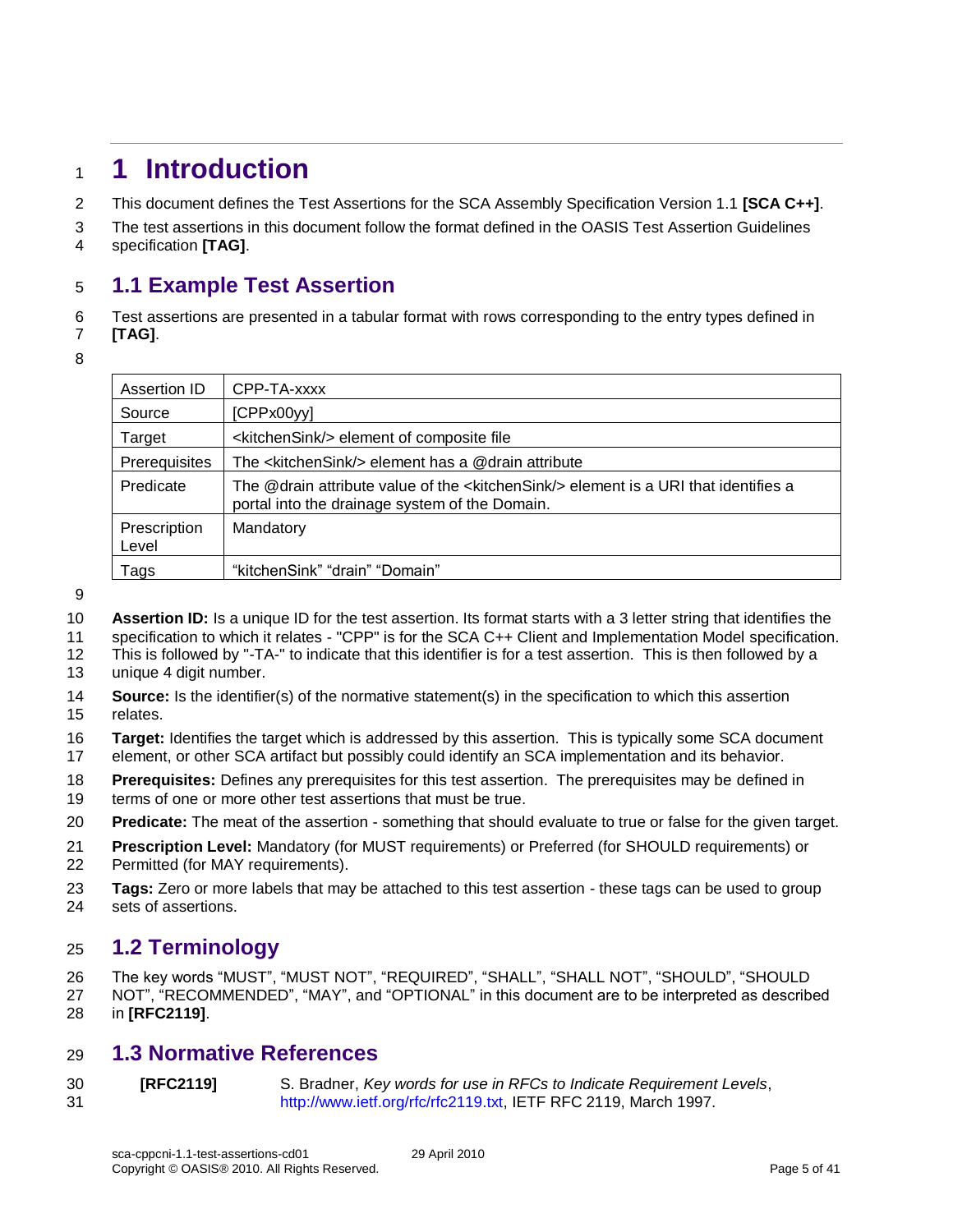<span id="page-5-1"></span><span id="page-5-0"></span>

| 32<br>33<br>34 | $[SCA C++]$  | OASIS Committee Draft 05, Service Component Architecture Client and<br>Implementation Model for C++ Specification Version 1.1, March 2010.<br>http://docs.oasis-open.org/opencsa/sca-c-cpp/sca-cppcni-1.1-spec-cd05.pdf |
|----------------|--------------|-------------------------------------------------------------------------------------------------------------------------------------------------------------------------------------------------------------------------|
| 35<br>36<br>37 | <b>ITAG1</b> | OASIS Committee Draft 04, Test Assertion Guidelines, February 2010.<br>http://docs.oasis-open.org/tag/guidelines/v1.0/cd04/testassertionsguidelines-cd-<br>04.pdf                                                       |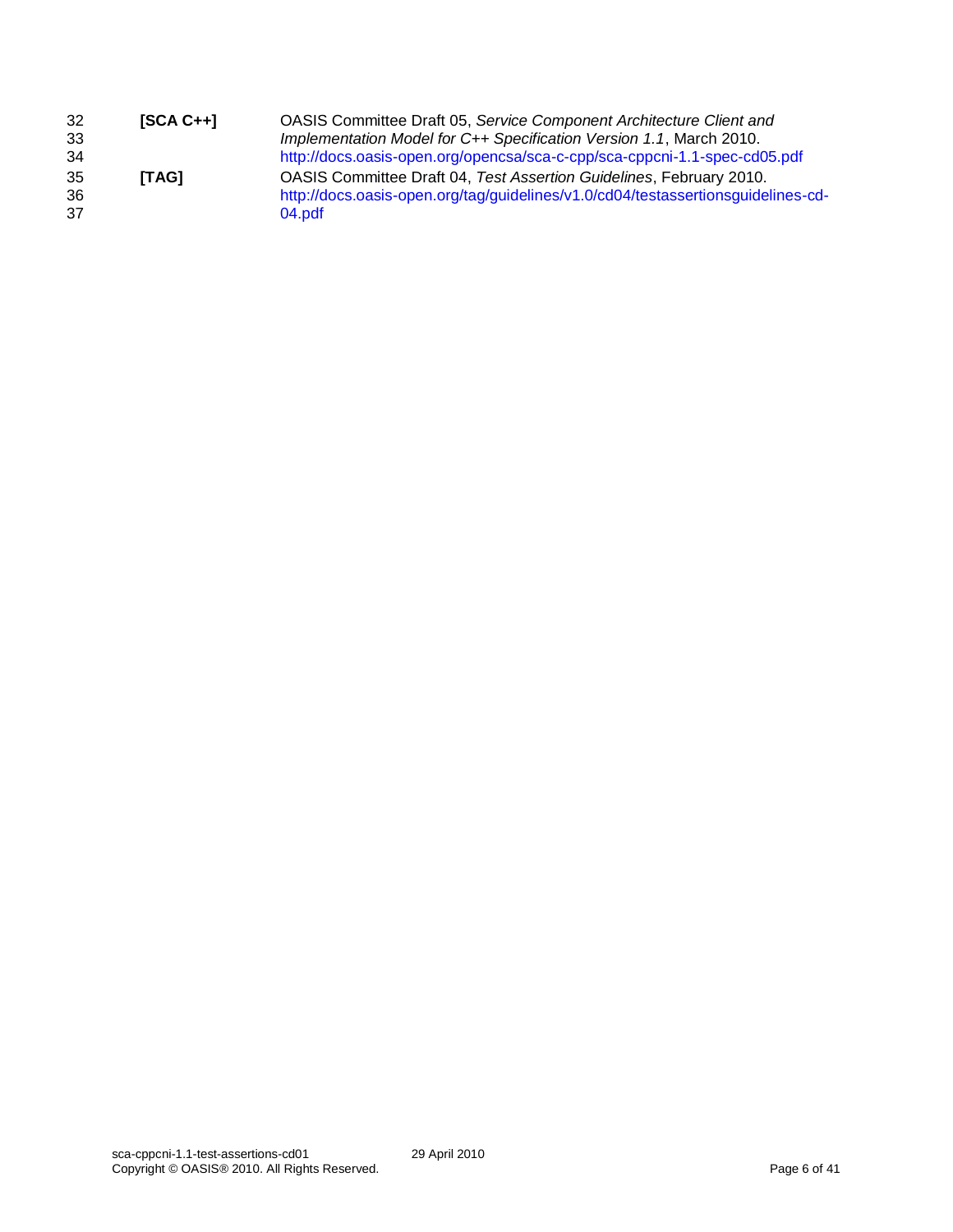# <span id="page-6-0"></span><sup>38</sup> **2 Test Assertions**

### 39 **2.1 Section 2**

<span id="page-6-1"></span>

| Assertion ID          | CPP-TA-2001                                                                                                                                            |
|-----------------------|--------------------------------------------------------------------------------------------------------------------------------------------------------|
| Source                | [CPP20001]                                                                                                                                             |
| Target                | <implementation.cpp></implementation.cpp> of a <component></component>                                                                                 |
| Prerequisites         | <component></component> declares at least one <service></service>                                                                                      |
| Predicate             | Each operation of each <service></service> declared by the <component></component> is implemented by<br>the <implementation.cpp>.</implementation.cpp> |
| Prescription<br>Level | Mandatory                                                                                                                                              |
| Tags                  | "implementation.cpp"                                                                                                                                   |

#### 40

| Assertion ID          | CPP-TA-2002                                                                                                                                           |
|-----------------------|-------------------------------------------------------------------------------------------------------------------------------------------------------|
| Source                | [CPP20003]                                                                                                                                            |
| Target                | @scope attribute of <implementation.cpp></implementation.cpp> of a <component></component>                                                            |
| Prerequisites         | @scope attribute of the <implementation.cpp> is either not present or present and has<br/>a value of "stateless" or "composite".</implementation.cpp> |
| Predicate             | The <component></component> is deployed and runnable.                                                                                                 |
| Prescription<br>Level | Mandatory                                                                                                                                             |
| Tags                  | "implementation.cpp" "scope"                                                                                                                          |

#### 41

| Assertion ID          | CPP-TA-2003                                                                                                                            |
|-----------------------|----------------------------------------------------------------------------------------------------------------------------------------|
| Source                | [CPP20012]                                                                                                                             |
| Target                | @scope attribute of a <implementation.cpp></implementation.cpp> of a <component></component>                                           |
| Prerequisites         | @scope attribute of the <implementation.cpp> is either not present or present and has<br/>a value of "stateless".</implementation.cpp> |
| Predicate             | An implementation instance only executes on one execution thread.                                                                      |
| Prescription<br>Level | Mandatory                                                                                                                              |
| Tags                  | "implementation.cpp" "scope" "stateless scope"                                                                                         |

| Assertion ID  | CPP-TA-2004                                                                                                                           |  |
|---------------|---------------------------------------------------------------------------------------------------------------------------------------|--|
| Source        | [CPP20012]                                                                                                                            |  |
| Target        | @scope attribute of a <implementation.cpp></implementation.cpp> of a <component></component>                                          |  |
| Prerequisites | @scope attribute of the <implementation.cpp> is either not present or present and has<br/>a value of "stateless"</implementation.cpp> |  |
| Predicate     | Only one operation of the component is invoked in an implementation instance<br>lifecycle.                                            |  |
| Prescription  | Mandatory                                                                                                                             |  |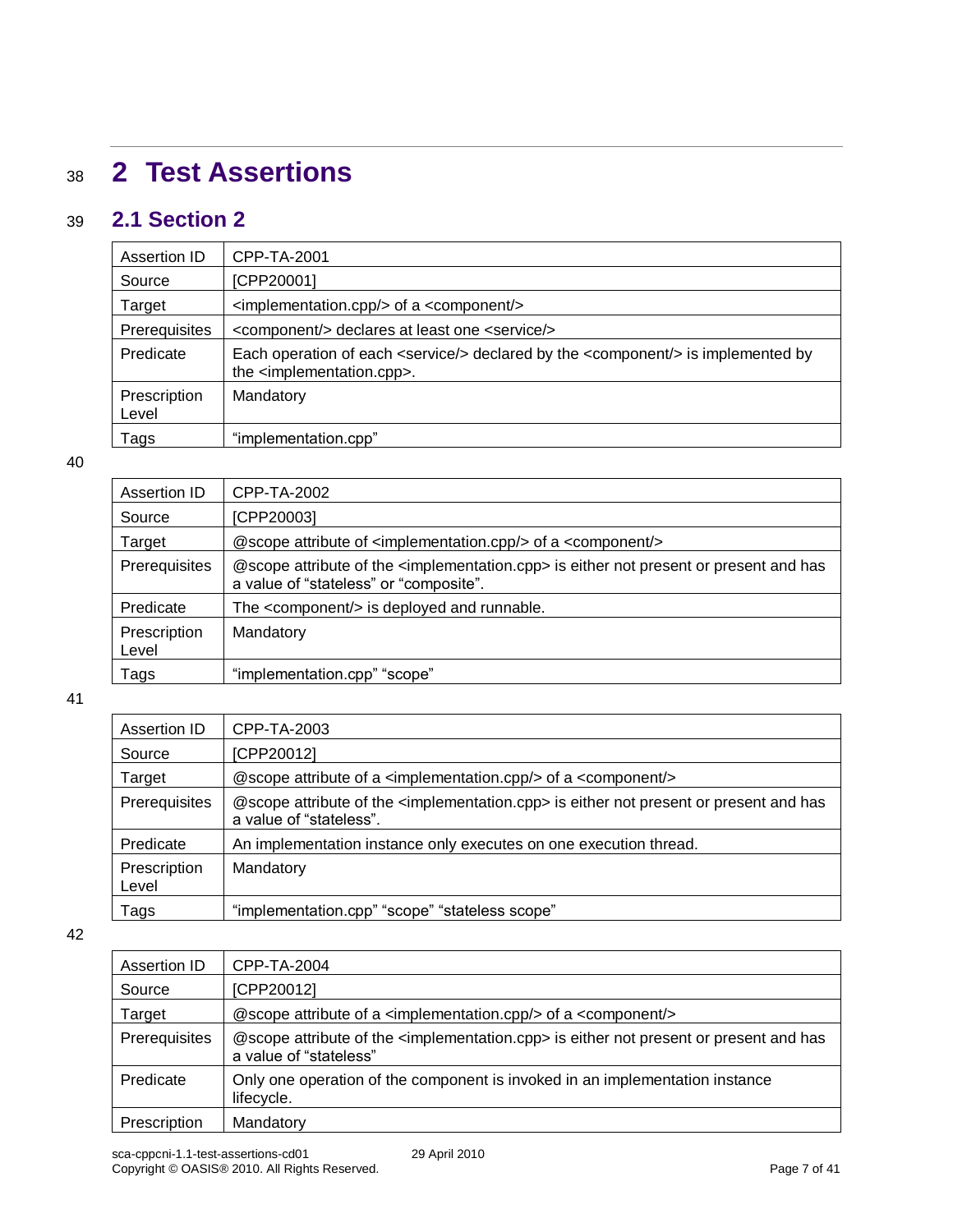| _evel |                                                                                   |
|-------|-----------------------------------------------------------------------------------|
| Tags  | .cpp" "scope'<br>"imn<br>" "stateless<br>scope <sup>®</sup><br>tation.<br>าเemeni |

| Assertion ID          | CPP-TA-2005                                                                                   |
|-----------------------|-----------------------------------------------------------------------------------------------|
| Source                | [CPP20013]                                                                                    |
| Target                | @scope attribute of a <implementation.cpp></implementation.cpp> of a <component></component>  |
| Prerequisites         | @scope attribute of the <implementation.cpp> has a value of "composite".</implementation.cpp> |
| Predicate             | Multiple execution threads can simultaneously use an implementation instance.                 |
| Prescription<br>Level | Optional                                                                                      |
| Tags                  | "implementation.cpp" "scope" "composite scope"                                                |

#### 44

| Assertion ID          | CPP-TA-2006                                                                                                                                                                    |
|-----------------------|--------------------------------------------------------------------------------------------------------------------------------------------------------------------------------|
| Source                | [CPP20005]                                                                                                                                                                     |
| Target                | @class attribute of a <interface.cpp></interface.cpp> element                                                                                                                  |
| Prerequisites         |                                                                                                                                                                                |
| Predicate             | @class attribute of the <interface.cpp> specifies a specific class in the file referenced<br/>by the @header attribute of the <interface.cpp>.</interface.cpp></interface.cpp> |
| Prescription<br>Level | Mandatory                                                                                                                                                                      |
| Tags                  | "interface.cpp"                                                                                                                                                                |

#### 45

| Assertion ID          | CPP-TA-2007                                                                                                                                                                                    |
|-----------------------|------------------------------------------------------------------------------------------------------------------------------------------------------------------------------------------------|
| Source                | [CPP20006]                                                                                                                                                                                     |
| Target                | @callbackClass attribute of a <interface.cpp></interface.cpp> element                                                                                                                          |
| Prerequisites         |                                                                                                                                                                                                |
| Predicate             | @callbackClass attribute of the <interface.cpp> specifies a specific class in the file<br/>referenced by the @callbackHeader attribute of the <interface.cpp>.</interface.cpp></interface.cpp> |
| Prescription<br>Level | Mandatory                                                                                                                                                                                      |
| Tags                  | "interface.cpp" "callbacks"                                                                                                                                                                    |

#### 46

| Assertion ID          | CPP-TA-2008                                                                                                                                                                           |
|-----------------------|---------------------------------------------------------------------------------------------------------------------------------------------------------------------------------------|
| Source                | [CPP20007]                                                                                                                                                                            |
| Target                | <function></function> element in a <interface.cpp></interface.cpp> element                                                                                                            |
| Prerequisites         | The <interface.cpp> element has more than one <function></function> elements.</interface.cpp>                                                                                         |
| Predicate             | The @name attribute [of the <function></function> element] is not equal to the @name attribute<br>of any other <function></function> element in the <interface.cpp></interface.cpp> . |
| Prescription<br>Level | Mandatory                                                                                                                                                                             |
| Tags                  | "interface.cpp"                                                                                                                                                                       |

| Assertion ID | $\mid$ CPP-TA-2009 |
|--------------|--------------------|
|              |                    |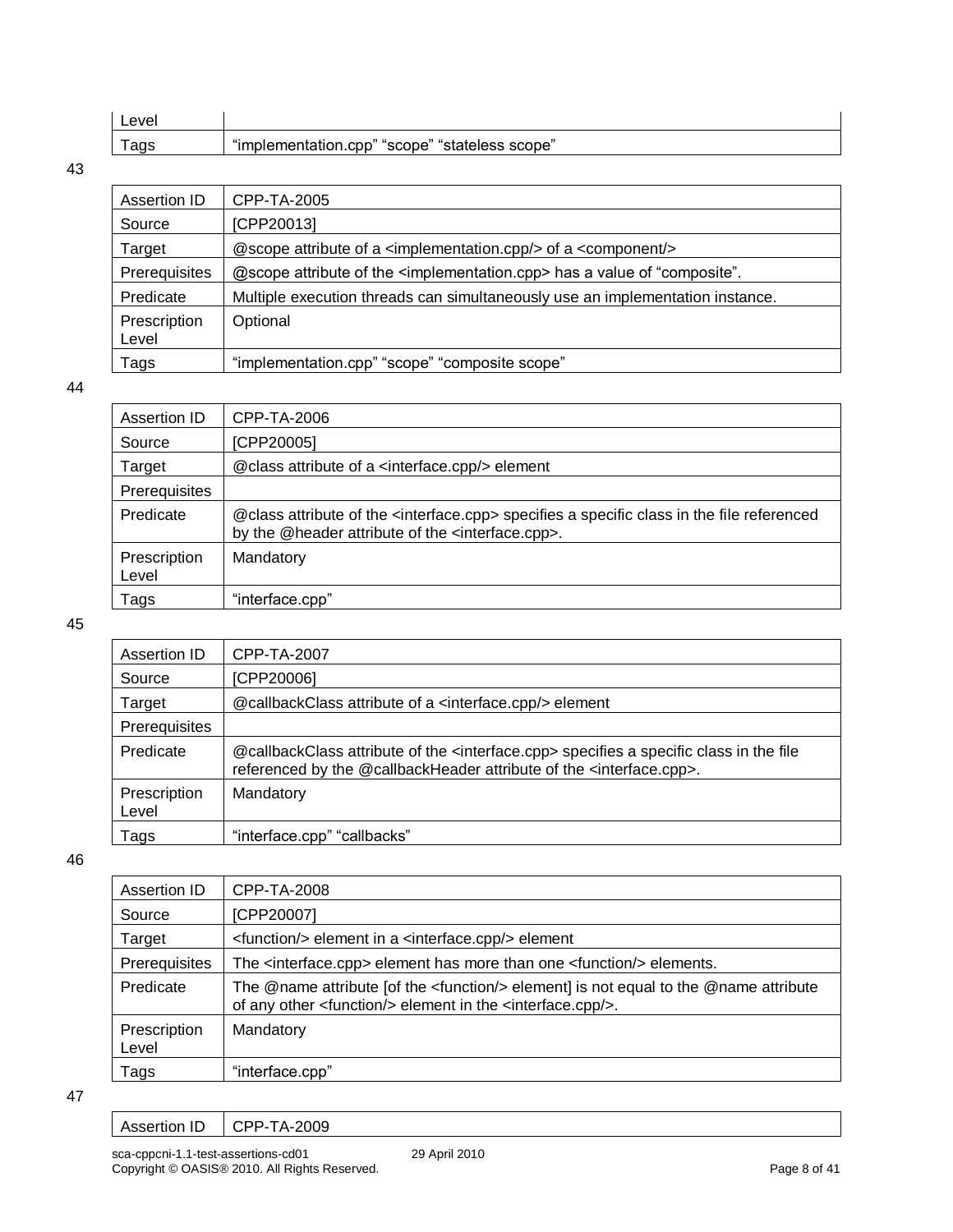| Source                | [CPP20008]                                                                                                                                                                                                   |
|-----------------------|--------------------------------------------------------------------------------------------------------------------------------------------------------------------------------------------------------------|
| Target                | <callbackfunction></callbackfunction> element in a <interface.cpp></interface.cpp> element                                                                                                                   |
| Prerequisites         | The <interface.cpp> element has more than one <callbackfunction></callbackfunction> elements.</interface.cpp>                                                                                                |
| Predicate             | The @name attribute [of the $\leq$ callbackFunction/ $>$ element] is not equal to the @name<br>attribute of any other <callbackfunction></callbackfunction> element in the <interface.cpp></interface.cpp> . |
| Prescription<br>Level | Mandatory                                                                                                                                                                                                    |
| Tags                  | "interface.cpp" "callbacks"                                                                                                                                                                                  |

| Assertion ID          | CPP-TA-2010                                                                                                                                                                           |
|-----------------------|---------------------------------------------------------------------------------------------------------------------------------------------------------------------------------------|
| Source                | [CPP20009]                                                                                                                                                                            |
| Target                | @ class attribute of a <implementation.cpp></implementation.cpp> element                                                                                                              |
| Prerequisites         |                                                                                                                                                                                       |
| Predicate             | A component Type file with a root name matching the value of the @class attribute,<br>excluding any namespace definitions, of the <implementation.cpp></implementation.cpp> is found. |
| Prescription<br>Level | Mandatory                                                                                                                                                                             |
| Tags                  | "implementation.cpp" "componentType"                                                                                                                                                  |

#### 49

| Assertion ID          | CPP-TA-2011                                                                                                                                                                                     |
|-----------------------|-------------------------------------------------------------------------------------------------------------------------------------------------------------------------------------------------|
| Source                | [CPP20010]                                                                                                                                                                                      |
| Target                | $\epsilon$ -function/> element in a $\epsilon$ implementation.cpp/> element                                                                                                                     |
| Prerequisites         | The <implementation.cpp> element has more than one <function></function> elements.</implementation.cpp>                                                                                         |
| Predicate             | The @name attribute [of the <function></function> element] is not equal to the @name attribute<br>of any other <function></function> element in the <implementation.cpp></implementation.cpp> . |
| Prescription<br>Level | Mandatory                                                                                                                                                                                       |
| Tags                  | "implementation.cpp"                                                                                                                                                                            |

#### 50

| Assertion ID          | CPP-TA-2012                                                                        |
|-----------------------|------------------------------------------------------------------------------------|
| Source                | [CPP20011]                                                                         |
| Target                | $\leq$ implementation.cpp/ $>$ of a $\leq$ component/ $>$                          |
| Prerequisites         |                                                                                    |
| Predicate             | The SCA runtime can create an implementation instance using a default constructor. |
| Prescription<br>Level | Mandatory                                                                          |
| Tags                  | "implementation.cpp"                                                               |

| @allowsPassByReference attribute of an <implementation.cpp></implementation.cpp> element or a<br><< function /> element of an <implementation.cpp></implementation.cpp> element. |
|----------------------------------------------------------------------------------------------------------------------------------------------------------------------------------|
| The interface of a service is defined with an <interface.cpp></interface.cpp> element, the client                                                                                |
|                                                                                                                                                                                  |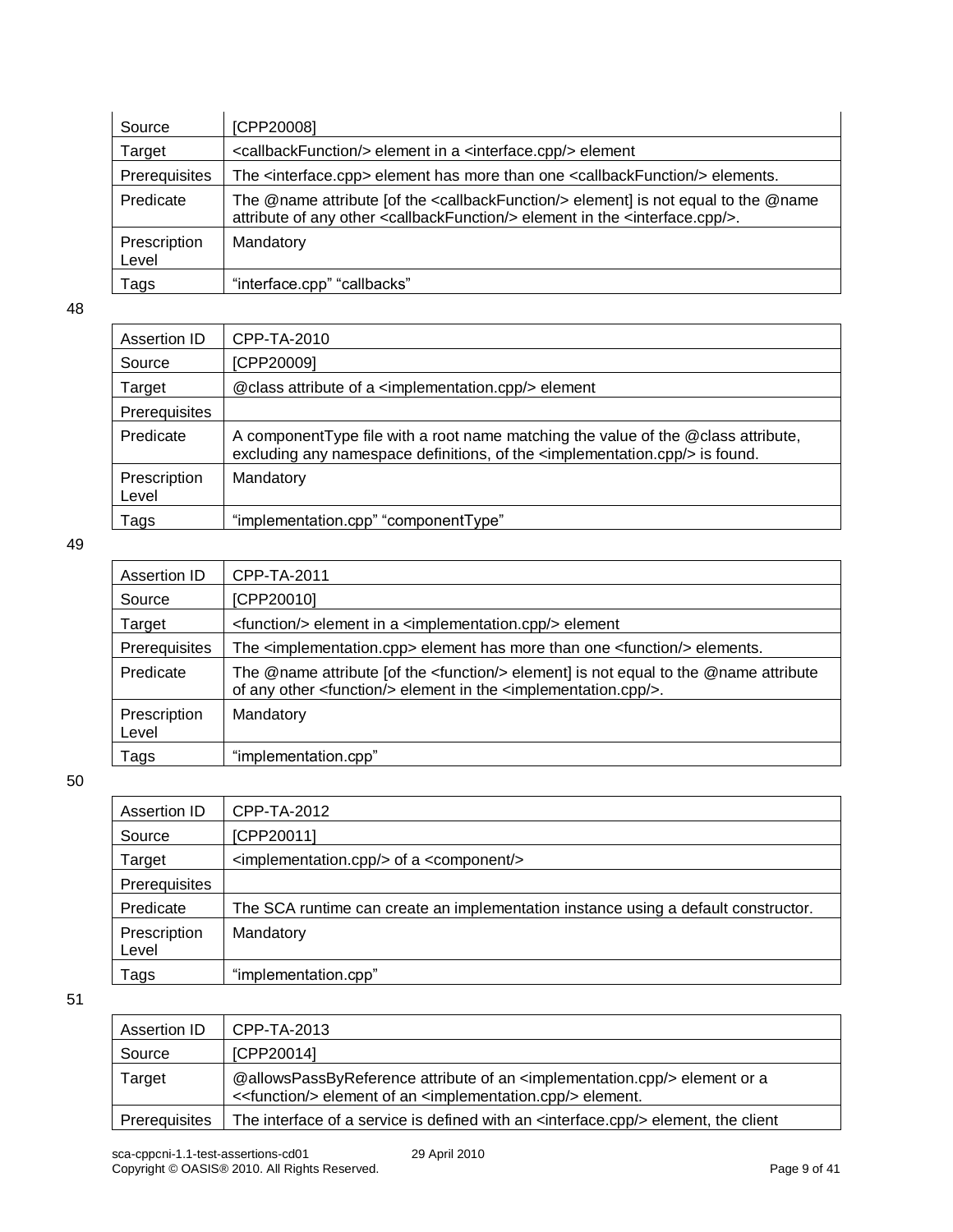|                       | implementation and the service operation implementation of a wire are marked<br>"allowsPassByReference" and a member function of the interface has parameters that<br>can be passed by-reference. |
|-----------------------|---------------------------------------------------------------------------------------------------------------------------------------------------------------------------------------------------|
| Predicate             | By-reference marshalling is used for the operation invocation.                                                                                                                                    |
| Prescription<br>Level | Permitted                                                                                                                                                                                         |
| Tags                  | "implementation.cpp" "allowsPassByReference"                                                                                                                                                      |

| Assertion ID          | CPP-TA-2014                                                                                                                                                                      |
|-----------------------|----------------------------------------------------------------------------------------------------------------------------------------------------------------------------------|
| Source                | [CPP20015]                                                                                                                                                                       |
| Target                | @allowsPassByReference attribute of an <implementation.cpp></implementation.cpp> element or a<br><< function /> element of an <implementation.cpp></implementation.cpp> element. |
| Prerequisites         | Either the client implementation or the service operation implementation of a wire is not<br>marked "allowsPassByReference".                                                     |
| Predicate             | By-value marshalling is used for the operation invocation.                                                                                                                       |
| Prescription<br>Level | Mandatory                                                                                                                                                                        |
| Tags                  | "implementation.cpp" "allowsPassByReference"                                                                                                                                     |

#### 53

| Assertion ID          | CPP-TA-2015                                                                                                                                                                               |
|-----------------------|-------------------------------------------------------------------------------------------------------------------------------------------------------------------------------------------|
| Source                | [CPP20016]                                                                                                                                                                                |
| Target                | <function></function> element of an <interface.cpp></interface.cpp>                                                                                                                       |
| Prerequisites         | @class attribute of the <interface.cpp> references a class containing member<br/>functions that are excluded from the interface via <function></function> child elements.</interface.cpp> |
| Predicate             | A member function excluded from the interface cannot be invoked.                                                                                                                          |
| Prescription<br>Level | Mandatory                                                                                                                                                                                 |
| Tags                  | "interface.cpp"                                                                                                                                                                           |

| Assertion ID          | CPP-TA-2016                                                                                                                                                                                                                    |
|-----------------------|--------------------------------------------------------------------------------------------------------------------------------------------------------------------------------------------------------------------------------|
| Source                | [CPP20017]                                                                                                                                                                                                                     |
| Target                | <callbackfunction></callbackfunction> element of an <interface.cpp></interface.cpp>                                                                                                                                            |
| Prerequisites         | @callbackClass attribute of the <interface.cpp> references a class containing member<br/>functions that are excluded from the callback interface via <callbackfunction></callbackfunction> child<br/>elements.</interface.cpp> |
| Predicate             | A member function excluded from the callback interface cannot be invoked.                                                                                                                                                      |
| Prescription<br>Level | Mandatory                                                                                                                                                                                                                      |
| Tags                  | "interface.cpp" "callbacks"                                                                                                                                                                                                    |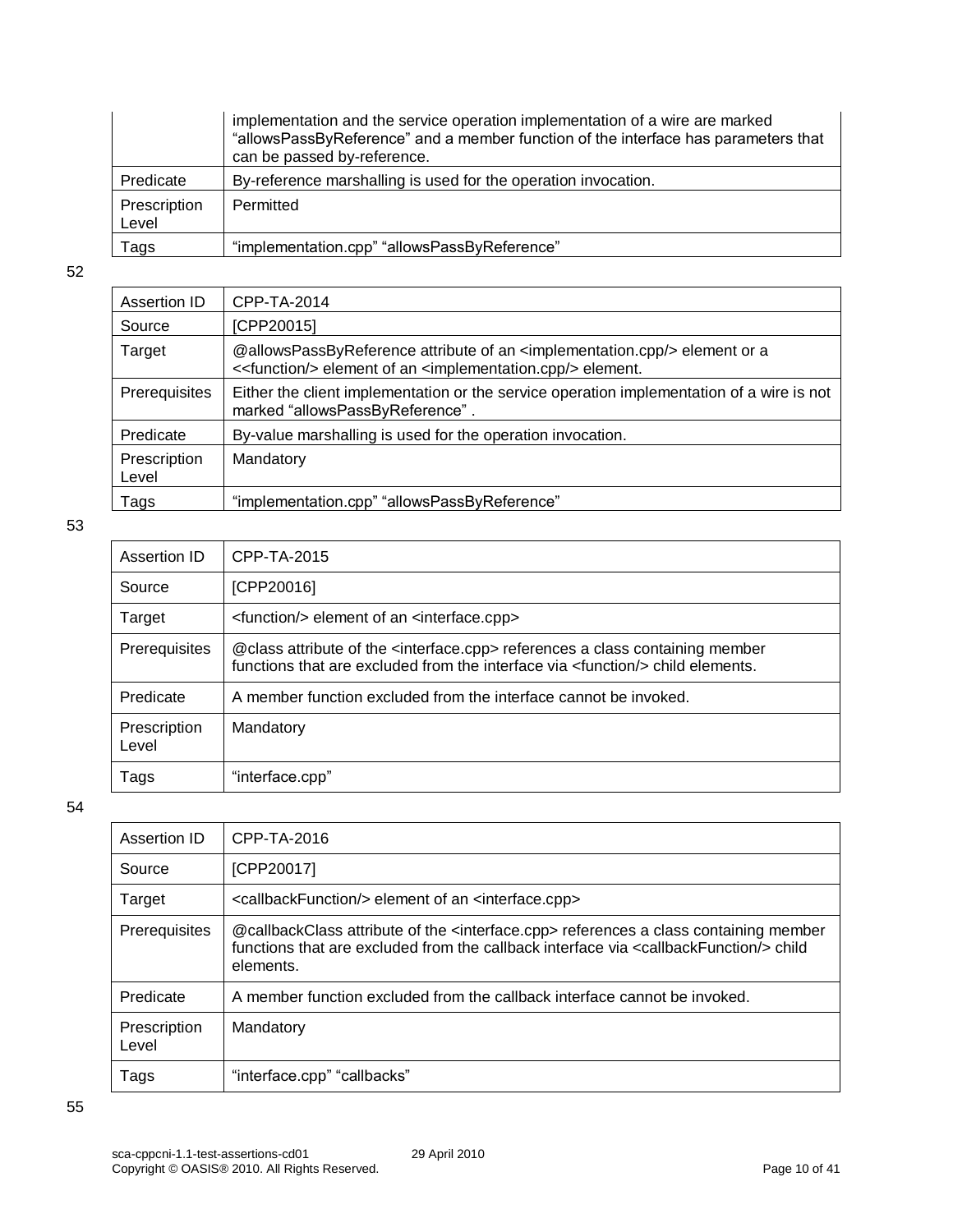| Assertion ID          | CPP-TA-2017                                                                       |
|-----------------------|-----------------------------------------------------------------------------------|
| Source                | [CPP20018]                                                                        |
| Target                | <implementation.cpp></implementation.cpp>                                         |
| Prerequisites         | An implementation uses static or global variables.                                |
| Predicate             | Multiple execution threads can simultaneously modify a global or static variable. |
| Prescription<br>Level | Mandotory                                                                         |
| Tags                  | "implementation.cpp"                                                              |

### <span id="page-10-0"></span>56 **2.2 Section 3**

| Assertion ID          | CPP-TA-3001                                                                                     |
|-----------------------|-------------------------------------------------------------------------------------------------|
| Source                | [CPP30001]                                                                                      |
| Target                | Service proxy generation                                                                        |
| Prerequisites         | A remotable interface is defined with a $C++$ file.                                             |
| Predicate             | The interface definition is mapped to WSDL and the service proxy is generated from<br>the WSDL. |
| Prescription<br>Level | Preferred                                                                                       |
| Tags                  | "Service proxy"                                                                                 |

#### 57

| Assertion ID          | CPP-TA-3002                                                                                                                                            |
|-----------------------|--------------------------------------------------------------------------------------------------------------------------------------------------------|
| Source                | [CPP30002]                                                                                                                                             |
| Target                | <reference></reference> element of a <component></component>                                                                                           |
| Prerequisites         | A component has a reference.                                                                                                                           |
| Predicate             | A service proxy, derived from ServiceProxy, is generated for the reference and the<br>proxy has a member function for each operation of the interface. |
| Prescription<br>Level | Mandatory                                                                                                                                              |
| Tags                  | "Service proxy"                                                                                                                                        |

#### 58

| Assertion ID          | CPP-TA-3003                                                                                                                                                                                           |
|-----------------------|-------------------------------------------------------------------------------------------------------------------------------------------------------------------------------------------------------|
| Source                | [CPP30003]                                                                                                                                                                                            |
| Target                | <reference></reference> element of a <component></component>                                                                                                                                          |
| Prerequisites         | A component has a reference with an <interface></interface> that includes at least one operation<br>marked @requires="asyncinvocation".                                                               |
| Predicate             | The generated service proxy for the reference contains an asynchronous invocation<br>member function for each operation of the <interface></interface> that is marked<br>@requires="asyncinvocation". |
| Prescription<br>Level | Mandatory                                                                                                                                                                                             |
| Tags                  | "Service proxy" "asynchronous invocation"                                                                                                                                                             |

| Assertion ID   CPP-TA-3004 |
|----------------------------|
|                            |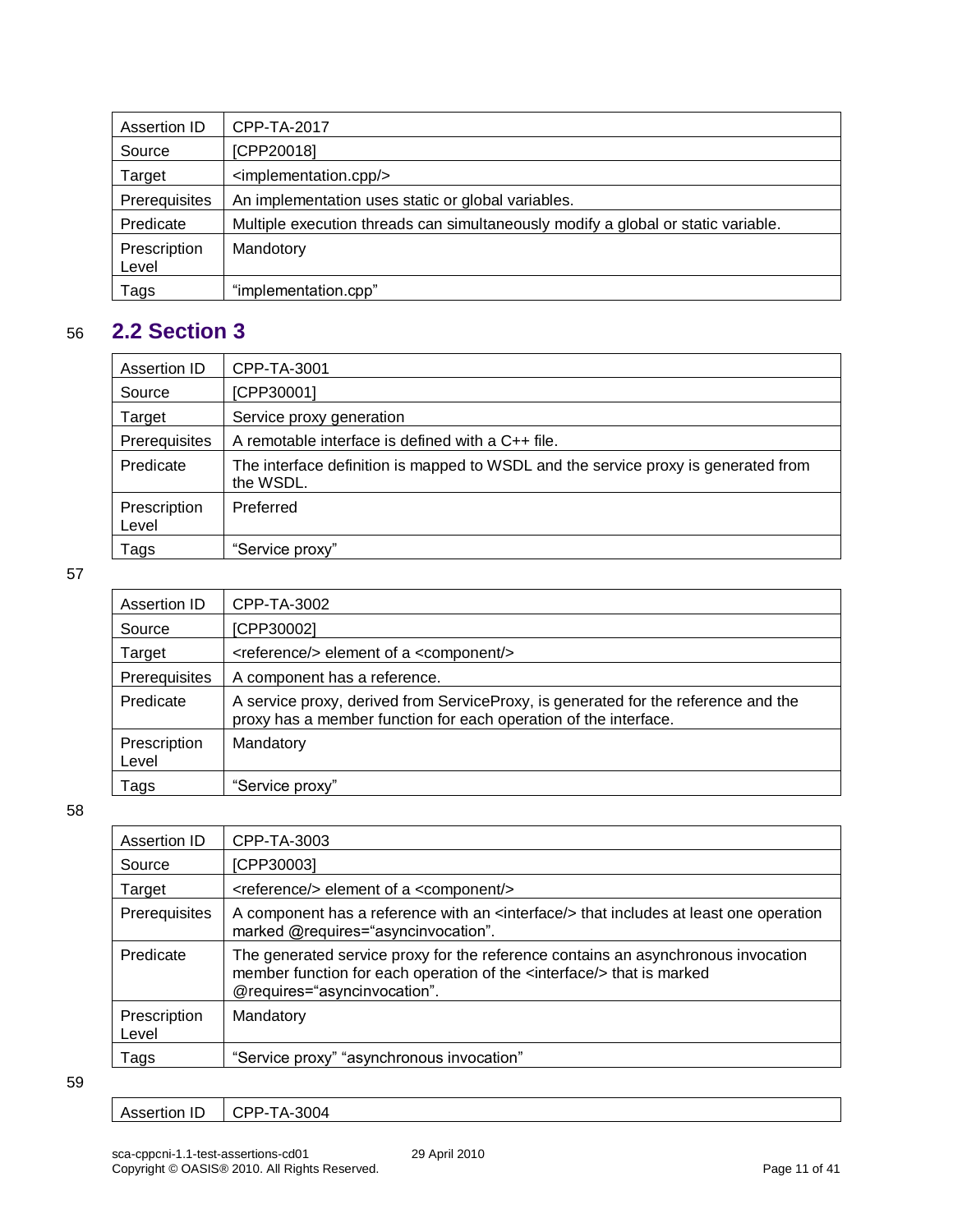| Source                | [CPP30004]                                                                                                                                                                                          |
|-----------------------|-----------------------------------------------------------------------------------------------------------------------------------------------------------------------------------------------------|
| Target                | <reference></reference> element of a <component></component>                                                                                                                                        |
| Prerequisites         | A component has a reference with an <interface></interface> that includes at least one operation<br>marked @requires="asyncinvocation".                                                             |
| Predicate             | The generated service proxy for the reference contains a response class for each<br>response message for an operation of the <interface></interface> that is marked<br>@requires="asyncinvocation". |
| Prescription<br>Level | Mandatory                                                                                                                                                                                           |
| Tags                  | "Service proxy" "asynchronous invocation"                                                                                                                                                           |

### <span id="page-11-0"></span>60 **2.3 Section 4**

| Assertion ID          | CPP-TA-4001                                                                                           |
|-----------------------|-------------------------------------------------------------------------------------------------------|
| Source                | [CPP40001]                                                                                            |
| Target                | <binding></binding> of <interface></interface>                                                        |
| Prerequisites         | Operation of the <interface></interface> is designated as using a oneway message exchange<br>pattern. |
| Predicate             | The request is queued for later delivery.                                                             |
| Prescription<br>Level | Permitted                                                                                             |
| Tags                  | "oneway operations"                                                                                   |

#### 61

| Assertion ID          | CPP-TA-4002                                                                                                                                                   |
|-----------------------|---------------------------------------------------------------------------------------------------------------------------------------------------------------|
| Source                | [CPP40002]                                                                                                                                                    |
| Target                | <service></service> element of a <component></component>                                                                                                      |
| Prerequisites         | The $\langle$ interface/ $>$ of a $\langle$ service/ $>$ is bidirectional.                                                                                    |
| Predicate             | A service proxy, derived from ServiceProxy, is generated for the service and the proxy<br>has a member function for each operation of the callback interface. |
| Prescription<br>Level | Mandatory                                                                                                                                                     |
| Tags                  | "Service proxy"                                                                                                                                               |

| Assertion ID          | CPP-TA-4003                                                                                                                                                                                                                                                                                                                                        |
|-----------------------|----------------------------------------------------------------------------------------------------------------------------------------------------------------------------------------------------------------------------------------------------------------------------------------------------------------------------------------------------|
| Source                | [CPP40003]                                                                                                                                                                                                                                                                                                                                         |
| Target                | <service></service> element of a <component></component>                                                                                                                                                                                                                                                                                           |
| Prerequisites         | The <interface></interface> of a <service></service> is bidirectional and includes at least one operation<br>marked @requires="asyncinvocation" in the callback interface.                                                                                                                                                                         |
| Predicate             | The generated service proxy for the reference contains an asynchronous invocation<br>member function for each operation of the <interface></interface> that is marked<br>@requires="asyncinvocation" and a response class for each response message for an<br>operation of the <interface></interface> that is marked @requires="asyncinvocation". |
| Prescription<br>Level | Mandatory                                                                                                                                                                                                                                                                                                                                          |
| Tags                  | "Service proxy"                                                                                                                                                                                                                                                                                                                                    |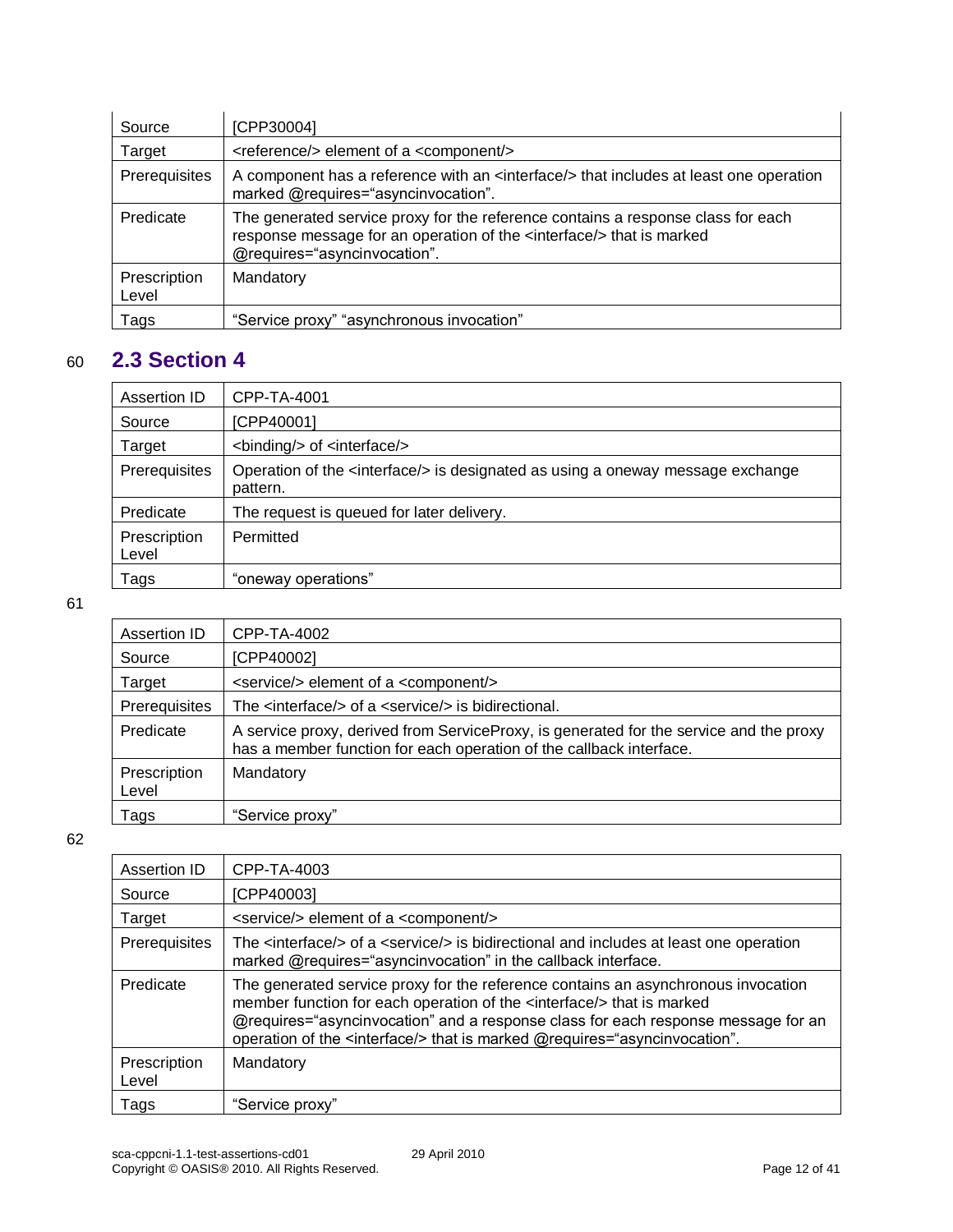### 63 **2.4 Section 7**

<span id="page-12-0"></span>

| Assertion ID          | CPP-TA-7001                                                                                                                                                         |
|-----------------------|---------------------------------------------------------------------------------------------------------------------------------------------------------------------|
| Source                | [CPP70001]                                                                                                                                                          |
| Target                | <export.cpp></export.cpp> element                                                                                                                                   |
| Prerequisites         | The domain has more than one <export.cpp>.</export.cpp>                                                                                                             |
| Predicate             | The @name attribute of [the <export.cpp></export.cpp> element] is not equal to the @name<br>attribute of any other <export.cpp></export.cpp> element in the domain. |
| Prescription<br>Level | Mandatory                                                                                                                                                           |
| Tags                  | "export.cpp"                                                                                                                                                        |

#### 64

| Assertion ID          | CPP-TA-7002                                                                                                                                                                     |
|-----------------------|---------------------------------------------------------------------------------------------------------------------------------------------------------------------------------|
| Source                | [CPP70002]                                                                                                                                                                      |
| Target                | <import.cpp></import.cpp> element                                                                                                                                               |
| Prerequisites         | A contribution has more than one <import.cpp>.</import.cpp>                                                                                                                     |
| Predicate             | The $@$ name attribute of [the <import.cpp></import.cpp> element] is not equal to the $@$ name<br>attribute of any other <import.cpp></import.cpp> element in the contribution. |
| Prescription<br>Level | Mandatory                                                                                                                                                                       |
| Tags                  | "import.cpp"                                                                                                                                                                    |

### <span id="page-12-1"></span>65 **2.5 Section 8**

| Assertion ID          | CPP-TA-8001                                                                                                                                                                             |
|-----------------------|-----------------------------------------------------------------------------------------------------------------------------------------------------------------------------------------|
| Source                | [CPP80001]                                                                                                                                                                              |
| Target                | <interface.cpp></interface.cpp> element                                                                                                                                                 |
| Prerequisites         | A class is identified by the attributes of an <interface.cpp> as defining an interface and<br/>declarations of the public member functions contain macros and typedefs.</interface.cpp> |
| Predicate             | The interface defined by the class is compatible with the same interface defined<br>without macros and typedefs.                                                                        |
| Prescription<br>Level | Mandatory                                                                                                                                                                               |
| Tags                  | "interface.cpp" "header files"                                                                                                                                                          |

| Assertion ID          | CPP-TA-8002                                                                                                                                                                                                     |
|-----------------------|-----------------------------------------------------------------------------------------------------------------------------------------------------------------------------------------------------------------|
| Source                | [CPP80002]                                                                                                                                                                                                      |
| Target                | <interface.cpp></interface.cpp> element                                                                                                                                                                         |
| Prerequisites         | The value of the @remotable attribute of the <interface.cpp></interface.cpp> is true.                                                                                                                           |
| Predicate             | The return type and the type of the parameters of every member function of the<br>interface is either a C++ type identified in the Simple Content Binding of the<br>specification [SCA C++] or a DataObjectPtr. |
| Prescription<br>Level | Mandatory                                                                                                                                                                                                       |
| Tags                  | "interface.cpp" "header files"                                                                                                                                                                                  |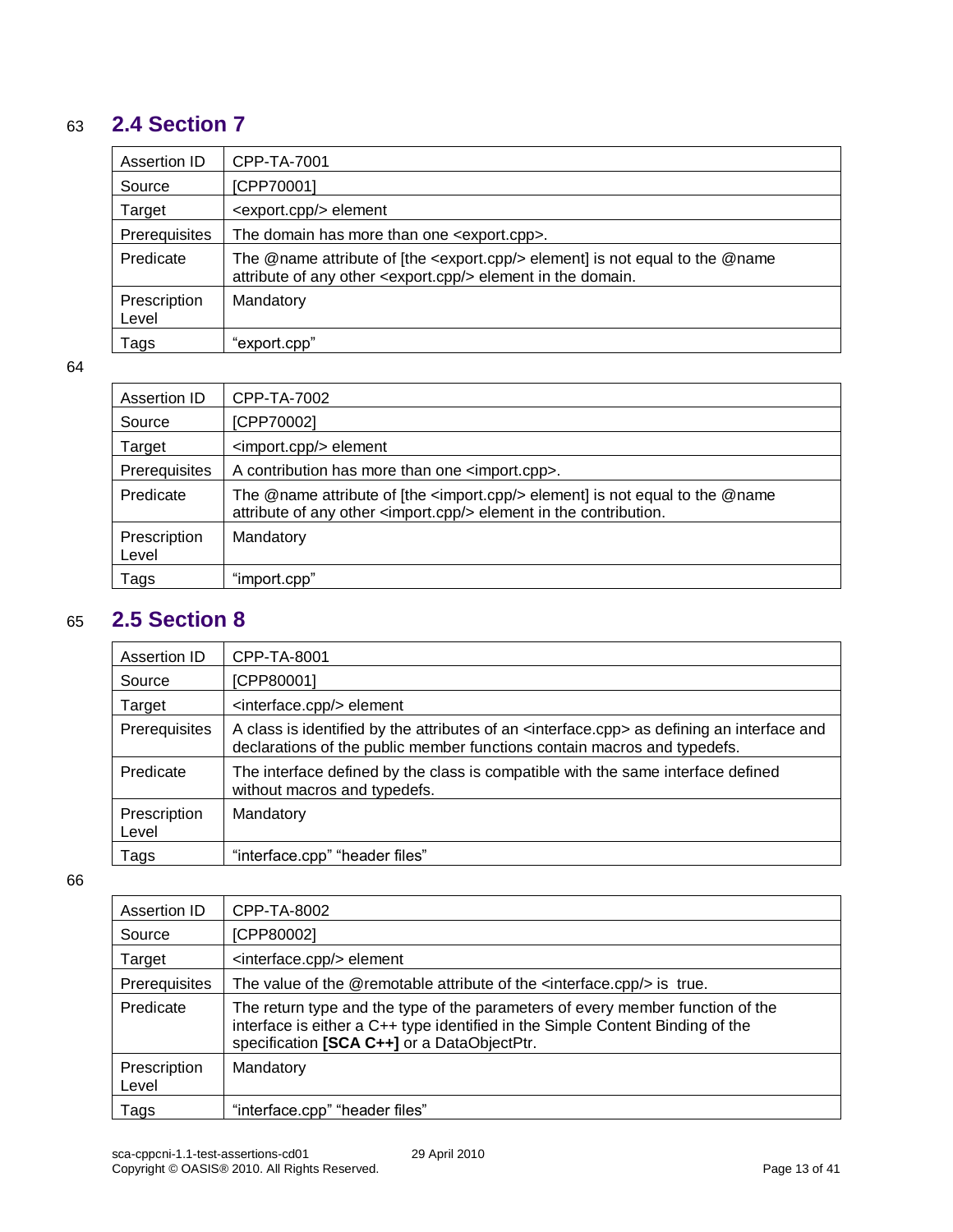| Assertion ID          | CPP-TA-8003                                                                                                            |
|-----------------------|------------------------------------------------------------------------------------------------------------------------|
| Source                | [CPP80003]                                                                                                             |
| Target                | <interface.cpp></interface.cpp>                                                                                        |
| Prerequisites         | A header file is named by either the @header or the @callbackHeader attribute of an<br><interface.cpp></interface.cpp> |
| Predicate             | The header file declares at least one class with at least one public member function.                                  |
| Prescription<br>Level | Mandatory                                                                                                              |
| Tags                  | "interface.cpp" "header files"                                                                                         |

68

| Assertion ID          | CPP-TA-8004                                                                                                                                                                                                                                                                                                                                |
|-----------------------|--------------------------------------------------------------------------------------------------------------------------------------------------------------------------------------------------------------------------------------------------------------------------------------------------------------------------------------------|
| Source                | [CPP80003]                                                                                                                                                                                                                                                                                                                                 |
| Target                | <interface.cpp></interface.cpp>                                                                                                                                                                                                                                                                                                            |
| Prerequisites         | A header file is named by either the @header or the @callbackHeader attribute of an<br><interface.cpp> and either contains only one class that declares public member<br/>functions or the class named by the @class or the @callbackClass attribute of the<br/><interface.cpp> declares public functions.</interface.cpp></interface.cpp> |
| Predicate             | Every public member function of the specified class is a pure virtual member function.                                                                                                                                                                                                                                                     |
| Prescription<br>Level | Mandatory                                                                                                                                                                                                                                                                                                                                  |
| Tags                  | "interface.cpp" "header files"                                                                                                                                                                                                                                                                                                             |

# <span id="page-13-0"></span>69 **2.6 Section 9**

| Assertion ID          | CPP-TA-10001                                                                      |
|-----------------------|-----------------------------------------------------------------------------------|
| Source                | [CPP100001]                                                                       |
| Target                | Namespace mapping                                                                 |
| Prerequisites         | WSDL definition does not contain an <cpp:namespace></cpp:namespace> element       |
| Predicate             | The generated C++ class(es) are in an implementation dependent default namespace. |
| Prescription<br>Level | Mandatory                                                                         |
| Tags                  | "WSDL mapping"                                                                    |

70

| Assertion ID          | CPP-TA-10002                                                                                 |
|-----------------------|----------------------------------------------------------------------------------------------|
| Source                | [CPP100001]                                                                                  |
| Target                | Namespace mapping                                                                            |
| Prerequisites         |                                                                                              |
| Predicate             | The implementation provides a way to control the default namespace for generated<br>classes. |
| Prescription<br>Level | Preferred                                                                                    |
| Tags                  | "WSDL mapping"                                                                               |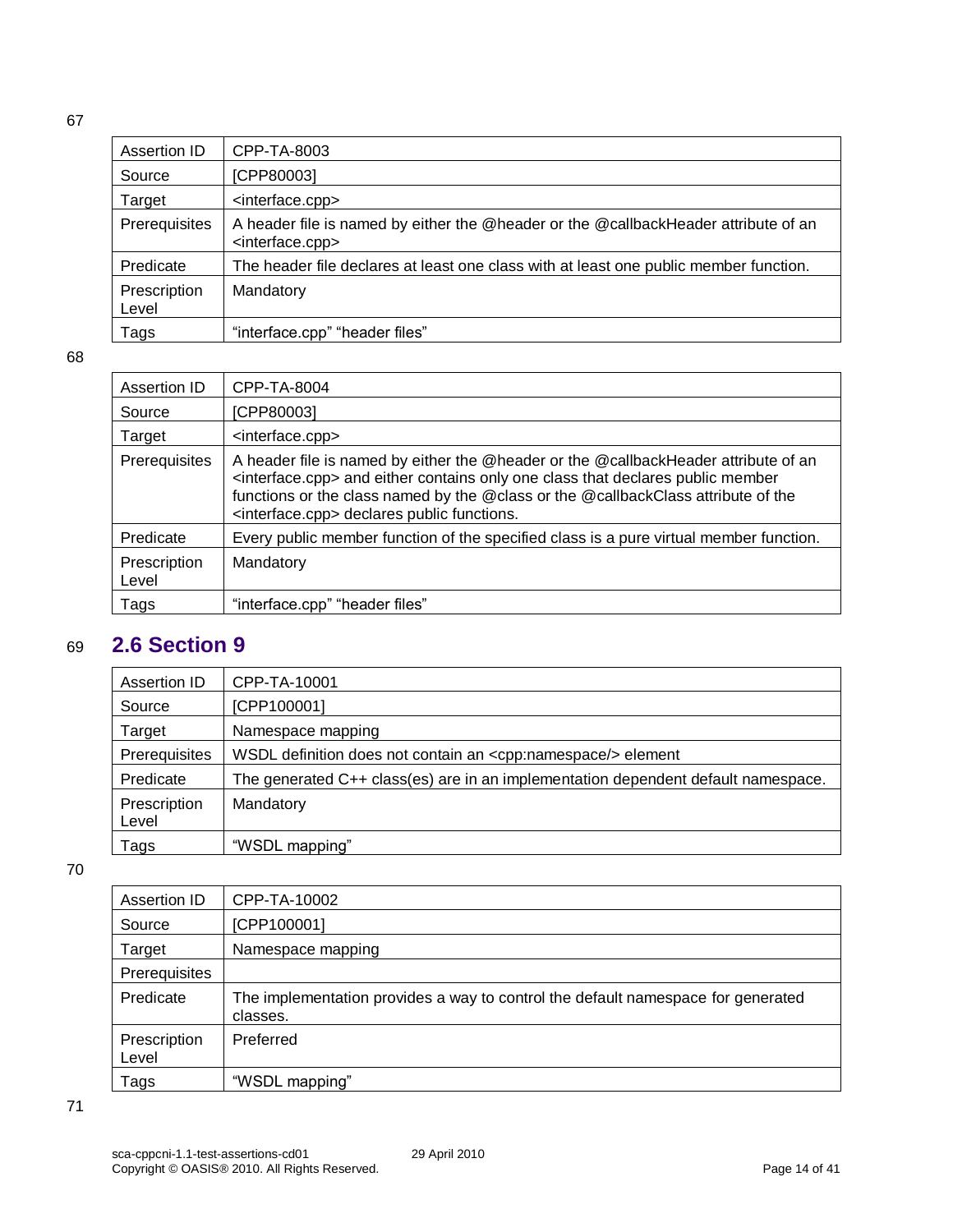| Assertion ID          | CPP-TA-10003                                                                                                                                                                                          |
|-----------------------|-------------------------------------------------------------------------------------------------------------------------------------------------------------------------------------------------------|
| Source                | [CPP100002]                                                                                                                                                                                           |
| Target                | Fault mapping                                                                                                                                                                                         |
| Prerequisites         | WSDL definition contains multiple <operation></operation> elements that refer to a single fault<br><message></message> element.                                                                       |
| Predicate             | A single exception class is generated and the @WebThrows annotation for each of the<br>generated member functions corresponding to the <operation></operation> elements lists the<br>exception class. |
| Prescription<br>Level | Mandatory                                                                                                                                                                                             |
| Tags                  | "WSDL mapping"                                                                                                                                                                                        |

| Assertion ID          | CPP-TA-10004                                                                                                                                                                                                                                                  |
|-----------------------|---------------------------------------------------------------------------------------------------------------------------------------------------------------------------------------------------------------------------------------------------------------|
| Source                | [CPP100003]                                                                                                                                                                                                                                                   |
| Target                | Parameter mapping                                                                                                                                                                                                                                             |
| Prerequisites         | A WSDL <operation></operation> element referring to unwrapped input and output <message></message><br>elements containing some subset of in message parts, in/out message parts, out<br>message parts not named return, and an out message part named return. |
| Predicate             | Each in message part is mapped to a parameter passed by const-reference.                                                                                                                                                                                      |
|                       | Each in/out message part is mapped to a parameter passed by reference.                                                                                                                                                                                        |
|                       | Each out message part not named return is mapped to a parameter passed by<br>reference.                                                                                                                                                                       |
|                       | A out message part named return is mapped to the member function return type<br>passed by-value.                                                                                                                                                              |
| Prescription<br>Level | Mandatory                                                                                                                                                                                                                                                     |
| Tags                  | "WSDL mapping"                                                                                                                                                                                                                                                |

73

| Assertion ID          | CPP-TA-10005                                                                                                                                                                                                                                                          |
|-----------------------|-----------------------------------------------------------------------------------------------------------------------------------------------------------------------------------------------------------------------------------------------------------------------|
| Source                | ICPP1000041                                                                                                                                                                                                                                                           |
| Target                | Parameter mapping                                                                                                                                                                                                                                                     |
| Prerequisites         | A WSDL <operation></operation> element referring to wrapped input and output <message></message><br>elements containing some subset of in wrapper children, in/out wrapper children, out<br>wrapper children not named return, and an out wrapper child named return. |
| Predicate             | Each in wrapper child is mapped to a parameter passed by const-reference.                                                                                                                                                                                             |
|                       | Each in/out wrapper child is mapped to a parameter passed by reference.                                                                                                                                                                                               |
|                       | Each out wrapper child not named return is mapped to a parameter passed by<br>reference.                                                                                                                                                                              |
|                       | A out wrapper child named return is mapped to the member function return type<br>passed by-value.                                                                                                                                                                     |
| Prescription<br>Level | Mandatory                                                                                                                                                                                                                                                             |
| Tags                  | "WSDL mapping"                                                                                                                                                                                                                                                        |

| Assertion ID | CPP-TA-10006 |
|--------------|--------------|
|--------------|--------------|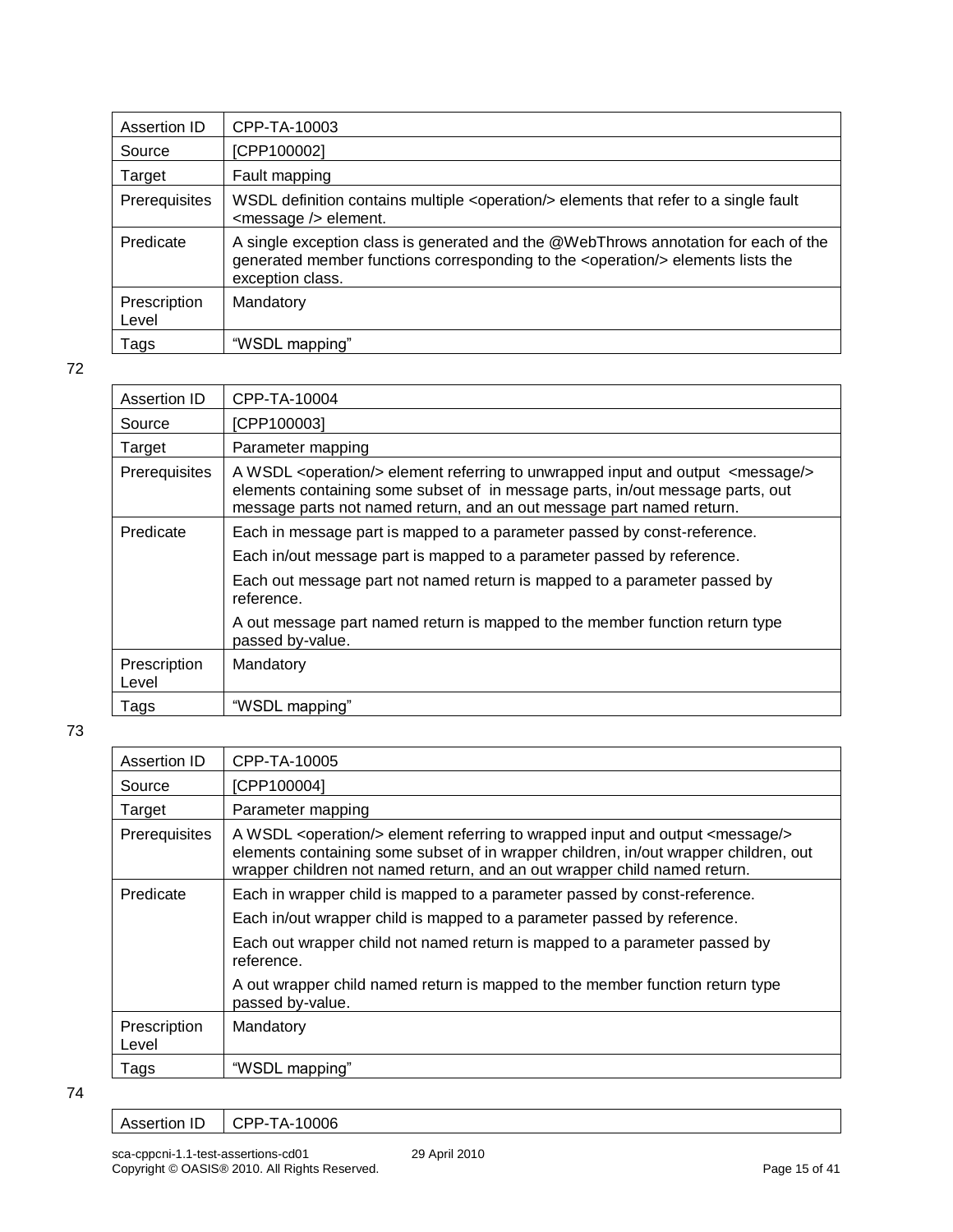| Source                | [CPP100005]                                                                                                  |
|-----------------------|--------------------------------------------------------------------------------------------------------------|
| Target                | Namespace mapping                                                                                            |
| Prerequisites         |                                                                                                              |
| Predicate             | The implementation provides a way to control the default target namespace for<br>generated WSDL definitions. |
| Prescription<br>Level | Preferred                                                                                                    |
| Tags                  | "WSDL mapping"                                                                                               |

| Assertion ID          | CPP-TA-10007                                                                                                                                            |
|-----------------------|---------------------------------------------------------------------------------------------------------------------------------------------------------|
| Source                | [CPP100006]                                                                                                                                             |
| Target                | Parameter mapping                                                                                                                                       |
| Prerequisites         | A member function with parameters, not annotated with @WebParam, that are some<br>subset of by-reference, by-pointer, by-value, and by-const reference. |
| Predicate             | The member function's return type is mapped to an out message part or wrapper child.                                                                    |
|                       | Each by-reference and each by-pointer parameter is mapped to an in/out message<br>part or wrapper child.                                                |
|                       | All other parameters are mapped to in message parts or wrapper children.                                                                                |
| Prescription<br>Level | Mandatory                                                                                                                                               |
| Tags                  | "WSDL mapping"                                                                                                                                          |

#### 76

| Assertion ID          | CPP-TA-10009                                                              |
|-----------------------|---------------------------------------------------------------------------|
| Source                | [CPP100008]                                                               |
| Target                | Type mapping                                                              |
| Prerequisites         |                                                                           |
| Predicate             | A XSD type is mapped according to Table 1 of the specification [SCA C++]. |
| Prescription<br>Level | Mandatory                                                                 |
| Tags                  | "WSDL mapping"                                                            |

#### 77

| Assertion ID          | CPP-TA-10010                                                                     |
|-----------------------|----------------------------------------------------------------------------------|
| Source                | [CPP100008]                                                                      |
| Target                | Type mapping                                                                     |
| Prerequisites         |                                                                                  |
| Predicate             | A C++ type is mapped according to Tables 1 and 2 of the specification [SCA C++]. |
| Prescription<br>Level | Mandatory                                                                        |
| Tags                  | "WSDL mapping"                                                                   |

| <b>Assertion ID</b> | CPP-TA-10011 |
|---------------------|--------------|
| Source              | ICPP1000091  |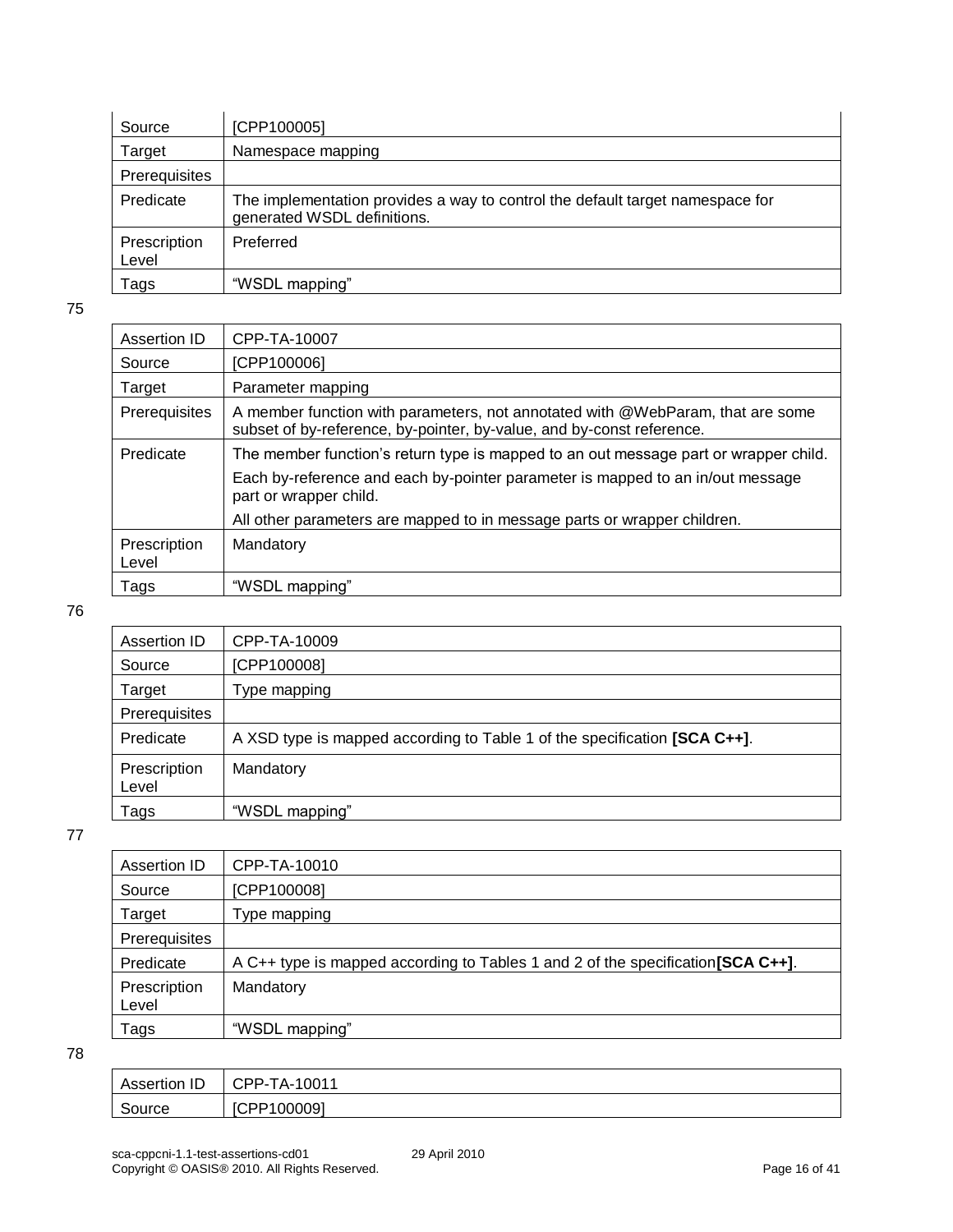| Target                | portType mapping                                       |
|-----------------------|--------------------------------------------------------|
| Prerequisites         |                                                        |
| Predicate             | A WSDL portType is mapped to a remotable SCA interface |
| Prescription<br>Level | Mandatory                                              |
| Tags                  | "WSDL mapping"                                         |

| Assertion ID          | CPP-TA-10012                                                                                |
|-----------------------|---------------------------------------------------------------------------------------------|
| Source                | [CPP100010]                                                                                 |
| Target                | C++ interface mapping                                                                       |
| Prerequisites         | A C++ class, is not annotated with @WebService.                                             |
| Predicate             | The class is mapped to WSDL as if it had a $@$ WebService annotation with no<br>parameters. |
| Prescription<br>Level | Mandatory                                                                                   |
| Tags                  | "WSDL mapping"                                                                              |

# <span id="page-16-0"></span>80 **2.7 Section 10**

| Assertion ID          | CPP-TA-11001                                                                                                      |
|-----------------------|-------------------------------------------------------------------------------------------------------------------|
| Source                | [CPP110001]                                                                                                       |
| Target                | Composite file that violates the sca-interface-cpp.xsd schema and / or the sca-<br>implementation-cpp.xsd schema. |
| Prerequisites         |                                                                                                                   |
| Predicate             | SCA runtime rejects the composite file and raises an error                                                        |
| Prescription<br>Level | Mandatory                                                                                                         |
| Tags                  | "composite" "schema" "error"                                                                                      |

81

| Assertion ID          | CPP-TA-11002                                                        |
|-----------------------|---------------------------------------------------------------------|
| Source                | [CPP110002]                                                         |
| Target                | Component Type file that violates the sca-interface-cpp.xsd schema. |
| Prerequisites         |                                                                     |
| Predicate             | SCA runtime rejects the componentType file and raises an error      |
| Prescription<br>Level | Mandatory                                                           |
| Tags                  | "componentType" "schema" "error"                                    |

| Assertion ID  | CPP-TA-11004                                                         |
|---------------|----------------------------------------------------------------------|
| Source        | [CPP110003]                                                          |
| Target        | Contribution file that violates the sca-contribution-cpp.xsd schema. |
| Prerequisites |                                                                      |
| Predicate     | SCA runtime rejects the contribution file and raises an error        |
| Prescription  | Mandatory                                                            |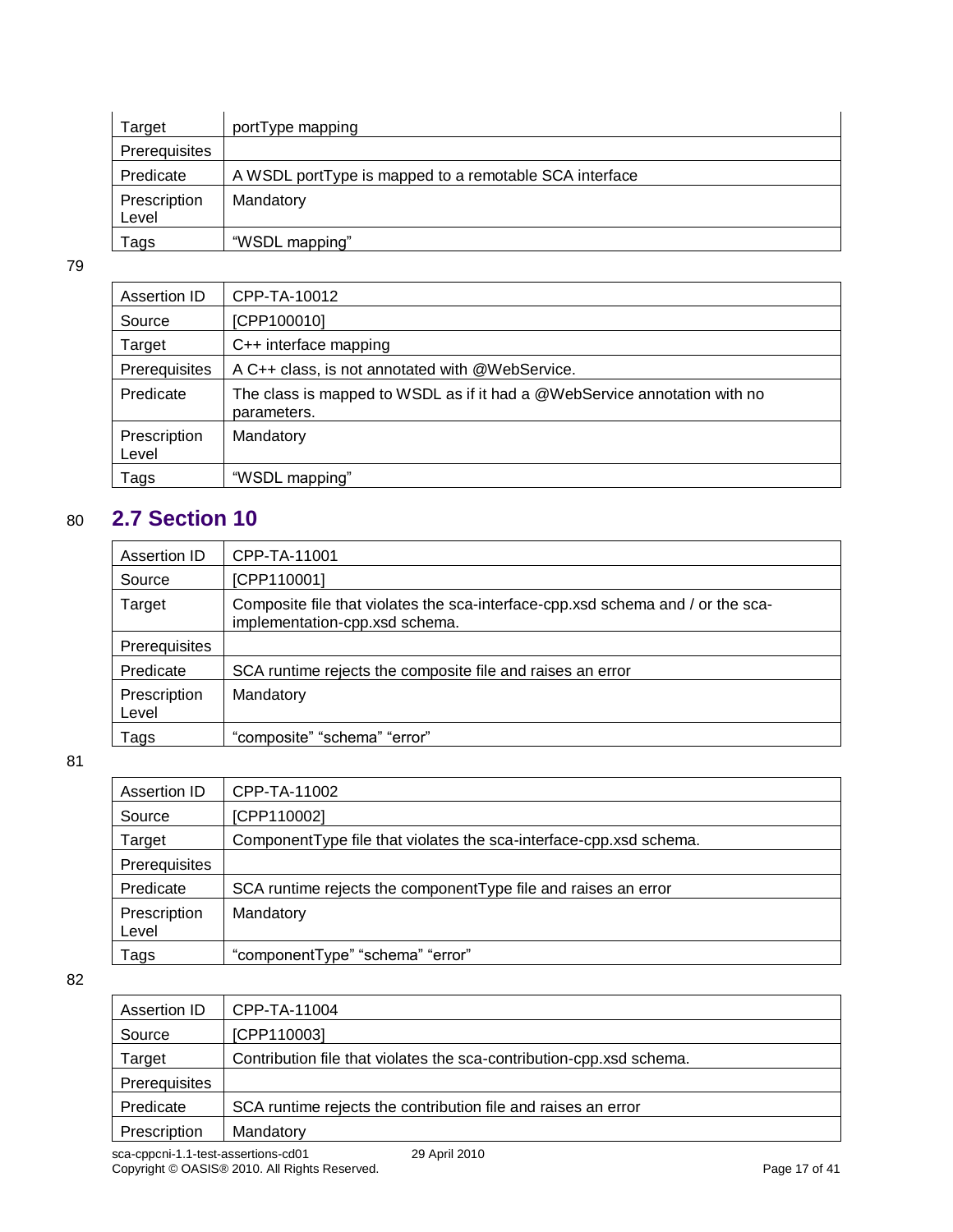| ∟evel                |                                                 |
|----------------------|-------------------------------------------------|
| $-$<br>$\sim$ $\sim$ | "contrib<br>a" "error"<br>ຸ" "<br>шог<br>ם ווסו |

| Assertion ID          | CPP-TA-11005                                            |
|-----------------------|---------------------------------------------------------|
| Source                | [CPP110004]                                             |
| Target                | WSDL file that violates the sca-wsdlext-cpp.xsd schema. |
| Prerequisites         |                                                         |
| Predicate             | SCA runtime rejects the WSDL file and raises an error   |
| Prescription<br>Level | Mandatory                                               |
| Tags                  | "WSDL" "schema" "error"                                 |

### <span id="page-17-0"></span>84 **2.8 Appendix A**

85 The test assertions in this section apply to the optional C++ SCA annotation support. These assertions

86 are only applicable if an implementation supports these annotations.

| Assertion ID          | CPP-TA-A001                                                                                                    |
|-----------------------|----------------------------------------------------------------------------------------------------------------|
| Source                | [CPPA0001]                                                                                                     |
| Target                | <b>SCA</b> annotations                                                                                         |
| Prerequisites         | A source file containing SCA annotations is processed.                                                         |
| Predicate             | SCDL file(s) containing elements, attributes and values corresponding to the<br>annotations is(are) generated. |
| Prescription<br>Level | Mandatory                                                                                                      |
| Tags                  | "SCA annotations"                                                                                              |

87

| Assertion ID          | CPP-TA-A002                                                                                  |
|-----------------------|----------------------------------------------------------------------------------------------|
| Source                | [CPPA0001]                                                                                   |
| Target                | <b>SCA</b> annotations                                                                       |
| Prerequisites         | A header file containing SCA annotations is referenced by an <interface.cpp></interface.cpp> |
| Predicate             | The SCA annotations are ignored during component execution.                                  |
| Prescription<br>Level | Mandatory                                                                                    |
| Tags                  | "SCA annotations"                                                                            |

| Assertion ID          | CPP-TA-A003                                                                                                                                   |
|-----------------------|-----------------------------------------------------------------------------------------------------------------------------------------------|
| Source                | [CPPA0002]                                                                                                                                    |
| Target                | <b>SCA</b> annotations                                                                                                                        |
| Prerequisites         | A source file containing SCA annotations with sequential comments containing<br>annotations related to the same program element is processed. |
| Predicate             | The annotations are processed as if they were in one comment block.                                                                           |
| Prescription<br>Level | Preferred                                                                                                                                     |
| Tags                  | "SCA annotations"                                                                                                                             |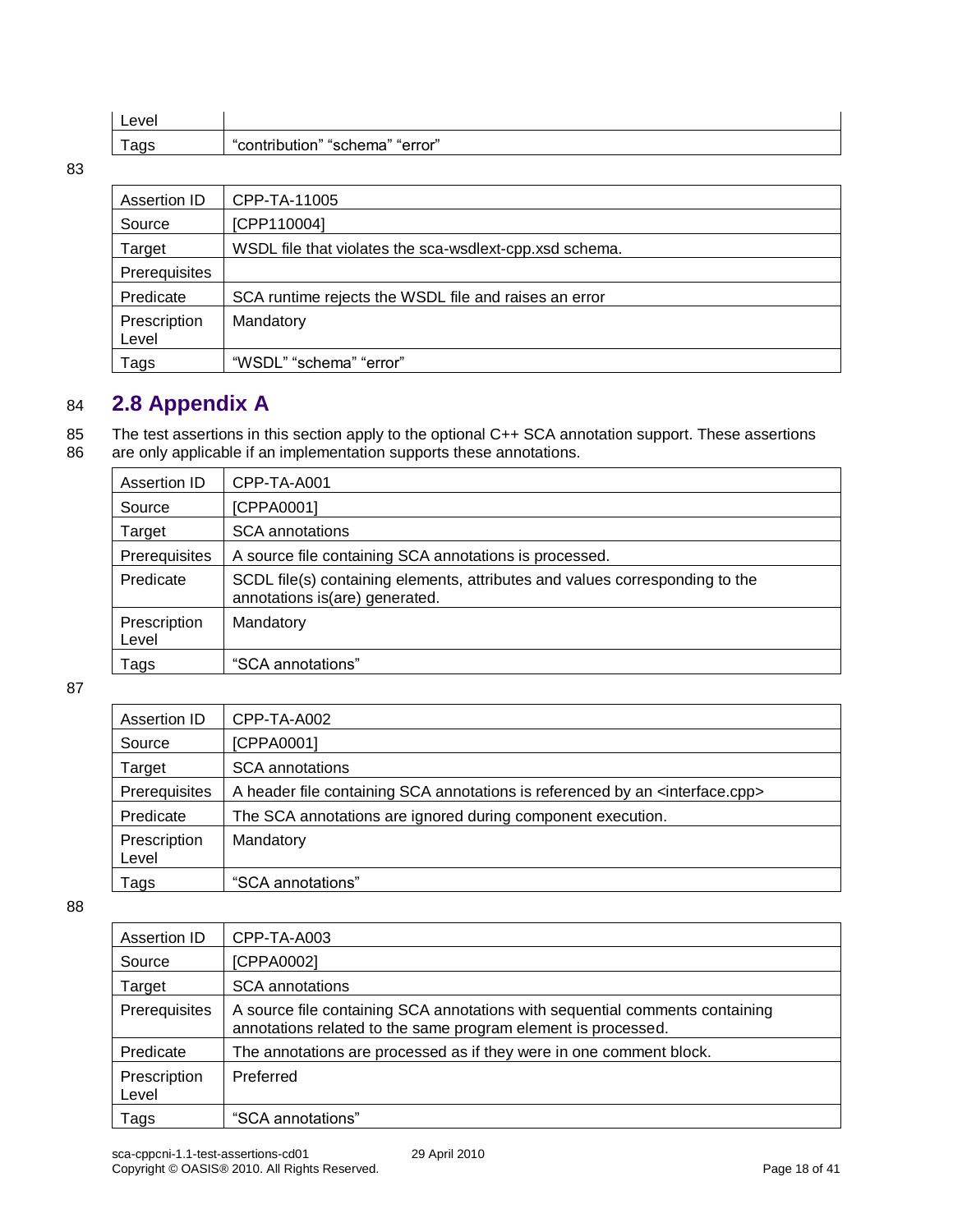| Assertion ID          | CPP-TA-A004                                                                      |
|-----------------------|----------------------------------------------------------------------------------|
| Source                | [CPPA0003]                                                                       |
| Target                | @WebService annotation                                                           |
| Prerequisites         | A class is annotated with @WebService, but not @Remotable.                       |
| Predicate             | The generated SCDL is the same as if the class was annotated with $@$ Remotable. |
| Prescription<br>Level | Mandatory                                                                        |
| Tags                  | "SCA annotations" "WSDL annotations"                                             |

| Assertion ID          | CPP-TA-A005                                                                                                                                                                                                                                                                   |
|-----------------------|-------------------------------------------------------------------------------------------------------------------------------------------------------------------------------------------------------------------------------------------------------------------------------|
| Source                | [CPPA0004]                                                                                                                                                                                                                                                                    |
| Target                | @WebFunction annotation                                                                                                                                                                                                                                                       |
| Prerequisites         | A member function declaration with a @WebFunction annotation but not a<br>corresponding @Function annotation.                                                                                                                                                                 |
| Predicate             | The generated SCDL is the same as if the member function was annotated with a<br>@Function annotation with a name value equal to the operationName value of the<br>@WebFunction annotation and an exclude value equal to the exclude value of the<br>@WebFunction annotation. |
| Prescription<br>Level | Mandatory                                                                                                                                                                                                                                                                     |
| Tags                  | "SCA annotations" "WSDL annotations"                                                                                                                                                                                                                                          |

### <span id="page-18-0"></span>91 **2.9 Appendix C**

92 The test assertions in this section apply to the optional C++ WSDL annotation support. These assertions 93 are only applicable if an implementation supports these annotations. are only applicable if an implementation supports these annotations.

| Assertion ID          | CPP-TA-C001                                                                                                        |
|-----------------------|--------------------------------------------------------------------------------------------------------------------|
| Source                | [CPPC0001]                                                                                                         |
| Target                | <b>WSDL</b> annotations                                                                                            |
| Prerequisites         | A source file containing WSDL annotations, explicit or implied by corresponding SCA<br>annotations, is processed.  |
| Predicate             | A valid WSDL 1.1 file containing elements, attributes and values corresponding to the<br>annotations is generated. |
| Prescription<br>Level | Mandatory                                                                                                          |
| Tags                  | "WSDL mapping" "WSDL annotations"                                                                                  |

| Assertion ID  | CPP-TA-C002                                                                   |
|---------------|-------------------------------------------------------------------------------|
| Source        | [CPPC0002]                                                                    |
| Target        | @Remotable annotation                                                         |
| Prerequisites | A class is annotated with @Remotable, but not @WebService.                    |
| Predicate     | The generated WSDL is the same as if the class was annotated with @WebService |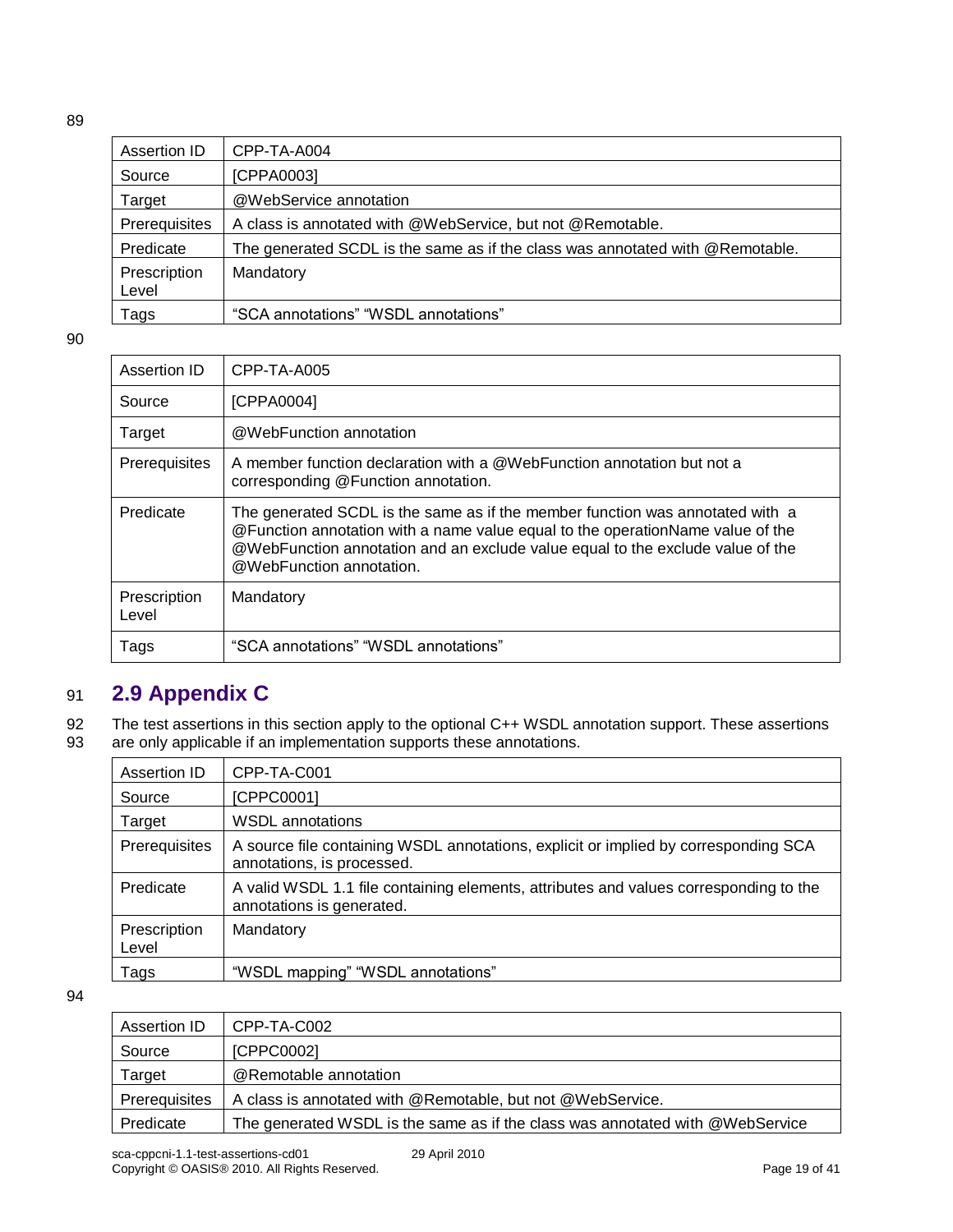|                       | with no parameters.                                 |
|-----------------------|-----------------------------------------------------|
| Prescription<br>Level | Mandatory                                           |
| Tags                  | "WSDL mapping" "WSDL annotations" "SCA annotations" |

| Assertion ID          | CPP-TA-C004                                                                                                |
|-----------------------|------------------------------------------------------------------------------------------------------------|
| Source                | [CPPC0004]                                                                                                 |
| Target                | @WebParam                                                                                                  |
| Prerequisites         | A member function is annotated with @WebParam.                                                             |
| Predicate             | The paramName value of the @WebParam annotation matches the name of a<br>parameter of the member function. |
| Prescription<br>Level | Mandatory                                                                                                  |
| Tags                  | "WSDL mapping" "WSDL annotations"                                                                          |

#### 96

| Assertion ID          | CPP-TA-C005                                                                                                                |
|-----------------------|----------------------------------------------------------------------------------------------------------------------------|
| Source                | [CPPC0005]                                                                                                                 |
| Target                | @WebParam                                                                                                                  |
| Prerequisites         | A member function is annotated with @WebParam which has a type value.                                                      |
| Predicate             | The type value of the @WebParam annotation is a valid simple type from the<br>namespace: http://www.w3.org/2001/XMLSchema. |
| Prescription<br>Level | Mandatory                                                                                                                  |
| Tags                  | "WSDL mapping" "WSDL annotations"                                                                                          |

97

| Assertion ID          | CPP-TA-C006                                                                                                                 |
|-----------------------|-----------------------------------------------------------------------------------------------------------------------------|
| Source                | [CPPC0006]                                                                                                                  |
| Target                | @WebResult                                                                                                                  |
| Prerequisites         | A member function is annotated with @WebResult which has a type value.                                                      |
| Predicate             | The type value of the @WebResult annotation is a valid simple type from the<br>namespace: http://www.w3.org/2001/XMLSchema. |
| Prescription<br>Level | Mandatory                                                                                                                   |
| Tags                  | "WSDL mapping" "WSDL annotations"                                                                                           |

| Assertion ID          | CPP-TA-C007                                                                                                                         |
|-----------------------|-------------------------------------------------------------------------------------------------------------------------------------|
| Source                | [CPPC0007]                                                                                                                          |
| Target                | @WebFault                                                                                                                           |
| Prerequisites         | A class is annotated with @WebFault.                                                                                                |
| Predicate             | The annotated class has a constructor with std::string parameter and a parameter with<br>a type representing the fault information. |
| Prescription<br>Level | Mandatory                                                                                                                           |
| Tags                  | "WSDL mapping" "WSDL annotations"                                                                                                   |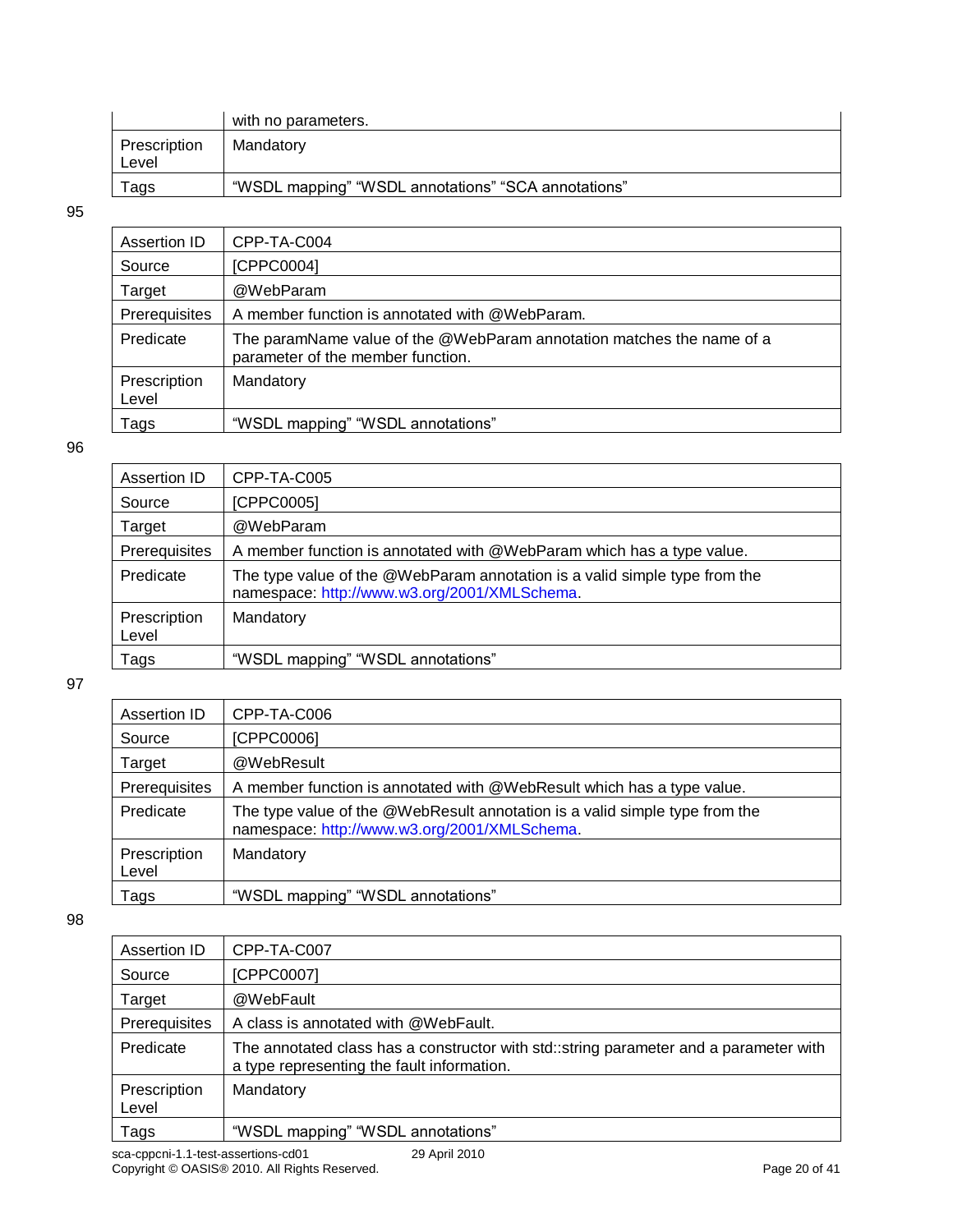| Assertion ID          | CPP-TA-C008                                                                                                                              |
|-----------------------|------------------------------------------------------------------------------------------------------------------------------------------|
| Source                | [CPPC0007]                                                                                                                               |
| Target                | @WebFault                                                                                                                                |
| Prerequisites         | A class is annotated with @WebFault.                                                                                                     |
|                       | This class satisfies CPP-TA-C007.                                                                                                        |
| Predicate             | The annotated class has a member function "get Fault Info" that returns a type matching<br>the fault information type of the constructor |
| Prescription<br>Level | Mandatory                                                                                                                                |
| Tags                  | "WSDL mapping" "WSDL annotations"                                                                                                        |

| Assertion ID          | CPP-TA-C009                                         |
|-----------------------|-----------------------------------------------------|
| Source                | [CPPC0008]                                          |
| Target                | @WebThrows                                          |
| Prerequisites         | A class is listed named in a @WebThrows annotation. |
| Predicate             | The class is annotated with a @WebFault annotation. |
| Prescription<br>Level | Mandatory                                           |
| Tags                  | "WSDL mapping" "WSDL annotations"                   |

101

| Assertion ID          | CPP-TA-C010                                                                                                                                                                                                                                                                        |
|-----------------------|------------------------------------------------------------------------------------------------------------------------------------------------------------------------------------------------------------------------------------------------------------------------------------|
| Source                | [CPPC0009]                                                                                                                                                                                                                                                                         |
| Target                | @Function annotation                                                                                                                                                                                                                                                               |
| Prerequisites         | A member function is annotated with @Function, but not @WebFunction.                                                                                                                                                                                                               |
| Predicate             | The generated WSDL is the same as if the member function was annotated with<br>@WebFunction with a operationName value equal to the name value of the @Function<br>annotation, an exclude value equal to the exclude value of the @Function annotation<br>and no other parameters. |
| Prescription<br>Level | Mandatory                                                                                                                                                                                                                                                                          |
| Tags                  | "WSDL mapping" "WSDL annotations" "SCA annotations"                                                                                                                                                                                                                                |

# <span id="page-20-0"></span>102 **2.10 Appendix D**

103 The test assertions in this section apply to the optional C++ WSDL extensions support. These assertions 104 are only applicable if an implementation supports these extensions. are only applicable if an implementation supports these extensions.

| Assertion ID  | CPP-TA-D001                                                                                                                            |
|---------------|----------------------------------------------------------------------------------------------------------------------------------------|
| Source        | [CPPD0001]                                                                                                                             |
| Target        | <b>WSDL</b> extensions                                                                                                                 |
| Prerequisites | A file containing valid WSDL 1.1 content and C++ mapping extensions is processed.                                                      |
| Predicate     | A C++ header file containing declarations corresponding to the WSDL content as<br>modified by the C++ mapping extensions is generated. |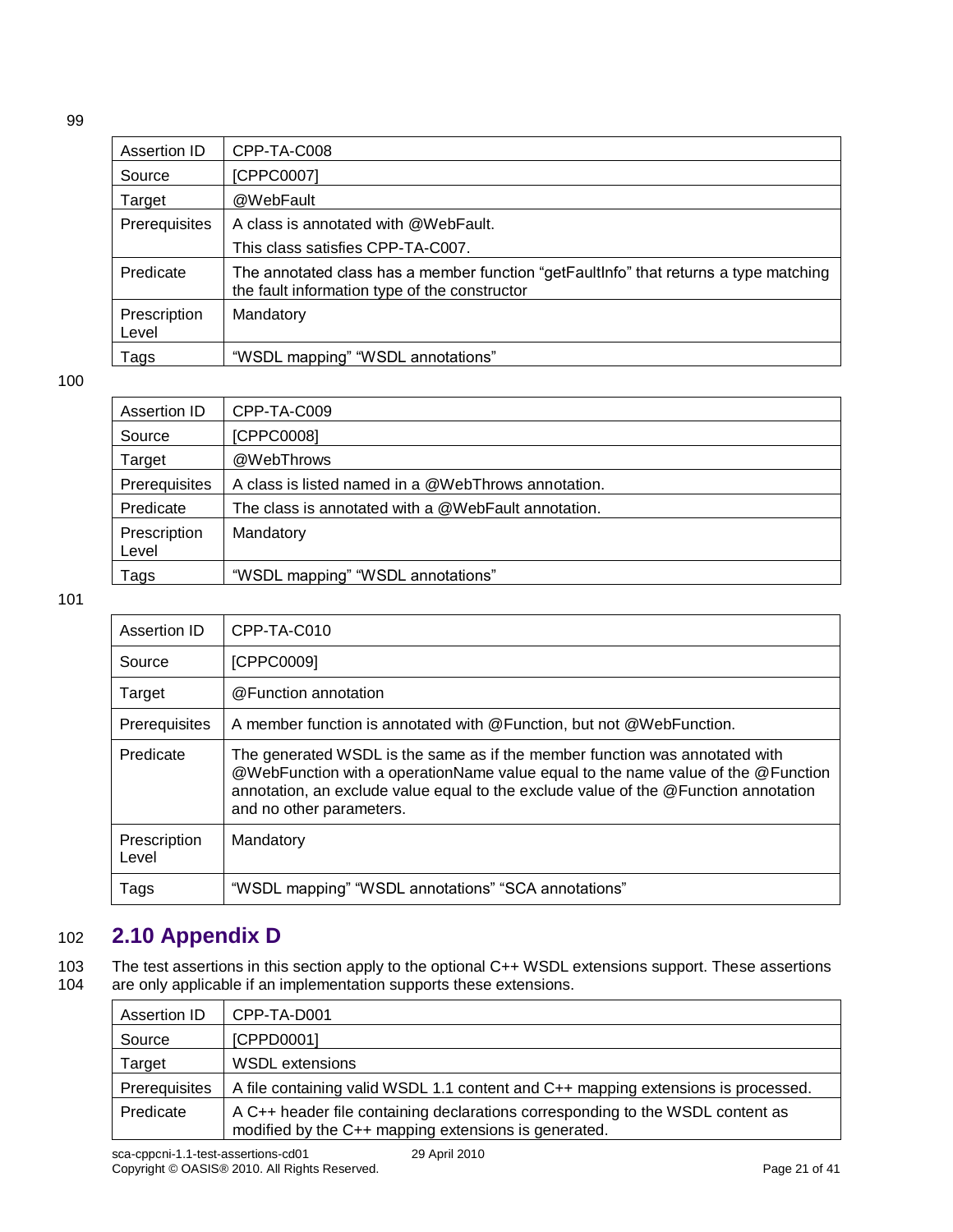| Prescription<br>Level | Mandatory                        |
|-----------------------|----------------------------------|
| Tags                  | "WSDL mapping" "WSDL extensions" |

| Assertion ID          | CPP-TA-D002                                                                                |
|-----------------------|--------------------------------------------------------------------------------------------|
| Source                | [CPPD0002]                                                                                 |
| Target                | <cpp:binding></cpp:binding>                                                                |
| Prerequisites         | A WSDL element contains a <cpp:binding></cpp:binding> element.                             |
| Predicate             | The $\langle$ cpp:binding/ $>$ contains no more than one $\langle$ cpp:class/ $>$ element. |
| Prescription<br>Level | Mandatory                                                                                  |
| Tags                  | "WSDL mapping" "WSDL extensions"                                                           |

#### 106

| Assertion ID          | CPP-TA-D003                                                                                                          |
|-----------------------|----------------------------------------------------------------------------------------------------------------------|
| Source                | [CPPD0003]                                                                                                           |
| Target                | <cpp:binding></cpp:binding>                                                                                          |
| Prerequisites         | A WSDL element contains a <cpp:binding></cpp:binding> element.                                                       |
| Predicate             | The <cpp:binding></cpp:binding> contains no more than one <cpp:enablewrapperstyle></cpp:enablewrapperstyle> element. |
| Prescription<br>Level | Mandatory                                                                                                            |
| Tags                  | "WSDL mapping" "WSDL extensions"                                                                                     |

#### 107

| Assertion ID          | CPP-TA-D004                                                                                        |
|-----------------------|----------------------------------------------------------------------------------------------------|
| Source                | [CPPD0004]                                                                                         |
| Target                | <cpp:binding></cpp:binding>                                                                        |
| Prerequisites         | A WSDL element contains a <cpp:binding></cpp:binding> element.                                     |
| Predicate             | The <cpp:binding></cpp:binding> contains no more than one <cpp:namespace></cpp:namespace> element. |
| Prescription<br>Level | Mandatory                                                                                          |
| Tags                  | "WSDL mapping" "WSDL extensions"                                                                   |

108

| Assertion ID          | CPP-TA-D005                                                                                         |
|-----------------------|-----------------------------------------------------------------------------------------------------|
| Source                | [CPPD0005]                                                                                          |
| Target                | <cpp:binding></cpp:binding>                                                                         |
| Prerequisites         | A WSDL element contains a <cpp:binding></cpp:binding> element.                                      |
| Predicate             | The $\langle$ cpp:binding/ $>$ contains no more than one $\langle$ cpp:memberFunction/ $>$ element. |
| Prescription<br>Level | Mandatory                                                                                           |
| Tags                  | "WSDL mapping" "WSDL extensions"                                                                    |

| <b>Assertion ID</b> | A-D006<br><u>'</u> CPP-1.            |
|---------------------|--------------------------------------|
| Source              | <b>J00061</b><br>$\mathbf{r}$<br>טש. |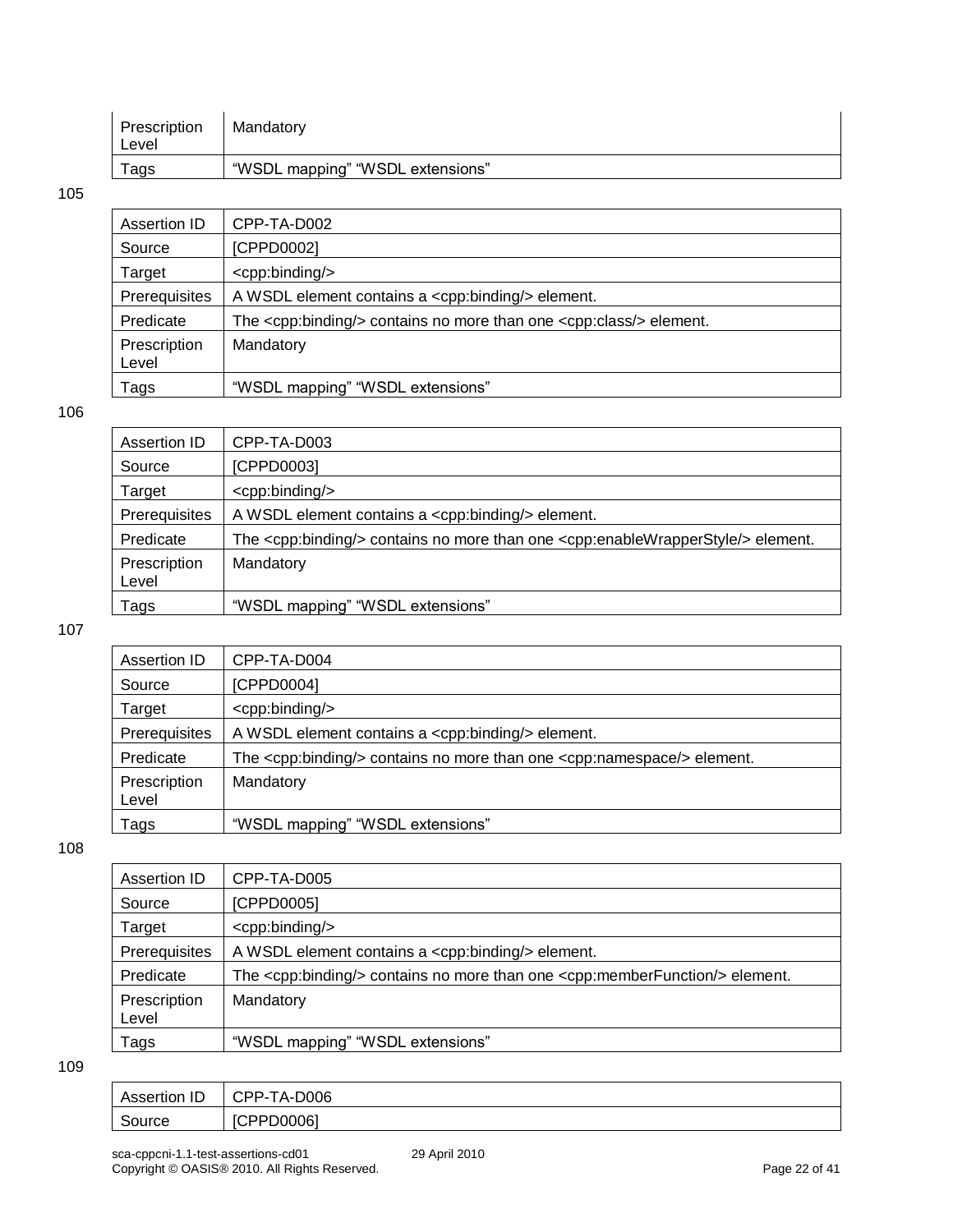| Target                | <cpp:parameter></cpp:parameter>                                                                                     |
|-----------------------|---------------------------------------------------------------------------------------------------------------------|
| Prerequisites         | A WSDL operation element contains a <cpp:parameter></cpp:parameter> externed with the @type<br>attribute specified. |
| Predicate             | The value of @type attribute is a valid $C++$ type as described in the specification [SCA<br>$C_{++}$ ].            |
| Prescription<br>Level | Mandatory                                                                                                           |
| Tags                  | "WSDL mapping" "WSDL extensions"                                                                                    |

| Assertion ID          | CPP-TA-D007                                                                                                                           |
|-----------------------|---------------------------------------------------------------------------------------------------------------------------------------|
| Source                | [CPPD0007]                                                                                                                            |
| Target                | <b>WSDL</b> extensions                                                                                                                |
| Prerequisites         | A WSDL file containing JAX-WS mapping extensions is processed.                                                                        |
| Predicate             | A C++ header file containing declarations corresponding to WSDL content as modified<br>by the JAX-WS mapping extensions is generated. |
| Prescription<br>Level | Permitted                                                                                                                             |
| Tags                  | "WSDL mapping" "WSDL extensions"                                                                                                      |

#### 111

| Assertion ID          | CPP-TA-D008                                                                                                                                              |
|-----------------------|----------------------------------------------------------------------------------------------------------------------------------------------------------|
| Source                | [CPPD0007]                                                                                                                                               |
| Target                | <b>WSDL</b> extensions                                                                                                                                   |
| Prerequisites         | A WSDL element contains a JAX-WS WSDL extension and the corresponding C++<br>WSDL extension as identified in section D.7 of the specification [SCA C++]. |
| Predicate             | Only the $C_{++}$ extension affects the generated $C_{++}$ file.                                                                                         |
| Prescription<br>Level | Mandatory                                                                                                                                                |
| Tags                  | "WSDL mapping" "WSDL extensions"                                                                                                                         |

# 112 **2.11 Appendix F**

<span id="page-22-0"></span>

| Assertion ID          | CPP-TA-F001                                                                                  |
|-----------------------|----------------------------------------------------------------------------------------------|
| Source                | [CPPF0001]                                                                                   |
| Target                | WSDL mapping                                                                                 |
| Prerequisites         | A file containing valid WSDL 1.1 content is processed.                                       |
| Predicate             | A C++ header file containing declarations corresponding to the WSDL content is<br>generated. |
| Prescription<br>Level | Mandatory                                                                                    |
| Tags                  | "WSDL mapping"                                                                               |

| Assertion ID | CPP-TA-F002           |
|--------------|-----------------------|
| Source       | [CPPF0002]            |
| Target       | Annotation generation |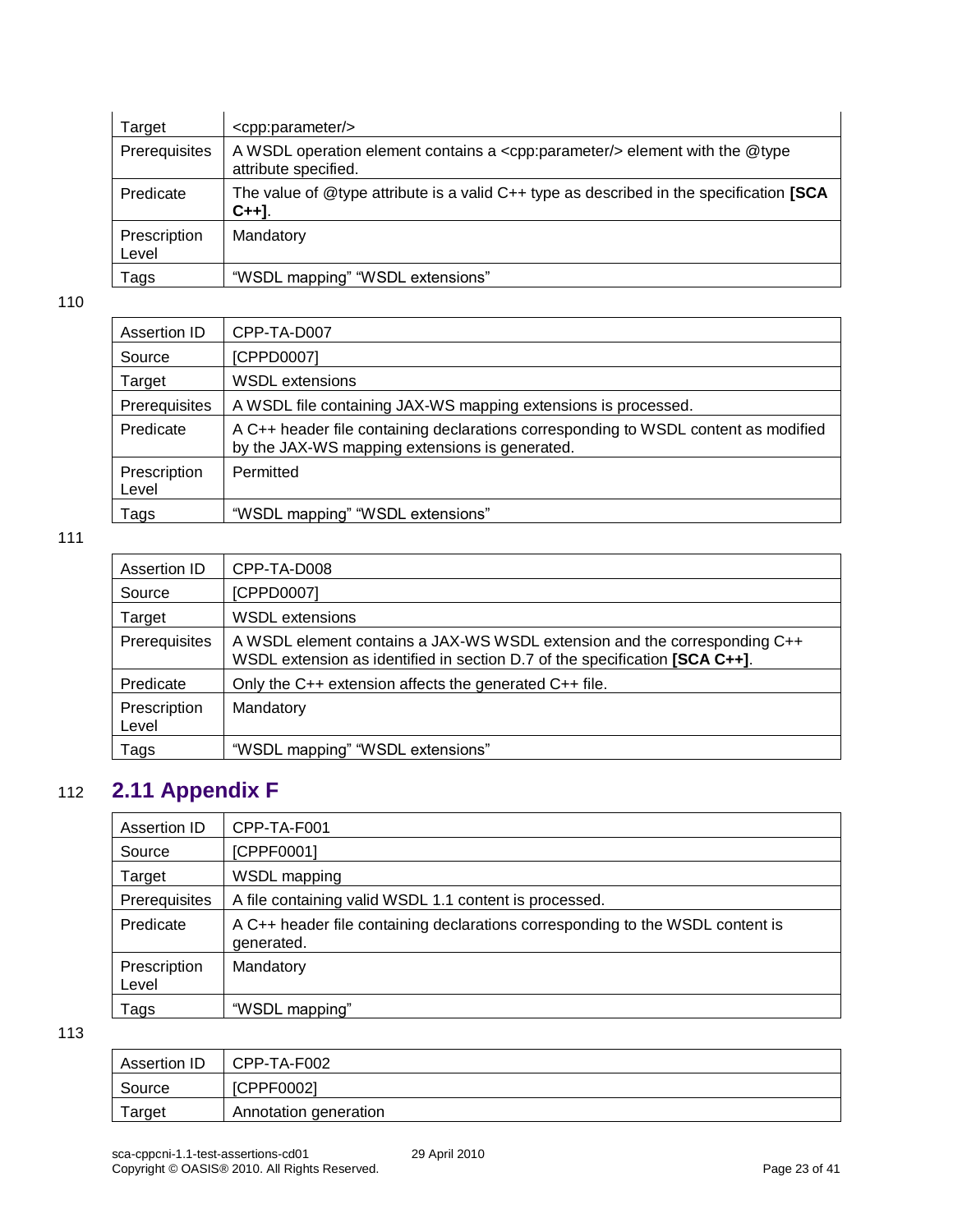| Prerequisites         | A WSDL file is processed.                                                                              |
|-----------------------|--------------------------------------------------------------------------------------------------------|
| Predicate             | A C++ header file containing annotated declarations corresponding to the WSDL<br>content is generated. |
| Prescription<br>Level | Mandatory                                                                                              |
| Tags                  | "WSDL mapping" "WSDL annotations"                                                                      |

| Assertion ID          | CPP-TA-F003                                                                                                                                      |  |
|-----------------------|--------------------------------------------------------------------------------------------------------------------------------------------------|--|
| Source                | [CPPF0002]                                                                                                                                       |  |
| Target                | Annotation generation                                                                                                                            |  |
| Prerequisites         | A WSDL file containing C++ mapping extensions is processed.                                                                                      |  |
| Predicate             | A C++ header file containing annotated declarations corresponding to the WSDL<br>content as modified by the C++ mapping extensions is generated. |  |
| Prescription<br>Level | Mandatory                                                                                                                                        |  |
| Tags                  | "WSDL mapping" "WSDL extensions" "WSDL annotations"                                                                                              |  |

#### 115

| Assertion ID          | CPP-TA-F004                                                                                               |
|-----------------------|-----------------------------------------------------------------------------------------------------------|
| Source                | [CPPF0003]                                                                                                |
| Target                | WSDL import mapping                                                                                       |
| Prerequisites         | A WSDL file containing WSDL and XSD import directives is processed.                                       |
| Predicate             | A C++ header file containing declarations corresponding to the imported elements<br>content is generated. |
| Prescription<br>Level | Mandatory                                                                                                 |
| Tags                  | "WSDL mapping" "WSDL annotations"                                                                         |

#### 116

| Assertion ID          | CPP-TA-F005                                                                             |
|-----------------------|-----------------------------------------------------------------------------------------|
| Source                | [CPPF0005]                                                                              |
| Target                | portType mapping                                                                        |
| Prerequisites         | A WSDL <porttype></porttype> element does not contain a <cpp:class></cpp:class> element |
| Predicate             | The name of the generated class is the name of the <porttype></porttype> element.       |
| Prescription<br>Level | Mandatory                                                                               |
| Tags                  | "WSDL mapping"                                                                          |

| Assertion ID  | CPP-TA-F006                                                                                                                                                                                                  |
|---------------|--------------------------------------------------------------------------------------------------------------------------------------------------------------------------------------------------------------|
| Source        | [CPPF0006]                                                                                                                                                                                                   |
| Target        | portType mapping                                                                                                                                                                                             |
| Prerequisites |                                                                                                                                                                                                              |
| Predicate     | The generated class corresponding to a <porttype></porttype> element has a @WebService<br>annotation with a portName element value equal to the name of the <port></port> element of<br>the WSDL definition. |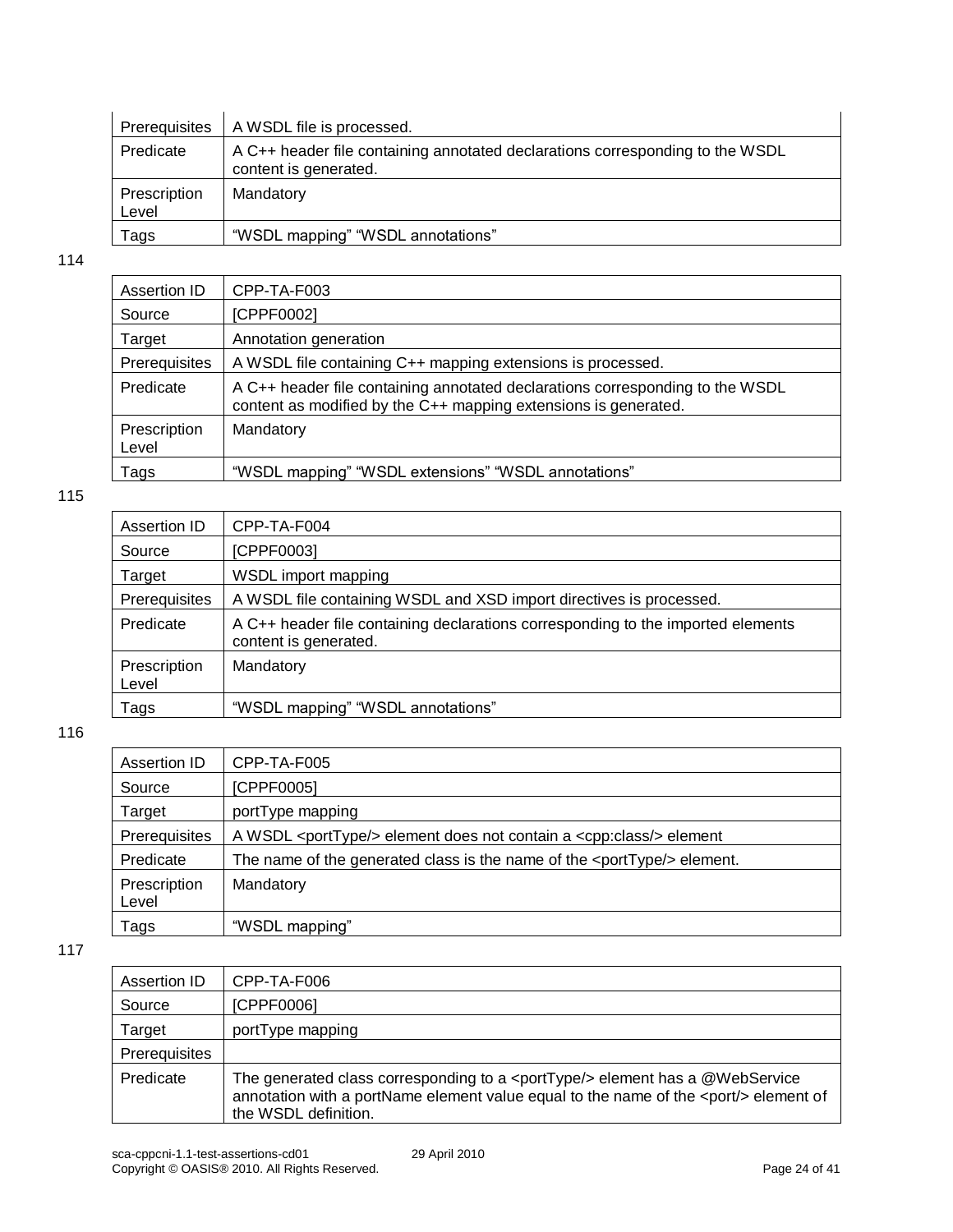| Prescription<br>Level | Mandatory                         |
|-----------------------|-----------------------------------|
| Tags                  | "WSDL mapping" "WSDL annotations" |

| Assertion ID          | CPP-TA-F007                                                                                                                                       |
|-----------------------|---------------------------------------------------------------------------------------------------------------------------------------------------|
| Source                | [CPPF0007]                                                                                                                                        |
| Target                | Operation mapping                                                                                                                                 |
| Prerequisites         | A WSDL <operation></operation> element does not contain a <cpp:memberfunction></cpp:memberfunction> element.                                      |
| Predicate             | The name of the generated member function is the name of the <operation></operation> element<br>with the first character converted to lower case. |
| Prescription<br>Level | Mandatory                                                                                                                                         |
| Tags                  | "WSDL mapping"                                                                                                                                    |

#### 119

| Assertion ID          | CPP-TA-F008                                                                                                                                                                                                                                     |
|-----------------------|-------------------------------------------------------------------------------------------------------------------------------------------------------------------------------------------------------------------------------------------------|
| Source                | [CPPF0008]                                                                                                                                                                                                                                      |
| Target                | Operation mapping                                                                                                                                                                                                                               |
| Prerequisites         | A WSDL <operation></operation> element contains a <cpp:memberfunction></cpp:memberfunction> element specifying<br>a non-default name or the <soapaction></soapaction> element of the corresponding binding<br>operation is not an empty string. |
| Predicate             | The generated member function corresponding to the <operation></operation> element has a<br>@WebFunction annotation.                                                                                                                            |
| Prescription<br>Level | Mandatory                                                                                                                                                                                                                                       |
| Tags                  | "WSDL mapping" "WSDL annotations"                                                                                                                                                                                                               |

120

| Assertion ID          | CPP-TA-F009                                                                                          |
|-----------------------|------------------------------------------------------------------------------------------------------|
| Source                | [CPPF0009]                                                                                           |
| Target                | Operation mapping                                                                                    |
| Prerequisites         | A WSDL <operation></operation> element uses a request-response or one-way transmission<br>primitive. |
| Predicate             | A member function is generated for the <operation></operation> element.                              |
| Prescription<br>Level | Mandatory                                                                                            |
| Tags                  | "WSDL mapping"                                                                                       |

| Assertion ID          | CPP-TA-F010                                                                                                     |
|-----------------------|-----------------------------------------------------------------------------------------------------------------|
| Source                | [CPPF0010]                                                                                                      |
| Target                | Operation mapping                                                                                               |
| Prerequisites         | A WSDL <operation></operation> element uses a one-way transmission primitive.                                   |
| Predicate             | The generated member function corresponding to the <operation></operation> element has a<br>@Oneway annotation. |
| Prescription<br>Level | Mandatory                                                                                                       |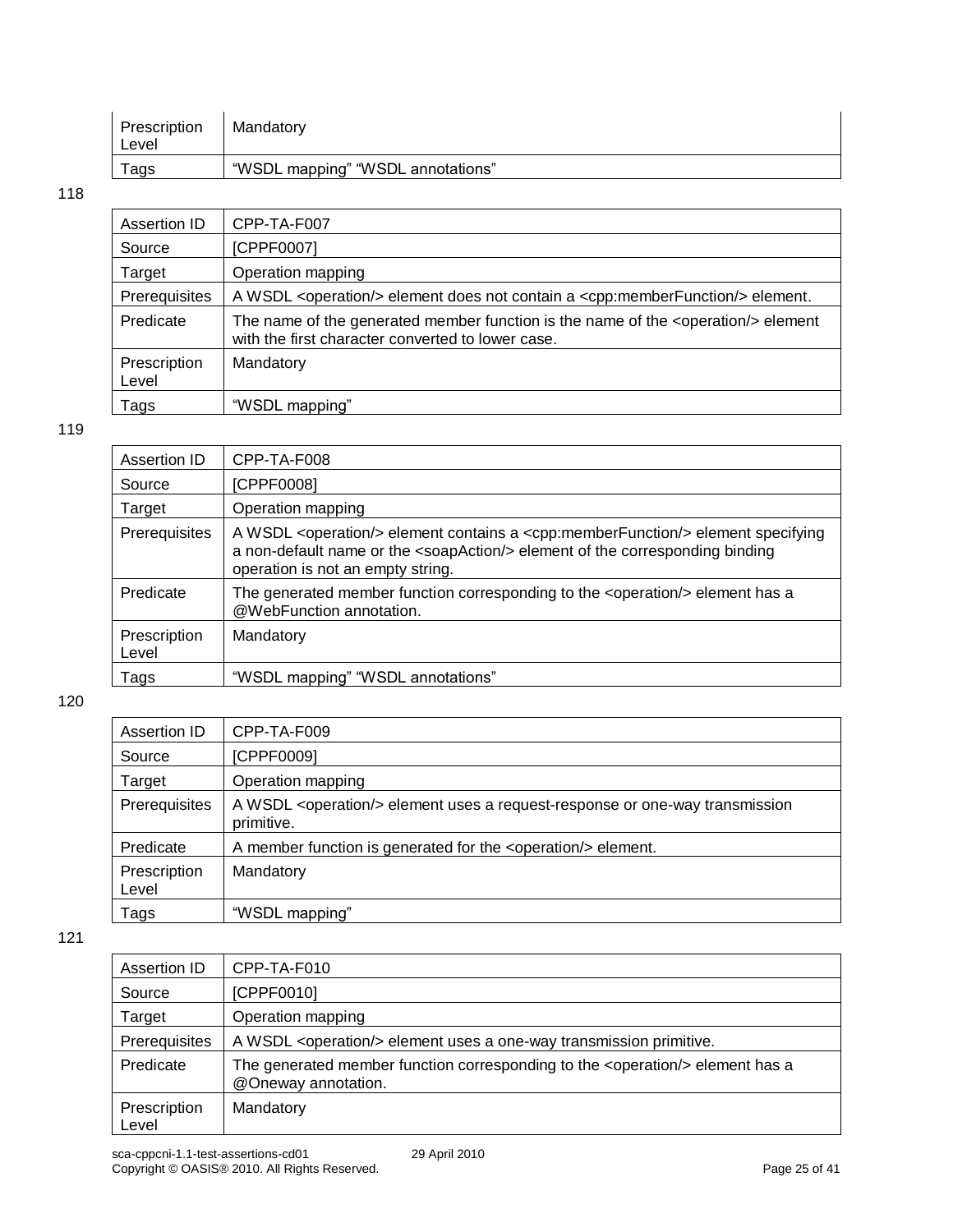| Tags | "WSDL mapping" "WSDL annotations" |
|------|-----------------------------------|

| Assertion ID          | CPP-TA-F011                                                                                                                                   |
|-----------------------|-----------------------------------------------------------------------------------------------------------------------------------------------|
| Source                | [CPPF0011]                                                                                                                                    |
| Target                | portType mapping                                                                                                                              |
| Prerequisites         | A WSDL <porttype></porttype> element is bound to a SOAP binding that does not have<br>style="Document", use="literal" and wrapped parameters. |
| Predicate             | The generated class corresponding to a <porttype></porttype> element has a @SOAPBinding<br>annotation.                                        |
| Prescription<br>Level | Mandatory                                                                                                                                     |
| Tags                  | "WSDL mapping" "WSDL annotations"                                                                                                             |

#### 123

| Assertion ID          | CPP-TA-F012                                                                                                                                                                                                          |
|-----------------------|----------------------------------------------------------------------------------------------------------------------------------------------------------------------------------------------------------------------|
| Source                | [CPPF0012]                                                                                                                                                                                                           |
| Target                | Message mapping                                                                                                                                                                                                      |
| Prerequisites         | A WSDL <operation></operation> element uses a <message></message> element which has content that<br>causes non-default mapping of a part or wrapper child's name, mode, type,<br>namespace or inclusion in a header. |
| Predicate             | The generated member function corresponding to the <operation></operation> element has a<br>@WebParam annotation for the parameter.                                                                                  |
| Prescription<br>Level | Mandatory                                                                                                                                                                                                            |
| Tags                  | "WSDL mapping" "WSDL annotations"                                                                                                                                                                                    |
|                       |                                                                                                                                                                                                                      |

124

| Assertion ID          | CPP-TA-F013                                                                                                                                                                                                                                                        |
|-----------------------|--------------------------------------------------------------------------------------------------------------------------------------------------------------------------------------------------------------------------------------------------------------------|
| Source                | [CPPPF0013]                                                                                                                                                                                                                                                        |
| Target                | Message mapping                                                                                                                                                                                                                                                    |
| Prerequisites         | A WSDL <operation></operation> element uses a <message></message> element which has content that<br>causes non-default mapping of the name, type, namespace or inclusion in a header of<br>the part or wrapper child that maps to a member function's return type. |
| Predicate             | The generated member function corresponding to the <operation></operation> element has a<br>@WebResult annotation.                                                                                                                                                 |
| Prescription<br>Level | Mandatory                                                                                                                                                                                                                                                          |
| Tags                  | "WSDL mapping" "WSDL annotations"                                                                                                                                                                                                                                  |

| Assertion ID  | CPP-TA-F014                                                                                                                                                                                            |
|---------------|--------------------------------------------------------------------------------------------------------------------------------------------------------------------------------------------------------|
| Source        | [CPPF0014]                                                                                                                                                                                             |
| Target        | Message mapping                                                                                                                                                                                        |
| Prerequisites | A WSDL <operation></operation> element that does not qualify for wrapper-style refers to a<br><message></message> element that does not contain a <cpp:parameter></cpp:parameter> element.             |
| Predicate     | The name of each generated member function parameter is the name of the<br>corresponding <part></part> element of the <message></message> element with the first character<br>converted to lower case. |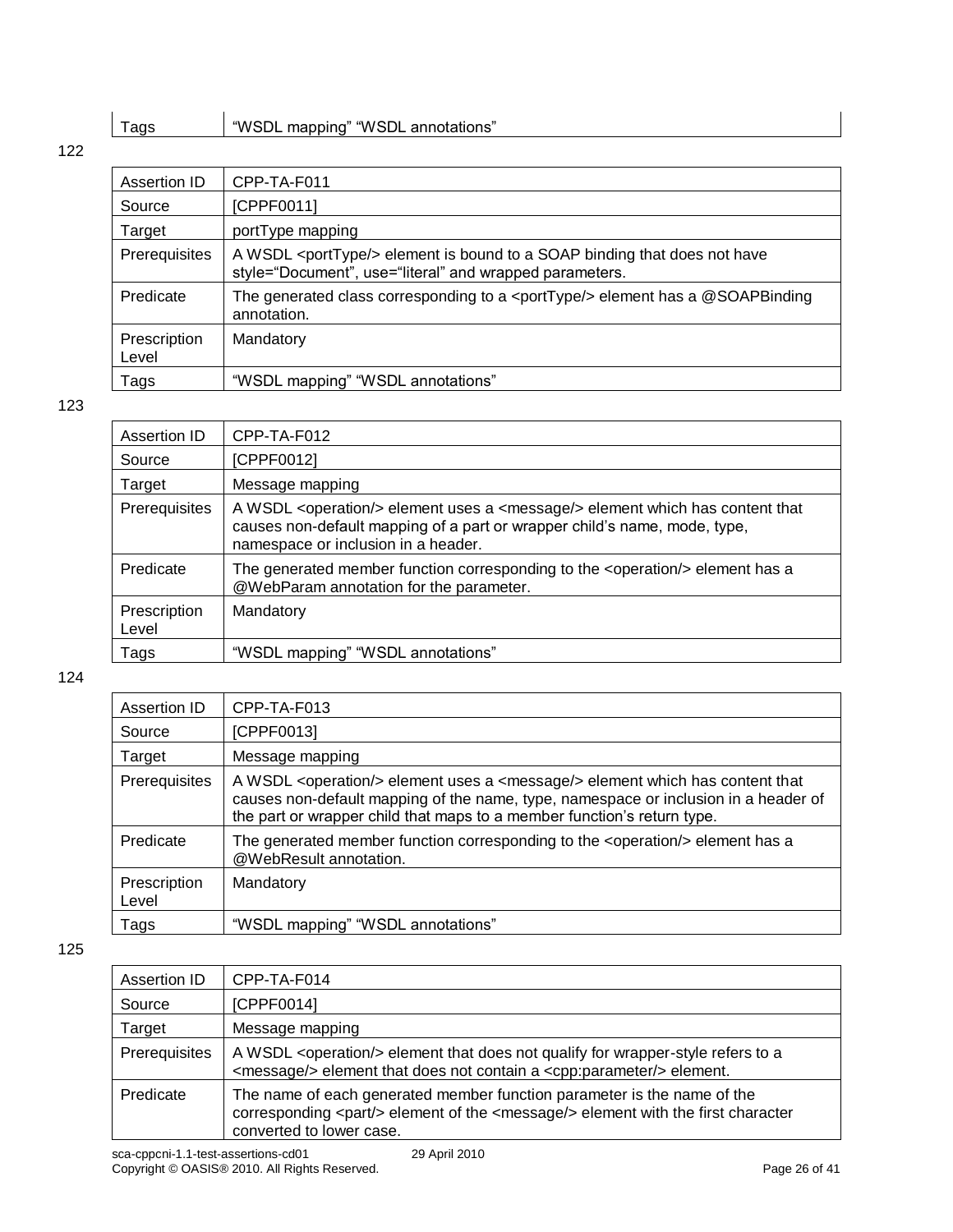| Prescription<br>Level | Mandatory      |
|-----------------------|----------------|
| Tags                  | "WSDL mapping" |

| Assertion ID          | CPP-TA-F015                                                                                                                                                                             |
|-----------------------|-----------------------------------------------------------------------------------------------------------------------------------------------------------------------------------------|
| Source                | [CPPF0015]                                                                                                                                                                              |
| Target                | Message mapping                                                                                                                                                                         |
| Prerequisites         | A WSDL <operation></operation> element does not qualify for wrapper-style.                                                                                                              |
| Predicate             | The generated member function parameters are mapped following from the <part></part><br>elements of the <message></message> elements referenced by the <operation></operation> element. |
| Prescription<br>Level | Mandatory                                                                                                                                                                               |
| Tags                  | "WSDL mapping"                                                                                                                                                                          |

#### 127

| Assertion ID          | CPP-TA-F016                                                                                                                                                                                         |
|-----------------------|-----------------------------------------------------------------------------------------------------------------------------------------------------------------------------------------------------|
| Source                | [CPPF0016]                                                                                                                                                                                          |
| Target                | Operation mapping                                                                                                                                                                                   |
| Prerequisites         | A WSDL <operation></operation> element contains a <cpp:enablewrapperstyle></cpp:enablewrapperstyle> element.                                                                                        |
| Predicate             | The generated member function parameters are mapped from wrapper children if the<br>value of the <cpp:enablewrapperstyle> is true and from <part></part>lements otherwise.</cpp:enablewrapperstyle> |
| Prescription<br>Level | Mandatory                                                                                                                                                                                           |
| Tags                  | "WSDL mapping" "WSDL extensions"                                                                                                                                                                    |

128

| Assertion ID          | CPP-TA-F017                                                                                                                                                                                          |
|-----------------------|------------------------------------------------------------------------------------------------------------------------------------------------------------------------------------------------------|
| Source                | [CPPF0017]                                                                                                                                                                                           |
| Target                | Message mapping                                                                                                                                                                                      |
| Prerequisites         | A WSDL <operation></operation> element that qualifies for wrapper-style refers to a <message></message><br>element that does not contain a <cpp:parameter></cpp:parameter> belement.                 |
| Predicate             | The name of each generated member function parameter is the local name of the<br>corresponding wrapper child of the <message></message> element with the first character<br>converted to lower case. |
| Prescription<br>Level | Mandatory                                                                                                                                                                                            |
| Tags                  | "WSDL mapping"                                                                                                                                                                                       |

| Assertion ID  | CPP-TA-F018                                                                                                                                                                                                                                                         |
|---------------|---------------------------------------------------------------------------------------------------------------------------------------------------------------------------------------------------------------------------------------------------------------------|
| Source        | [CPPF0018]                                                                                                                                                                                                                                                          |
| Target        | Message mapping                                                                                                                                                                                                                                                     |
| Prerequisites | A WSDL <operation></operation> element has more than one wrapper child or <part></part> art/> element of<br><message></message> elements referred to by the <operation></operation> element that do not map to the<br>return type of the generated member function. |
| Predicate     | Each wrapper child or <part></part> element maps to a unique generated member function<br>parameter.                                                                                                                                                                |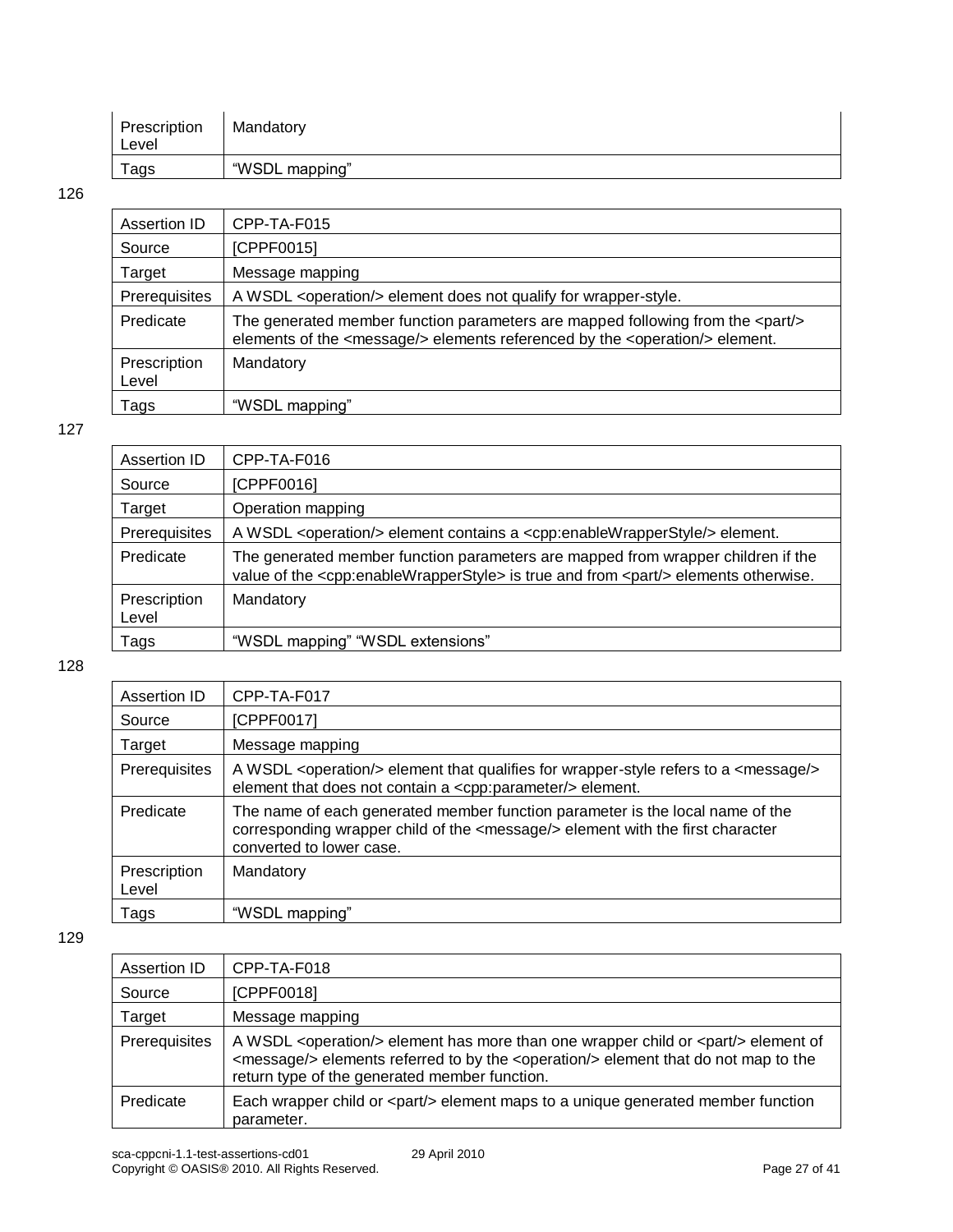| Prescription<br>Level | Mandatory      |
|-----------------------|----------------|
| Tags                  | "WSDL mapping" |

| Assertion ID          | CPP-TA-F019                                                                                                                                                                                                                                                                                                                            |
|-----------------------|----------------------------------------------------------------------------------------------------------------------------------------------------------------------------------------------------------------------------------------------------------------------------------------------------------------------------------------|
| Source                | [CPPF0019]                                                                                                                                                                                                                                                                                                                             |
| Target                | Fault message mapping                                                                                                                                                                                                                                                                                                                  |
| Prerequisites         | A WDSL <operation></operation> element contains a <fault></fault> element.                                                                                                                                                                                                                                                             |
| Predicate             | The generated class corresponding to the <message></message> element referred to by the<br><fault></fault> element has a @WebFault annotation and the member function generated.for<br>the <operation></operation> element has a @WebThrows annotation naming the generated class<br>corresponding to the <message></message> element. |
| Prescription<br>Level | Mandatory                                                                                                                                                                                                                                                                                                                              |
| Tags                  | "WSDL mapping" "WSDL annotations"                                                                                                                                                                                                                                                                                                      |

#### 131

| Assertion ID          | CPP-TA-F020                                                                                                                                                                                                         |
|-----------------------|---------------------------------------------------------------------------------------------------------------------------------------------------------------------------------------------------------------------|
| Source                | [CPPF0020]                                                                                                                                                                                                          |
| Target                | Fault message mapping                                                                                                                                                                                               |
| Prerequisites         | A <fault></fault> element of a WSDL <operation></operation> element refers to a <message></message> element<br>that does not contain a <cpp:class></cpp:class> element.                                             |
| Predicate             | The name of the generated class is the name of the <message></message> element with<br>"_Exception" appended if necessary to avoid a name collision with a class generated<br>from a <porttype></porttype> element. |
| Prescription<br>Level | Mandatory                                                                                                                                                                                                           |
| Tags                  | "WSDL mapping"                                                                                                                                                                                                      |

#### 132

| Assertion ID          | CPP-TA-F022                                                                                                                                |
|-----------------------|--------------------------------------------------------------------------------------------------------------------------------------------|
| Source                | [CPPF0022]                                                                                                                                 |
| Target                | Binding mapping                                                                                                                            |
| Prerequisites         | A file containing a <soap:binding> is processed.</soap:binding>                                                                            |
| Predicate             | The generated C++ header file contains declarations and annotations corresponding to<br>the <soap:binding></soap:binding> element content. |
| Prescription<br>Level | Mandatory                                                                                                                                  |
| Tags                  | "WSDL mapping" "WSDL annotations"                                                                                                          |

| Assertion ID  | CPP-TA-F023                                                                                                           |
|---------------|-----------------------------------------------------------------------------------------------------------------------|
| Source        | [CPPF0023]                                                                                                            |
| Target        | Binding mapping                                                                                                       |
| Prerequisites | A WSDL <message></message> element contains <part></part> art/> elements that are not bound.                          |
| Predicate     | The SCA Web Service binding ignores unbound in and in/out parameters and presents<br>unbound out parameters as empty. |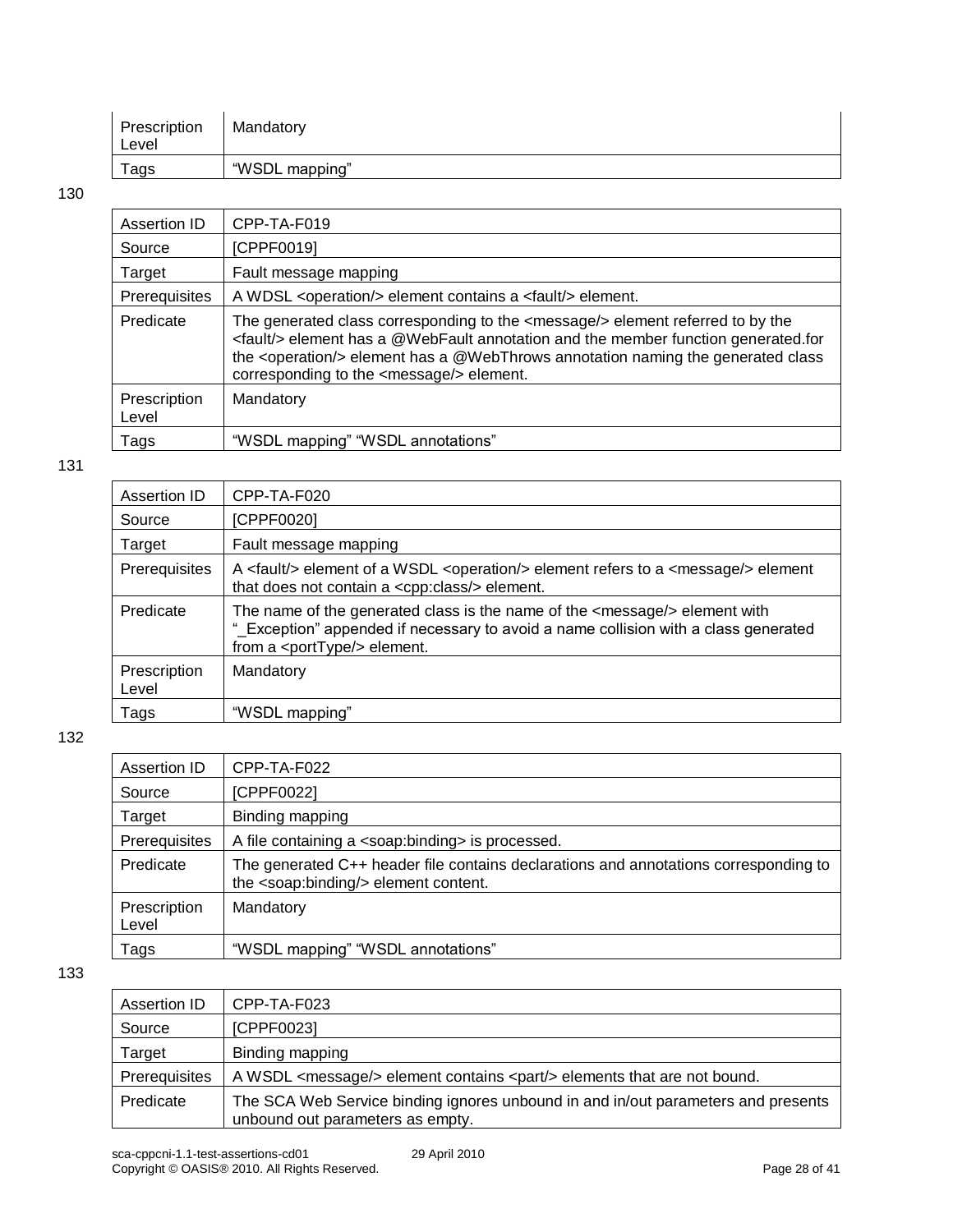| Prescription<br>Level | Mandatory                     |
|-----------------------|-------------------------------|
| Tags                  | "WSDL mapping" "SOAP binding" |

| Assertion ID          | CPP-TA-F024                                                                                                                                 |
|-----------------------|---------------------------------------------------------------------------------------------------------------------------------------------|
| Source                | [CPPF0024]                                                                                                                                  |
| Target                | Binding mapping                                                                                                                             |
| Prerequisites         | A <operation></operation> element of a <soap:binding></soap:binding> element contains more that one<br><soap:header></soap:header> element. |
| Predicate             | Each SOAP header has a unique qualified name.                                                                                               |
| Prescription<br>Level | Mandatory                                                                                                                                   |
| Tags                  | "WSDL mapping" "SOAP binding"                                                                                                               |

#### 135

| Assertion ID          | CPP-TA-F025                                                                            |
|-----------------------|----------------------------------------------------------------------------------------|
| Source                | [CPPF0025]                                                                             |
| Target                | Binding mapping                                                                        |
| Prerequisites         | A request message contains more that one <soap:header></soap:header> element.          |
| Predicate             | Each SOAP header mapped to a member function parameter has a unique qualified<br>name. |
| Prescription<br>Level | Mandatory                                                                              |
| Tags                  | "WSDL mapping" "SOAP binding"                                                          |

136

| Assertion ID          | CPP-TA-F026                                                                                   |
|-----------------------|-----------------------------------------------------------------------------------------------|
| Source                | [CPPF0026]                                                                                    |
| Target                | WSDL mapping                                                                                  |
| Prerequisites         | A C++ file containing a remotable SCA interface description is processed.                     |
| Predicate             | A WSDL 1.1 file containing definitions corresponding to the C++ declarations is<br>generated. |
| Prescription<br>Level | Mandatory                                                                                     |
| Tags                  | "WSDL mapping"                                                                                |

137

| <b>Assertion ID</b>   | CPP-TA-F027                                                                |
|-----------------------|----------------------------------------------------------------------------|
| Source                | [CPPF0027]                                                                 |
| Target                | WSDL mapping                                                               |
| Prerequisites         | A C++ header file does not contain any WSDL mapping annotations            |
| Predicate             | All C++ identifiers are mapped to XML names as per the SOAP 1.2 algorithm. |
| Prescription<br>Level | Mandatory                                                                  |
| Tags                  | "WSDL mapping"                                                             |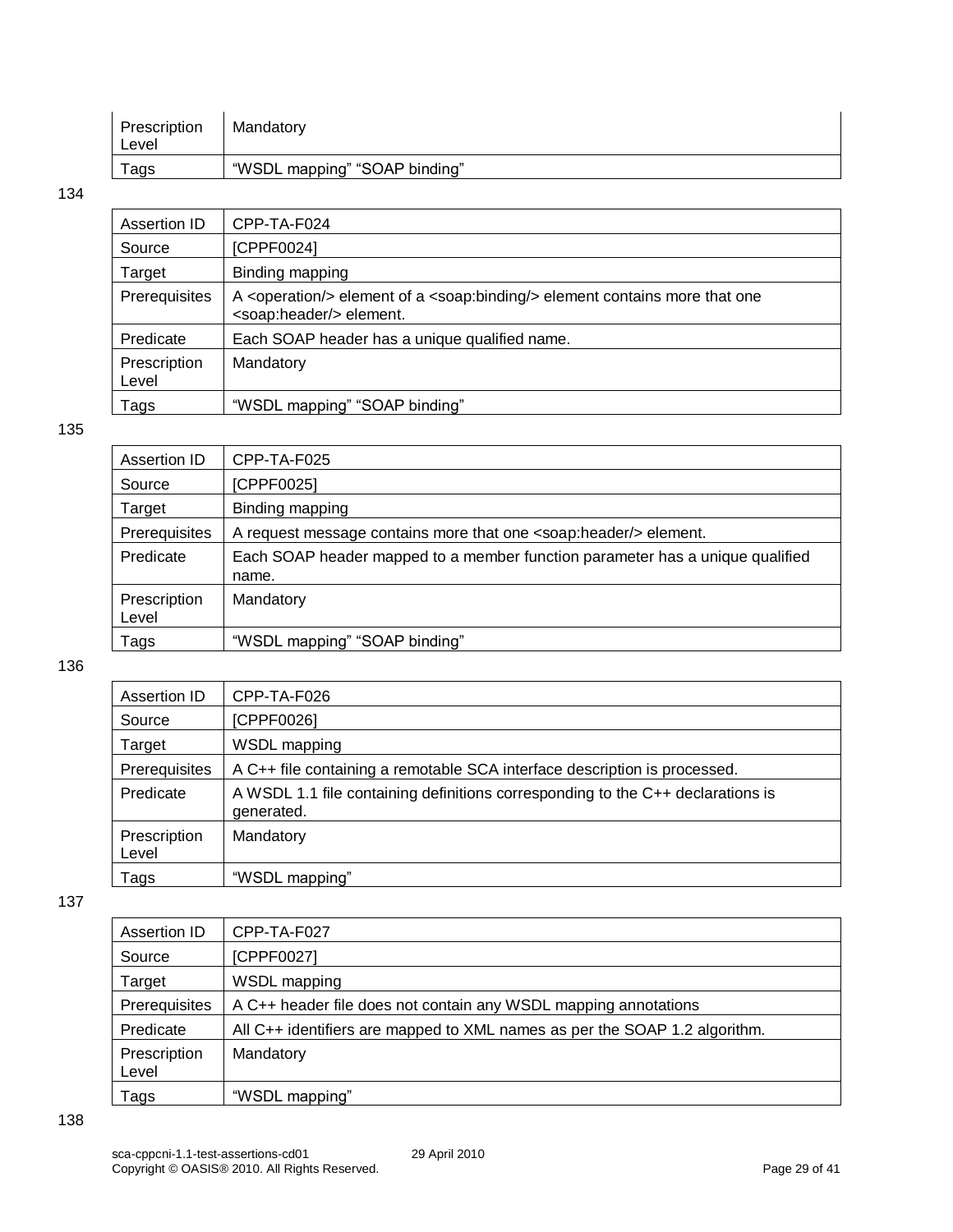| Assertion ID          | CPP-TA-F028                                                                                                                                  |
|-----------------------|----------------------------------------------------------------------------------------------------------------------------------------------|
| Source                | [CPPF0028]                                                                                                                                   |
| Target                | Member function mapping                                                                                                                      |
| Prerequisites         | A C++ class contains overloaded member functions.                                                                                            |
| Predicate             | The @WebFunction annotation is used to disambiguate the <operation></operation> element<br>name mapped from the overloaded member functions. |
| Prescription<br>Level | Mandatory                                                                                                                                    |
| Tags                  | "WSDL mapping" "WSDL annotations"                                                                                                            |

| Assertion ID          | CPP-TA-F029                                                                  |
|-----------------------|------------------------------------------------------------------------------|
| Source                | [CPPF0029]                                                                   |
| Target                | <b>WSDL Mapping</b>                                                          |
| Prerequisites         |                                                                              |
| Predicate             | Any WSDL or XSD imports comply with the WS-I Basic Profile 1.0 restrictions. |
| Prescription<br>Level | Mandatory                                                                    |
| Tags                  | "WSDL mapping"                                                               |

#### 140

| Assertion ID          | CPP-TA-F030                                                                       |
|-----------------------|-----------------------------------------------------------------------------------|
| Source                | [CPPF0030]                                                                        |
| Target                | Class Mapping                                                                     |
| Prerequisites         | A class does not have an @WebService annotation                                   |
| Predicate             | The name of the generated <porttype></porttype> element is the name of the class. |
| Prescription<br>Level | Mandatory                                                                         |
| Tags                  | "WSDL mapping"                                                                    |

#### 141

| Assertion ID          | CPP-TA-F031                                                                                                                                          |
|-----------------------|------------------------------------------------------------------------------------------------------------------------------------------------------|
| Source                | [CPPF0044]                                                                                                                                           |
| Target                | Class Mapping                                                                                                                                        |
| Prerequisites         | A class defining an SCA interface is a derived class.                                                                                                |
| Predicate             | The generated <porttype></porttype> elements contains <operation></operation> elements corresponding<br>any inherited member functions of the class. |
| Prescription<br>Level | Mandatory                                                                                                                                            |
| Tags                  | "WSDL mapping" "Subclasses"                                                                                                                          |

| Assertion ID         | CPP-TA-F032                                           |
|----------------------|-------------------------------------------------------|
| Source               | [CPPF0045]                                            |
| Target               | Class Mapping                                         |
| <b>Prerequisites</b> | A class defining an SCA interface is a derived class. |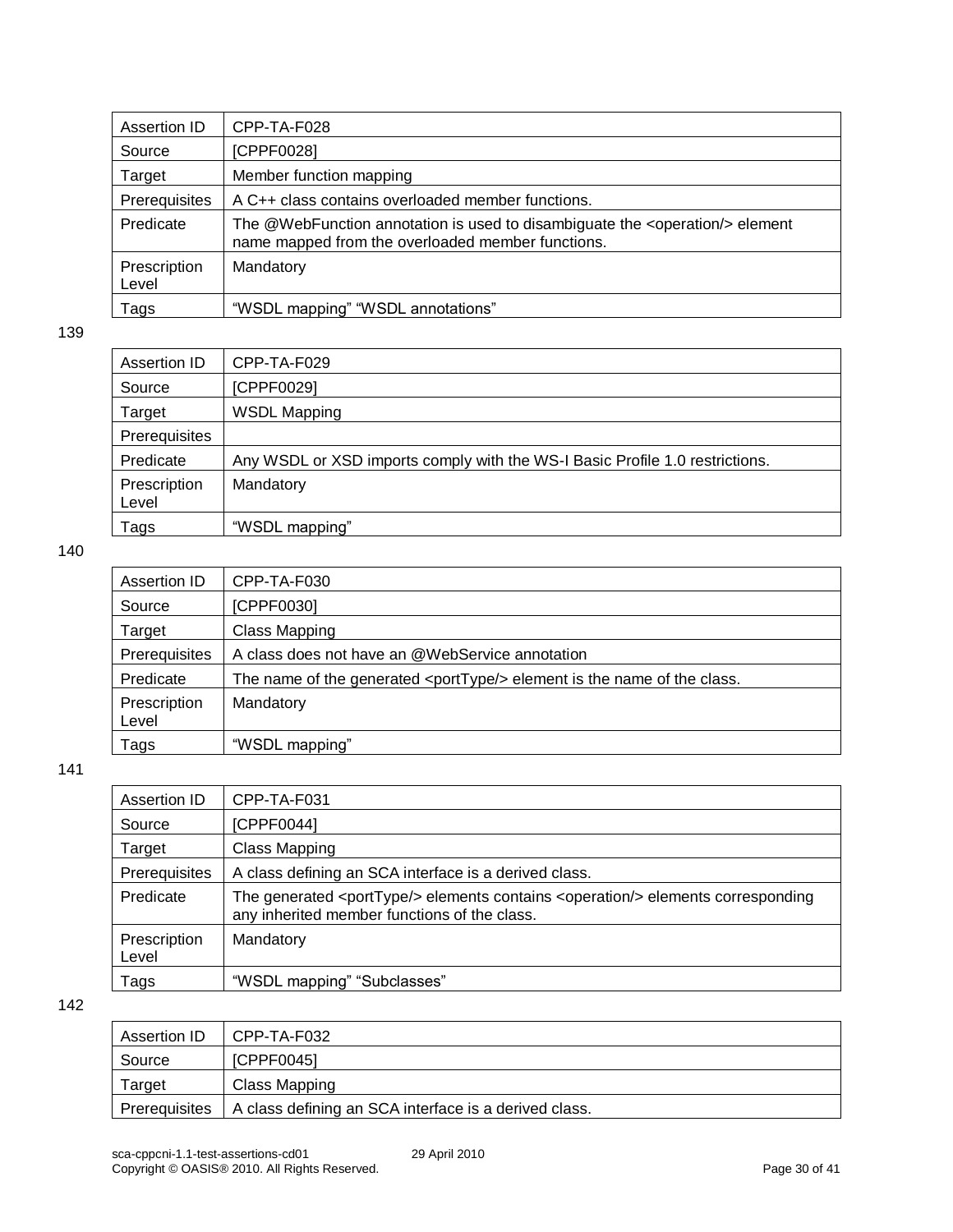| Predicate             | Inherited classes are mapped to separate <porttype></porttype> elements in the WSDL<br>definition. |
|-----------------------|----------------------------------------------------------------------------------------------------|
| Prescription<br>Level | Permitted                                                                                          |
| Tags                  | "WSDL mapping" "Subclasses"                                                                        |

| Assertion ID          | CPP-TA-F033                                                                                   |
|-----------------------|-----------------------------------------------------------------------------------------------|
| Source                | [CPPF0031]                                                                                    |
| Target                | Member function mapping                                                                       |
| Prerequisites         | A member function does not have a @WebFunction annotation                                     |
| Predicate             | The name of the generated <operation></operation> element is the name of the member function. |
| Prescription<br>Level | Mandatory                                                                                     |
| Tags                  | "WSDL mapping"                                                                                |

#### 144

| Assertion ID          | CPP-TA-F034                                                                    |
|-----------------------|--------------------------------------------------------------------------------|
| Source                | [CPPF0031]                                                                     |
| Target                | Member function mapping                                                        |
| Prerequisites         | A member function has a @WebFunction annotation with an exclude value of true. |
| Predicate             | There is no generated <operation></operation> element.                         |
| Prescription<br>Level | Mandatory                                                                      |
| Tags                  | "WSDL mapping" "WSDL annotations"                                              |

#### 145

| Assertion ID          | CPP-TA-F035                                                                                   |
|-----------------------|-----------------------------------------------------------------------------------------------|
| Source                | [CPPF0032]                                                                                    |
| Target                | Member function mapping                                                                       |
| Prerequisites         | A member function does not have a @OneWay annotation.                                         |
| Predicate             | The generated <operation></operation> element uses a request-response transmission primitive. |
| Prescription<br>Level | Mandatory                                                                                     |
| Tags                  | "WSDL mapping" "WSDL annotations"                                                             |

| Assertion ID          | CPP-TA-F036                                                                                                                  |
|-----------------------|------------------------------------------------------------------------------------------------------------------------------|
| Source                | [CPPF0033]                                                                                                                   |
| Target                | Member function mapping                                                                                                      |
| Prerequisites         | A member function has a @OneWay annotation and either has out or in/out<br>parameters or has a return type that is not void. |
| Predicate             | No <operation></operation> element is generated.                                                                             |
| Prescription<br>Level | Mandatory                                                                                                                    |
| Tags                  | "WSDL mapping" "WSDL annotations"                                                                                            |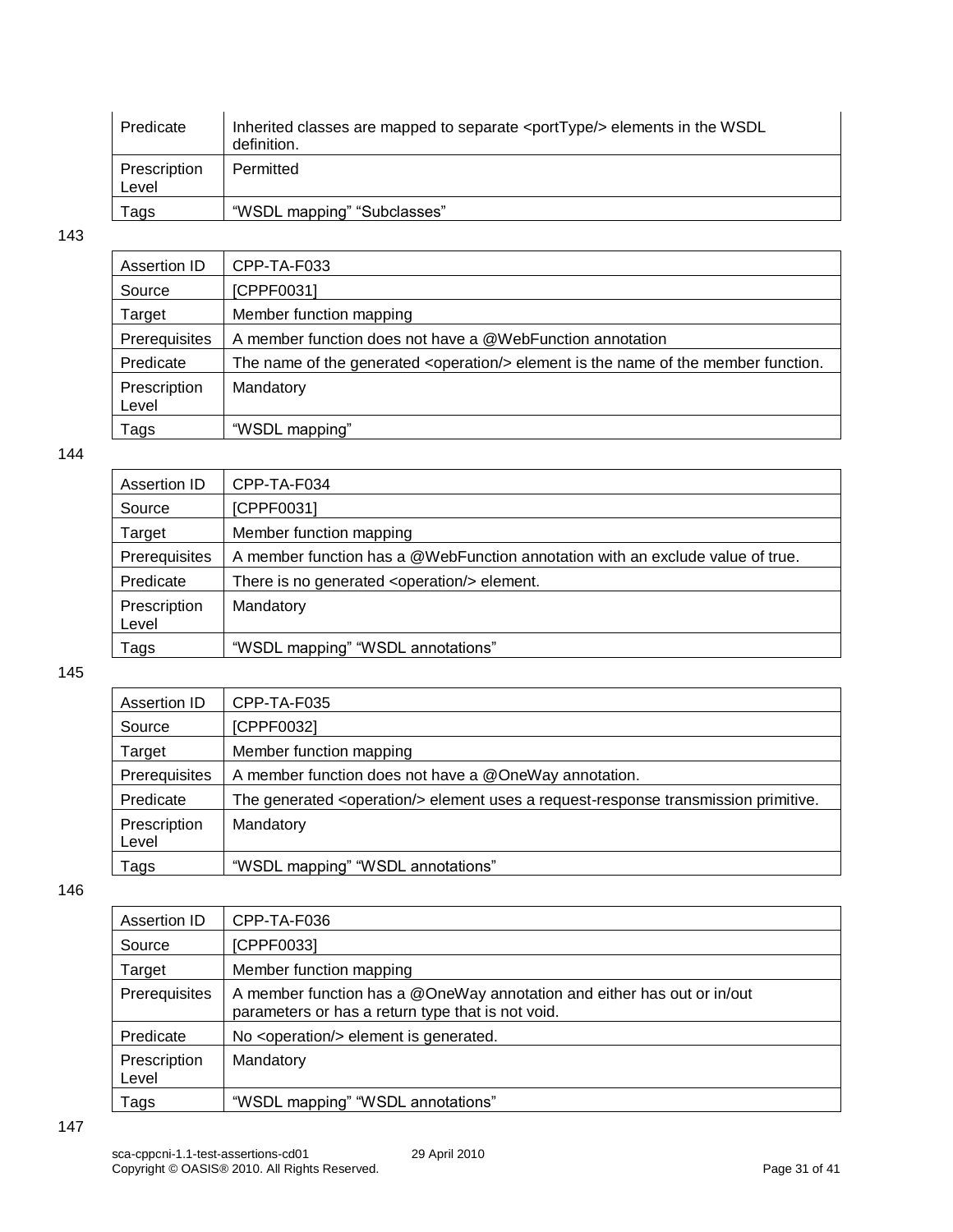| Assertion ID          | CPP-TA-F037                                                                                                                                                            |
|-----------------------|------------------------------------------------------------------------------------------------------------------------------------------------------------------------|
| Source                | [CPPF0035]                                                                                                                                                             |
| Target                | Parameter mapping                                                                                                                                                      |
| Prerequisites         | A member function has an unnamed parameter.                                                                                                                            |
| Predicate             | The name of the generated $\epsilon$ part/ $>$ element of the $\epsilon$ message/ $>$ or wrapper child is<br>"argN" where N is the cardinal position of the parameter. |
| Prescription<br>Level | Mandatory                                                                                                                                                              |
| Tags                  | "WSDL mapping"                                                                                                                                                         |

| Assertion ID          | CPP-TA-F038                                                                                                                  |
|-----------------------|------------------------------------------------------------------------------------------------------------------------------|
| Source                | [CPPF0035]                                                                                                                   |
| Target                | Parameter mapping                                                                                                            |
| Prerequisites         | A member function has a parameter that does not have a @WebParam annotation<br>with a partName value.                        |
| Predicate             | The name of the generated <part></part> element of the <message></message> or wrapper child is the<br>name of the parameter. |
| Prescription<br>Level | Mandatory                                                                                                                    |
| Tags                  | "WSDL mapping"                                                                                                               |

#### 149

| Assertion ID          | CPP-TA-F039                                                                                                            |
|-----------------------|------------------------------------------------------------------------------------------------------------------------|
| Source                | [CPPF0036]                                                                                                             |
| Target                | Member function mapping                                                                                                |
| Prerequisites         | A member function does not have a @WebResult annotation with a part name value.                                        |
| Predicate             | The name of the generated $\epsilon$ part/ $>$ element of the $\epsilon$ message/ $>$ or wrapper child is<br>"return". |
| Prescription<br>Level | Mandatory                                                                                                              |
| Tags                  | "WSDL mapping"                                                                                                         |

#### 150

| Assertion ID          | CPP-TA-F040                                                                                                   |
|-----------------------|---------------------------------------------------------------------------------------------------------------|
| Source                | [CPPF0037]                                                                                                    |
| Target                | Parameter mapping                                                                                             |
| Prerequisites         | A member function has a parameter that has a @WebParam annotation with a header<br>value of true.             |
| Predicate             | The parameter appears in a <soap:header></soap:header> element of the operation's input or output<br>message. |
| Prescription<br>Level | Mandatory                                                                                                     |
| Tags                  | "WSDL mapping" "SOAP binding"                                                                                 |

| $\sim$       | CPP-TA-F041 |
|--------------|-------------|
| <b>SUICE</b> |             |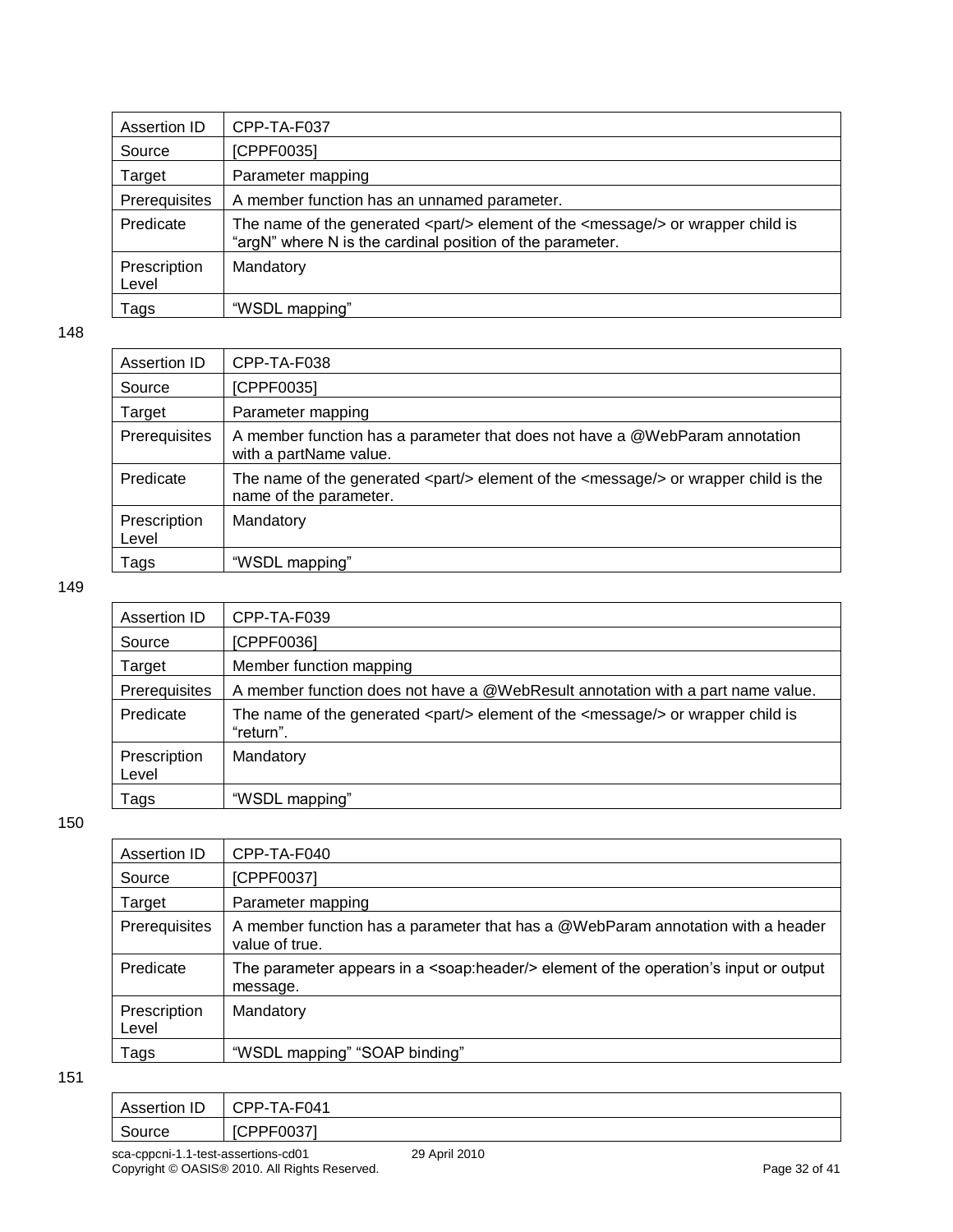| Target                | Member function mapping                                                                                 |
|-----------------------|---------------------------------------------------------------------------------------------------------|
| Prerequisites         | A member function has a @WebResult annotation with a header value of true.                              |
| Predicate             | The return value appears in a <soap:header></soap:header> element of the operation's output<br>message. |
| Prescription<br>Level | Mandatory                                                                                               |
| Tags                  | "WSDL mapping" "SOAP binding"                                                                           |

| Assertion ID          | CPP-TA-F043                                                                                               |
|-----------------------|-----------------------------------------------------------------------------------------------------------|
| Source                | [CPPF0039]                                                                                                |
| Target                | Binding selection                                                                                         |
| Prerequisites         |                                                                                                           |
| Predicate             | A<br>binding/> element is generated that reflect any policy intents applied to a interface<br>definition. |
| Prescription<br>Level | Mandatory                                                                                                 |
| Tags                  | "WSDL mapping"                                                                                            |

#### 153

| Assertion ID          | CPP-TA-F044                                                                                     |
|-----------------------|-------------------------------------------------------------------------------------------------|
| Source                | [CPPF0040]                                                                                      |
| Target                | Binding selection                                                                               |
| Prerequisites         | A C++ interface definition has no attached policy intents that affect the binding<br>selection. |
| Predicate             | A SOAP HTTP<br>binding/> element is generated.                                                  |
| Prescription<br>Level | Mandatory                                                                                       |
| Tags                  | "WSDL mapping" "SOAP binding"                                                                   |

#### 154

| Assertion ID          | CPP-TA-F045                                                         |
|-----------------------|---------------------------------------------------------------------|
| Source                | [CPPF0041]                                                          |
| Target                | Binding selection                                                   |
| Prerequisites         | A SOAP HTTP<br>binding/> element is generated                       |
| Predicate             | The $\langle$ binding $\rangle$ element contains a @style attribute |
| Prescription<br>Level | Mandatory                                                           |
| Tags                  | "WSDL mapping" "SOAP binding"                                       |

| Assertion ID  | CPP-TA-F046                                                                                                                                                                                 |
|---------------|---------------------------------------------------------------------------------------------------------------------------------------------------------------------------------------------|
| Source        | [CPPF0042]                                                                                                                                                                                  |
| Target        | Port mapping                                                                                                                                                                                |
| Prerequisites | A class does not have a @WebService annotation with a portName value.                                                                                                                       |
| Predicate     | The name of the generated $\langle$ port $\rangle$ element is the name value of the @WebService<br>annotation, if present, with "Port" appended, otherwise it is the name of the class with |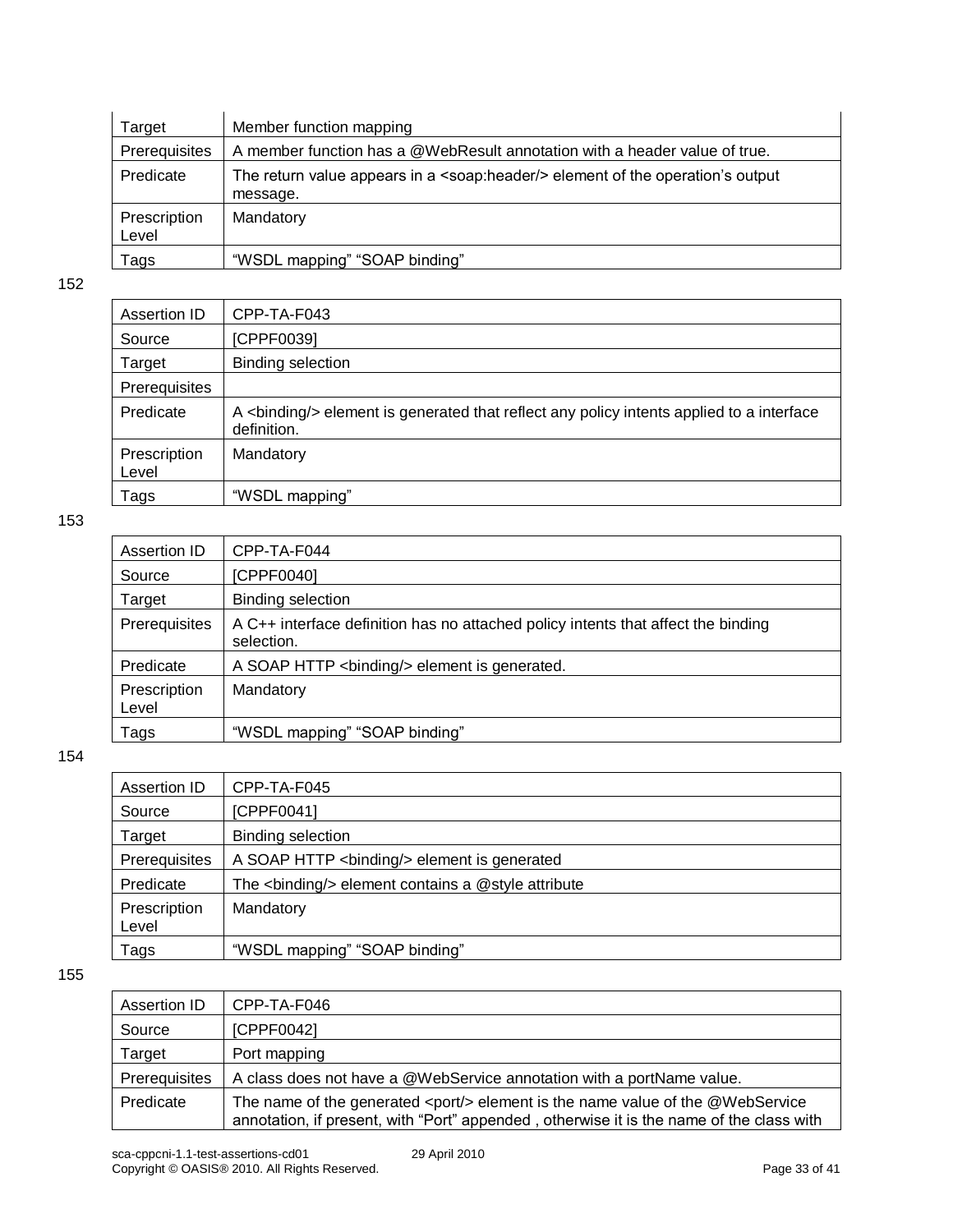|                       | "Port" appended. |
|-----------------------|------------------|
| Prescription<br>Level | Mandatory        |
| Tags                  | "WSDL mapping"   |

| Assertion ID          | CPP-TA-F047                                                                                             |
|-----------------------|---------------------------------------------------------------------------------------------------------|
| Source                | [CPPF0042]                                                                                              |
| Target                | Port mapping                                                                                            |
| Prerequisites         | A class has a @WebService annotation with a portName value.                                             |
| Predicate             | The name of the generated <port></port> element is the portName value of the<br>@WebService annotation. |
| Prescription<br>Level | Mandatory                                                                                               |
| Tags                  | "WSDL mapping"                                                                                          |

#### 157

| Assertion ID          | CPP-TA-F048                                                                                                      |
|-----------------------|------------------------------------------------------------------------------------------------------------------|
| Source                | [CPPF0043]                                                                                                       |
| Target                | Port mapping                                                                                                     |
| Prerequisites         | A C++ interface definition has no attached policy intents that affect the binding<br>selection.                  |
| Predicate             | The <port></port> element refers to a <binding></binding> element that is consistent with the policy<br>intents. |
| Prescription<br>Level | Mandatory                                                                                                        |
| Tags                  | "WSDL mapping"                                                                                                   |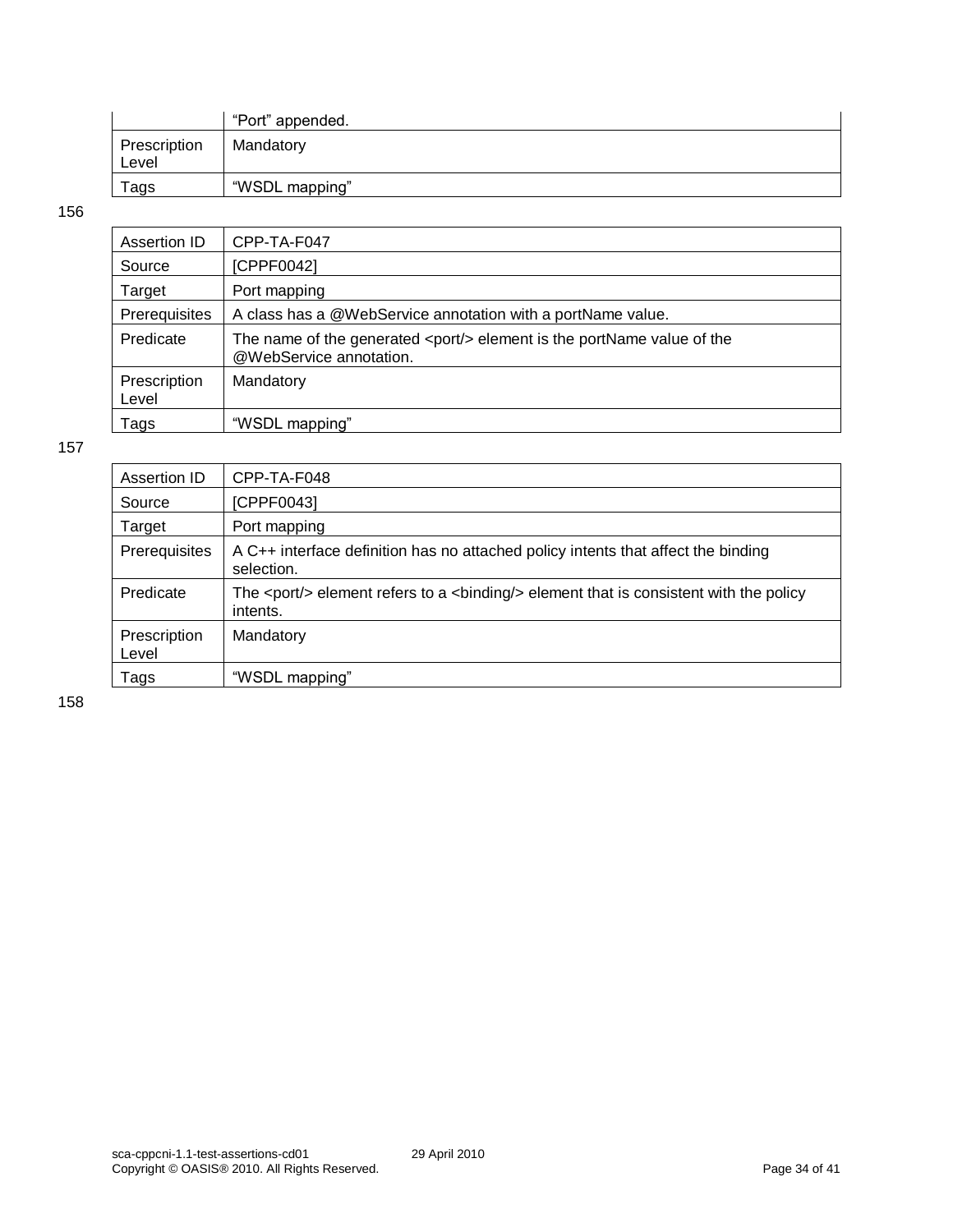# <span id="page-34-0"></span><sup>159</sup> **3 Conformance**

160 There are no conformance statements relating to the Test Assertions.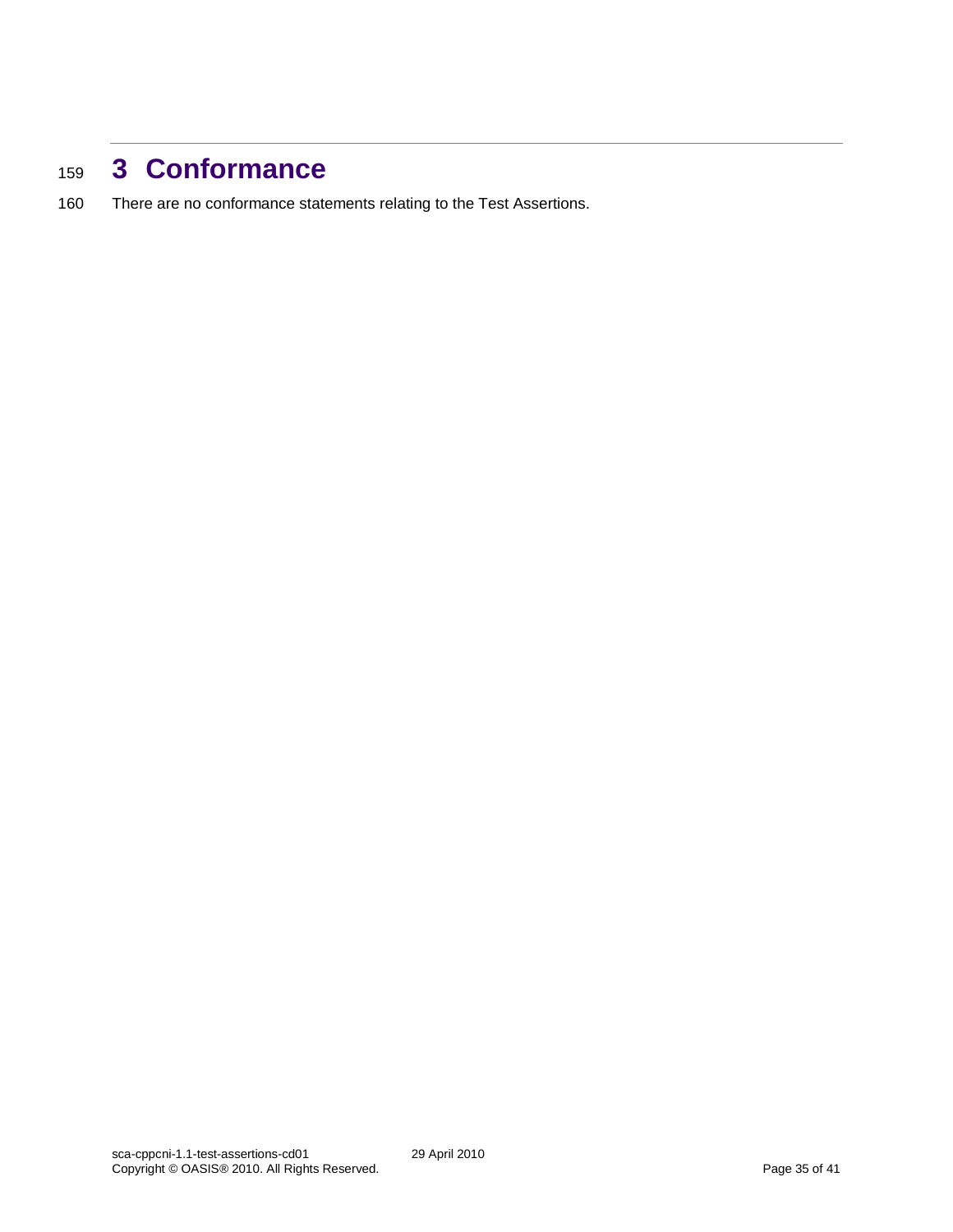# <span id="page-35-0"></span><sup>161</sup> **A. Cross Mapping of Normative Statements to**  <sup>162</sup> **Assertions**

| <b>Normative statement</b> | <b>Test Assertion</b> |
|----------------------------|-----------------------|
| CPP20001                   | CPP-TA-2001           |
| CPP20003                   | CPP-TA-2002           |
| CPP20005                   | CPP-TA-2006           |
| CPP20006                   | CPP-TA-2007           |
| CPP20007                   | CPP-TA-2008           |
| CPP20008                   | CPP-TA-2009           |
| CPP20009                   | CPP-TA-2010           |
| CPP20010                   | CPP-TA-2011           |
| CPP20011                   | CPP-TA-2012           |
| CPP20012                   | CPP-TA-2003           |
|                            | CPP-TA-2004           |
| CPP20013                   | CPP-TA-2005           |
| CPP20014                   | CPP-TA-2013           |
| CPP20015                   | CPP-TA-2014           |
| CPP20016                   | CPP-TA-2015           |
| CPP20017                   | CPP-TA-2016           |
| CPP20018                   | CPP-TA-2017           |

#### 163

| Normative statement | <b>Test Assertion</b> |
|---------------------|-----------------------|
| CPP30001            | CPP-TA-3001           |
| CPP30002            | CPP-TA-3002           |
| CPP30003            | CPP-TA-3003           |
| CPP30004            | CPP-TA-3004           |

164

| Normative statement | <b>Test Assertion</b> |
|---------------------|-----------------------|
| CPP40001            | CPP-TA-4001           |
| CPP40002            | CPP-TA-4002           |
| CPP40003            | CPP-TA-4003           |

| Normative statement | <b>Test Assertion</b> |
|---------------------|-----------------------|
|                     |                       |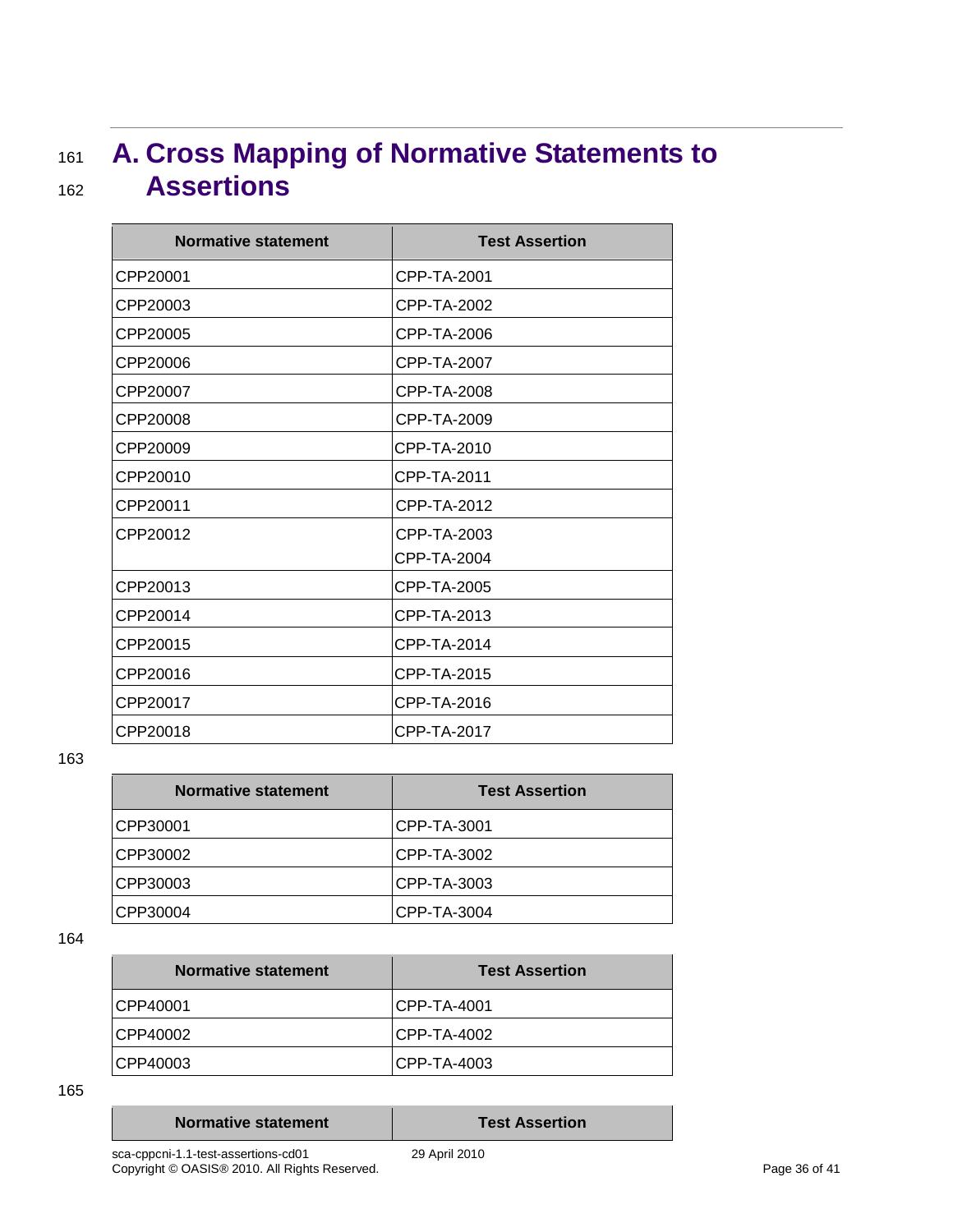| Normative statement | <b>Test Assertion</b> |
|---------------------|-----------------------|
| CPP70001            | CPP-TA-7001           |
| CPP70002            | <b>CPP-TA-7002</b>    |

| <b>Normative statement</b> | <b>Test Assertion</b> |
|----------------------------|-----------------------|
| CPP80001                   | CPP-TA-8001           |
| CPP80002                   | CPP-TA-8002           |
| CPP80003                   | CPP-TA-8003           |
|                            | CPP-TA-8004           |

167

| <b>Normative statement</b> | <b>Test Assertion</b> |
|----------------------------|-----------------------|
| CPP100001                  | CPP-TA-10001          |
|                            | CPP-TA-10002          |
| CPP100002                  | CPP-TA-10003          |
| CPP100003                  | CPP-TA-10004          |
| CPP100004                  | CPP-TA-10005          |
| CPP100005                  | CPP-TA-10006          |
| CPP100006                  | CPP-TA-10007          |
| CPP100008                  | CPP-TA-10009          |
|                            | CPP-TA-10010          |
| CPP-100009                 | CPP-TA-10011          |
| CPP-100010                 | CPP-TA-10012          |

168

| <b>Normative statement</b> | <b>Test Assertion</b> |
|----------------------------|-----------------------|
| CPP110001                  | CPP-TA-11001          |
| CPP110002                  | CPP-TA-11002          |
| CPP110003                  | CPP-TA-11004          |
| CPP110004                  | CPP-TA-11005          |

| Normative statement | <b>Test Assertion</b> |
|---------------------|-----------------------|
|---------------------|-----------------------|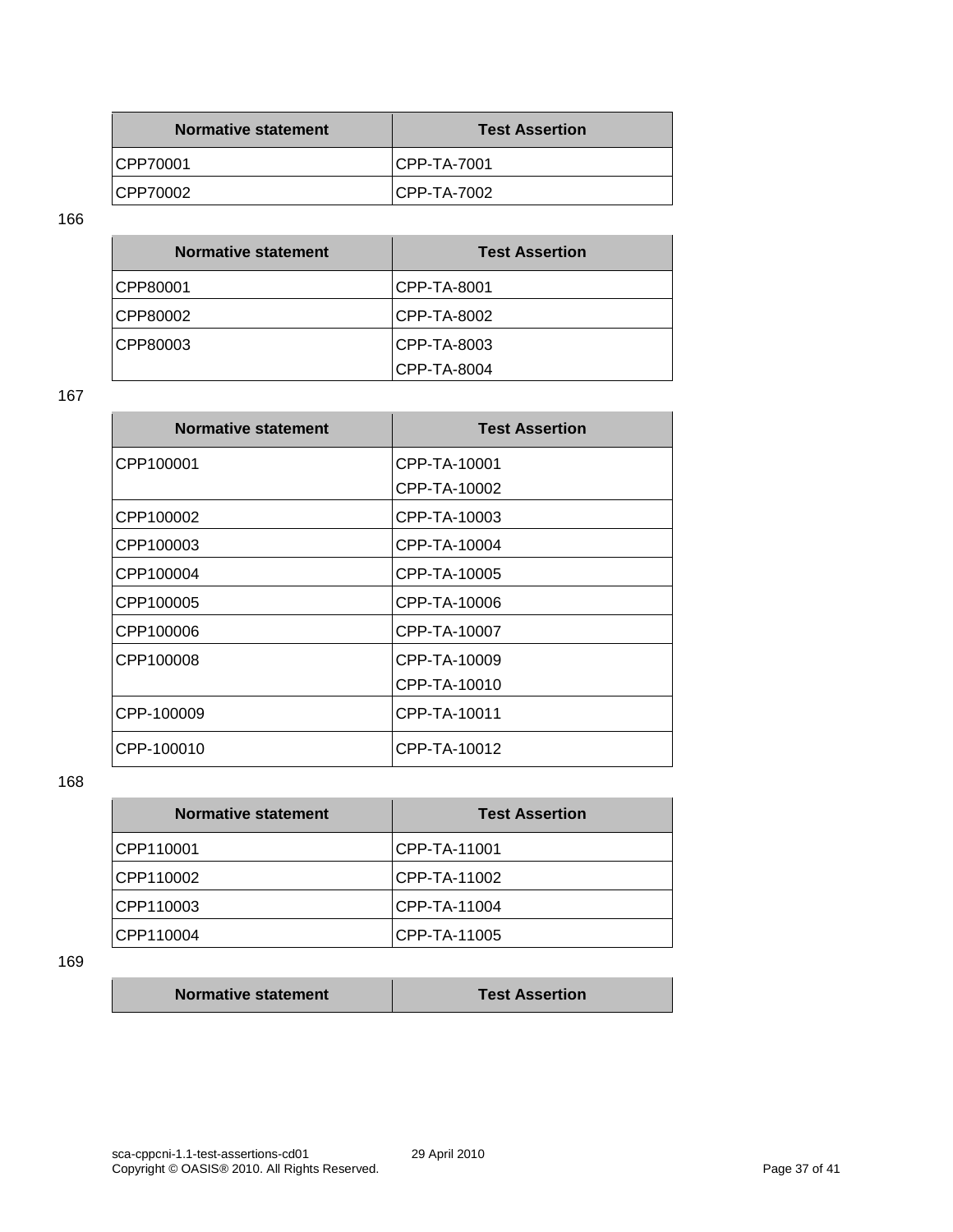| Normative statement | <b>Test Assertion</b> |
|---------------------|-----------------------|
| CPPA0001            | CPP-TA-A001           |
|                     | CPP-TA-A002           |
| CPPA0002            | CPP-TA-A003           |
| CPPA0003            | CPP-TA-A004           |
| CPPA0004            | CPP-TA-A005           |

| <b>Normative statement</b> | <b>Test Assertion</b> |
|----------------------------|-----------------------|
| CPPC0001                   | CPP-TA-C001           |
| CPPC0002                   | CPP-TA-C002           |
| CPPC0004                   | CPP-TA-C004           |
| <b>CPPC0005</b>            | CPP-TA-C005           |
| CPPC0006                   | CPP-TA-C006           |
| CPPC0007                   | CPP-TA-C007           |
|                            | CPP-TA-C008           |
| <b>CPPC0008</b>            | CPP-TA-C009           |
| CPPC0009                   | CPP-TA-C010           |

#### 171

| <b>Normative statement</b> | <b>Test Assertion</b> |
|----------------------------|-----------------------|
| CPPD0001                   | CPP-TA-D001           |
| CPPD0002                   | CPP-TA-D002           |
| CPPD0003                   | CPP-TA-D003           |
| CPPD0004                   | CPP-TA-D004           |
| CPPD0005                   | CPP-TA-D005           |
| CPPD0006                   | CPP-TA-D006           |
| CPPD0007                   | CPP-TA-D007           |
|                            | CPP-TA-D008           |

| Normative statement | <b>Test Assertion</b> |
|---------------------|-----------------------|
|---------------------|-----------------------|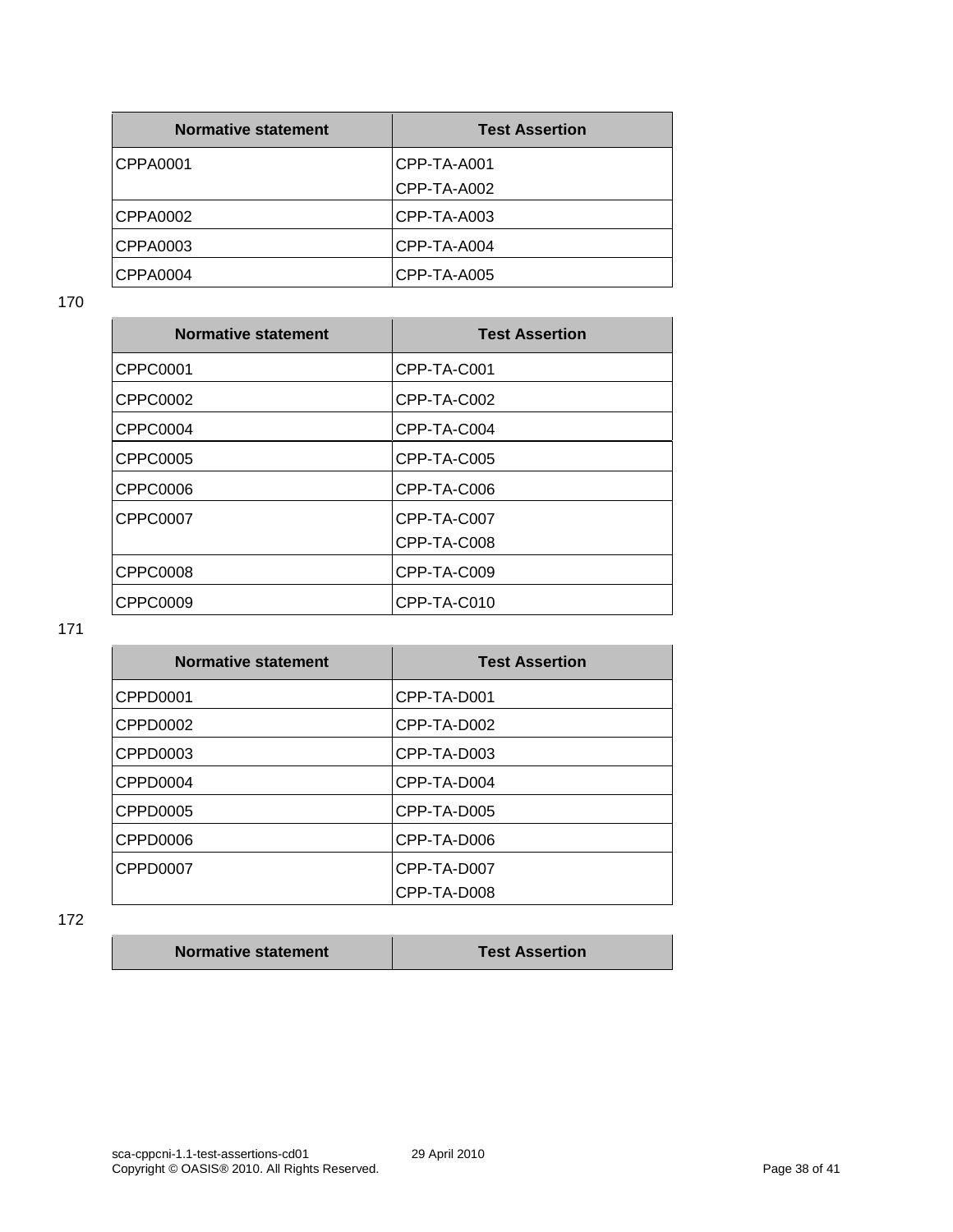| <b>Normative statement</b> | <b>Test Assertion</b> |
|----------------------------|-----------------------|
| CPPF0001                   | CPP-TA-F001           |
| CPPF0002                   | CPP-TA-F002           |
|                            | CPP-TA-F003           |
| CPPF0003                   | CPP-TA-F004           |
| CPPF0004                   | Not Testable          |
| CPPF0005                   | CPP-TA-F005           |
| CPPF0006                   | CPP-TA-F006           |
| CPPF0007                   | CPP-TA-F007           |
| CPPF0008                   | CPP-TA-F008           |
| CPPF0009                   | CPP-TA-F009           |
| CPPF0010                   | CPP-TA-F010           |
| CPPF0011                   | CPP-TA-F011           |
| CPPF0012                   | CPP-TA-F012           |
| CPPF0013                   | CPP-TA-F013           |
| CPPF0014                   | CPP-TA-F014           |
| CPPF0015                   | CPP-TA-F015           |
| CPPF0016                   | CPP-TA-F016           |
| CPPF0017                   | CPP-TA-F017           |
| CPPF0018                   | CPP-TA-F018           |
| CPPF0019                   | CPP-TA-F019           |
| CPPF0020                   | CPP-TA-F020           |
| CPPF0022                   | CPP-TA-F022           |
| CPPF0023                   | CPP-TA-F023           |
| CPPF0024                   | CPP-TA-F024           |
| CPPF0025                   | CPP-TA-F025           |
| CPPF0026                   | CPP-TA-F026           |
| CPPF0027                   | CPP-TA-F027           |
| CPPF0028                   | CPP-TA-F028           |
| CPPF0029                   | CPP-TA-F029           |
| CPPF0030                   | CPP-TA-F030           |
| CPPF0031                   | CPP-TA-F033           |
|                            | CPP-TA-F034           |
| CPPF0032                   | CPP-TA-F035           |
| CPPF0033                   | CPP-TA-F036           |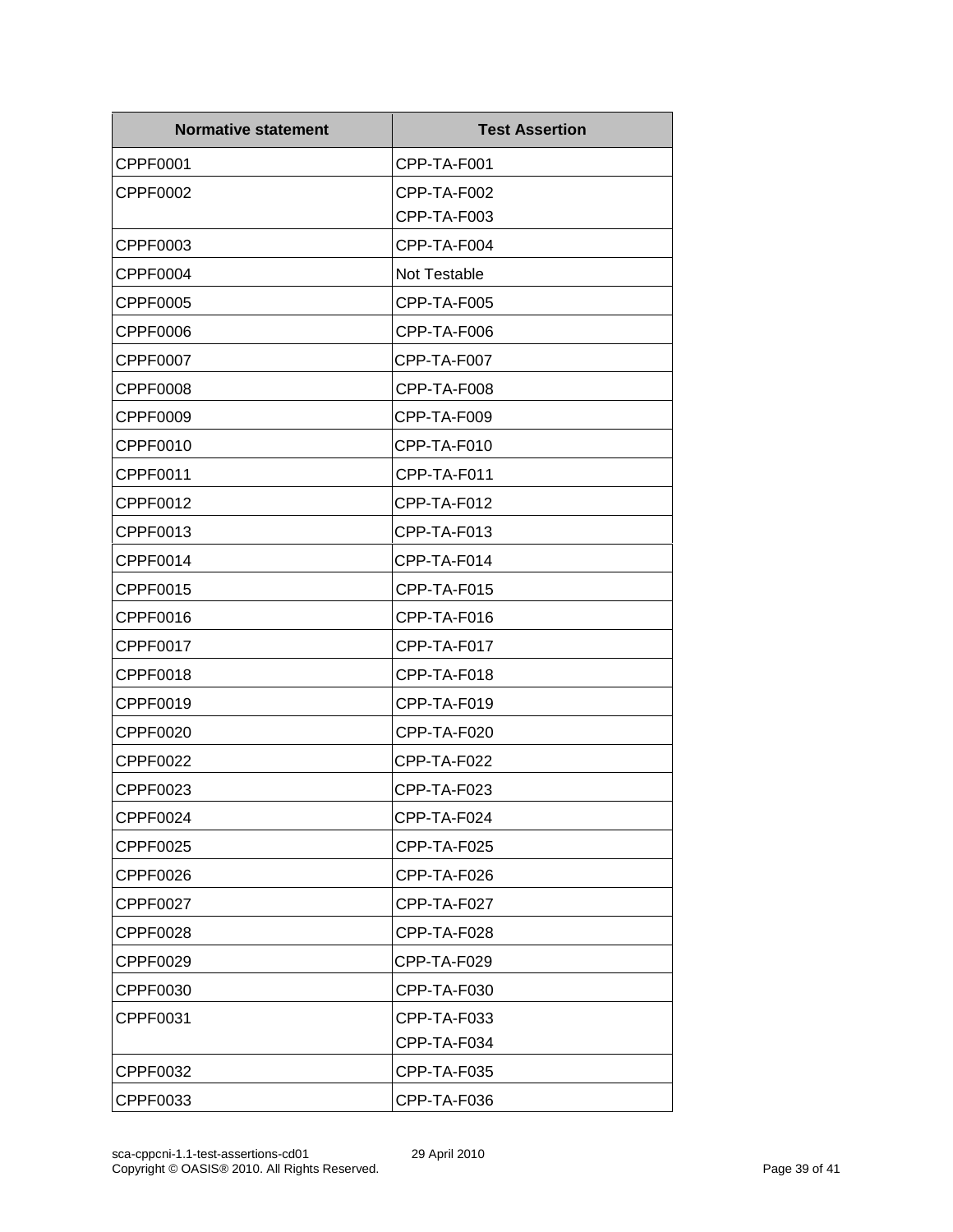| <b>Normative statement</b> | <b>Test Assertion</b> |
|----------------------------|-----------------------|
| CPPF0035                   | CPP-TA-F037           |
|                            | CPP-TA-F038           |
| CPPF0036                   | CPP-TA-F039           |
| CPPF0037                   | CPP-TA-F040           |
|                            | CPP-TA-F041           |
| CPPF0039                   | CPP-TA-F043           |
| CPPF0040                   | CPP-TA-F044           |
| CPPF0041                   | CPP-TA-F045           |
| CPPF0042                   | CPP-TA-F046           |
|                            | CPP-TA-F047           |
| CPPF0043                   | CPP-TA-F048           |
| CPPF0044                   | CPP-TA-F031           |
| CPPF0045                   | CPP-TA-F032           |